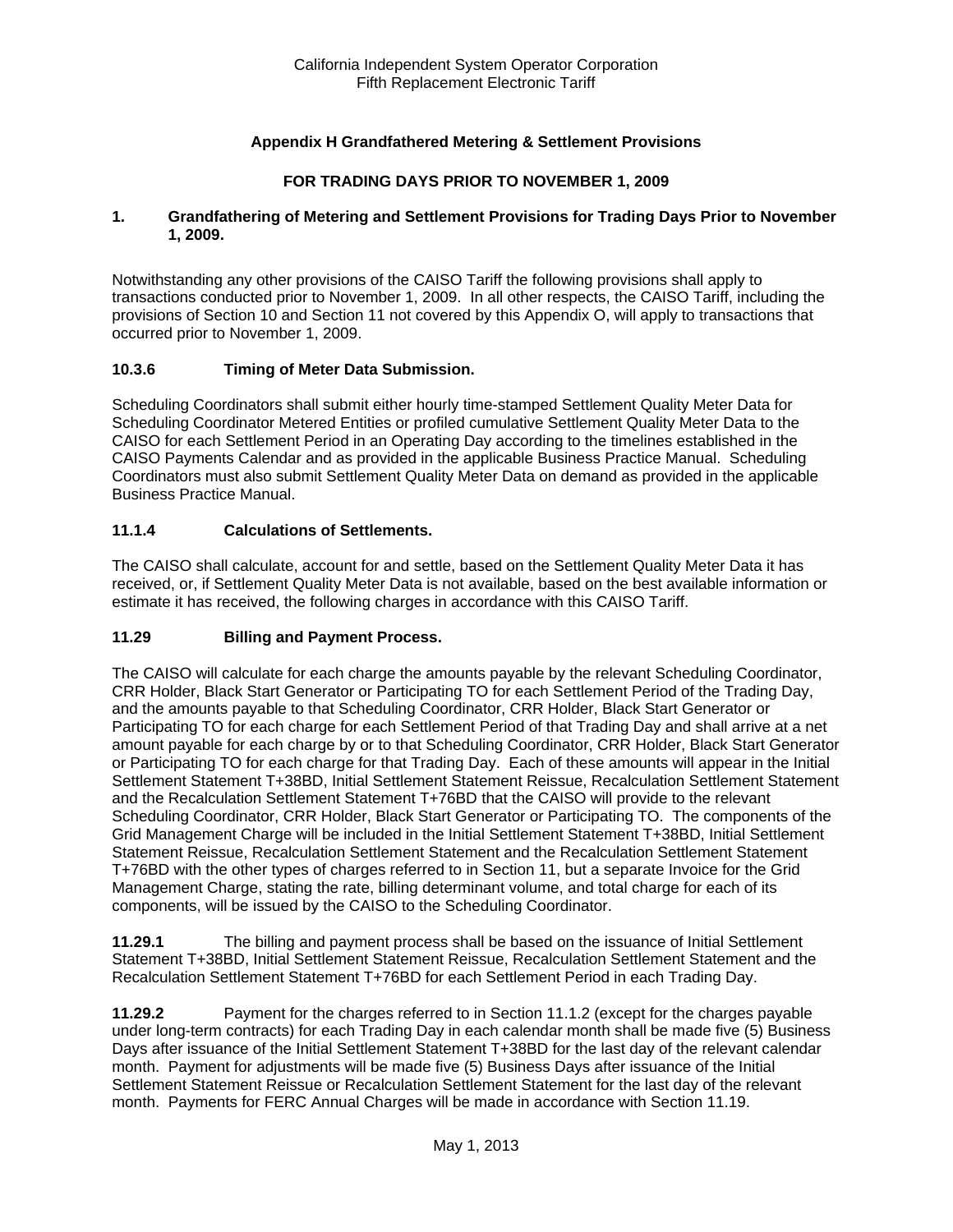# **11.29.5 General Principles for Production of Settlement Statements.**

## **11.29.5.1 Basis of Settlement.**

The basis of each Settlement Statement shall be the debiting or crediting of an account in the name of the relevant Scheduling Coordinator, CRR Holder, Black Start Generator or Participating TO in the general ledger set up by the CAISO to reflect all transactions, charges or payments settled by the CAISO.

#### **11.29.5.2 Right to Dispute.**

All Scheduling Coordinators, CRR Holders, Black Start Generators or Participating TOs shall have the right to dispute any item or calculation set forth in any Initial Settlement Statement in accordance with this CAISO Tariff.

#### **11.29.7 Settlements Cycle.**

## **11.29.7.1 Timing of the Settlements Process.**

#### **11.29.7.1.1 Initial Settlement Statement T+38BD.**

The CAISO shall provide to each Scheduling Coordinator, CRR Holder, Black Start Generator or Participating TO for validation an Initial Settlement Statement for each Trading Day within thirty-eight (38) Business Days of the relevant Trading Day, covering all Settlement Periods in that Trading Day. Each Initial Settlement Statement will include a statement of:

(a) the amount payable or receivable by the Scheduling Coordinator, CRR Holder, Black Start Generator or Participating TO for each charge referred to in Section 11 for each Settlement Period in the relevant Trading Day;

(b) the total amount payable or receivable by that Scheduling Coordinator, CRR Holder, Black Start Generator or Participating TO for each charge for all Settlement Periods in that Trading Day after the amounts payable and the amounts receivable under (a) have been netted off pursuant to Section 11.29; and

(c) the components of each charge in each Settlement Period except for information contained in the Imbalance Energy report referred to in this Section 11.29.7.1.1.

Each Initial Settlement Statement shall also be accompanied by a breakdown of the components of the Imbalance Energy Charge (the Imbalance Energy report).

**11.29.7.1.2** Each Scheduling Coordinator, CRR Holder, Black Start Generator or Participating TO shall have a period of eight (8) Business Days from the issuance of an Initial Settlement Statement during which it may review the Initial Settlement Statement T+38BD and notify the CAISO of any errors. No later than fifty-one (51) Business Days after the Trading Day to which it relates, the CAISO shall issue an Initial Settlement Statement Reissue or a Recalculation Settlement Statement to each Scheduling Coordinator or CRR Holder for that Trading Day.

#### **11.29.7.1.3 Initial Settlement Statement Reissues and Recalculation Settlement Statements.**

The CAISO shall provide to each Scheduling Coordinator, CRR Holder, Black Start Generator or Participating TO an Initial Settlement Statement Reissue or a Recalculation Settlement Statement in accordance with the CAISO Tariff and the CAISO Payments Calendar. The Initial Settlement Statement Reissue or Recalculation Settlement Statement shall be in a format similar to that of the Initial Settlement Statement and shall include the same granularity of information provided in the Initial Settlement Statement as amended following the validation procedure.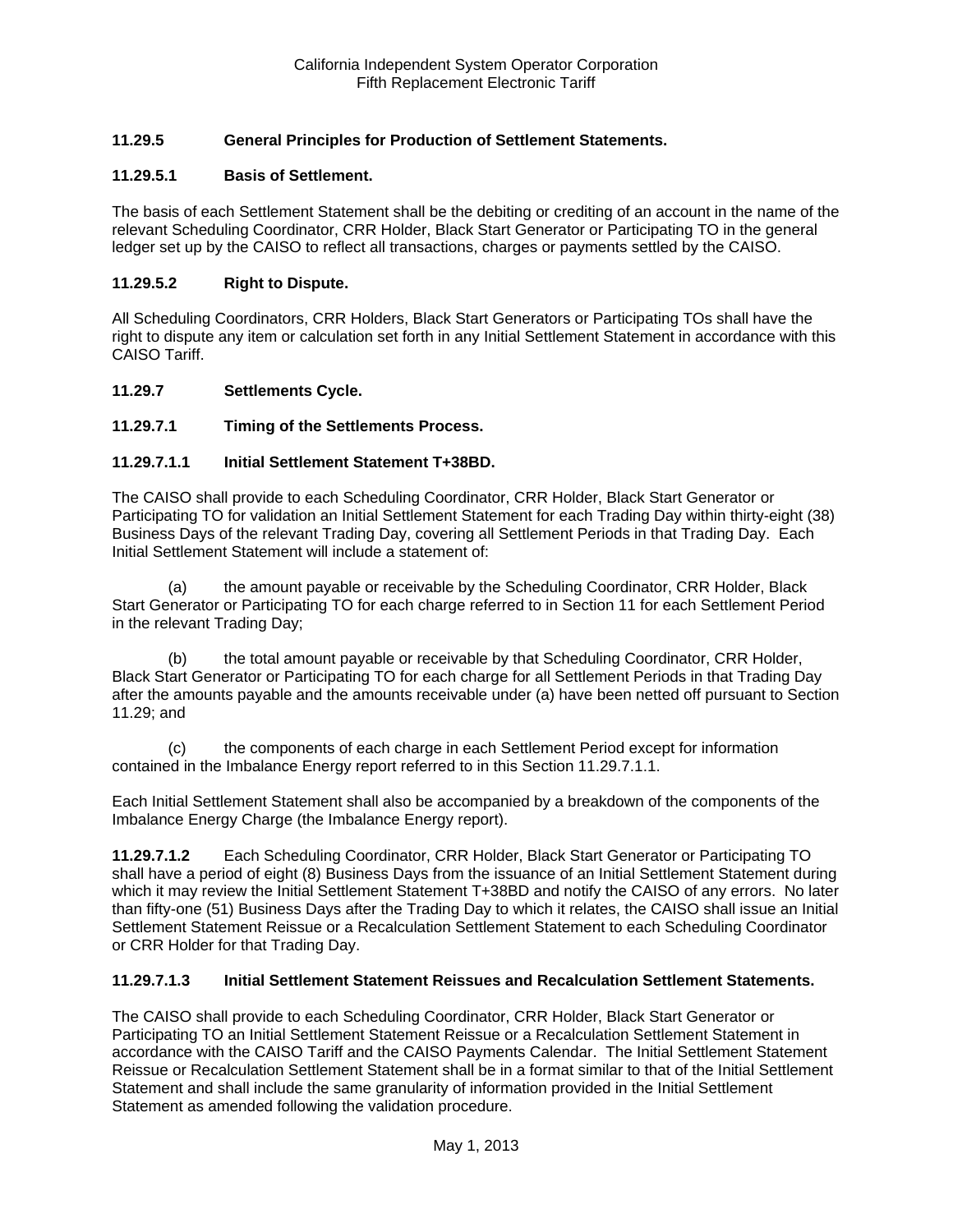**11.29.7.1.4** Each Scheduling Coordinator, CRR Holder, Black Start Generator or Participating TO shall have a period of ten (10) Business Days from the issuance of the Initial Settlement Statement Reissue or Recalculation Settlement Statement during which it may review the Incremental Changes on the Initial Settlement Statement Reissue or Recalculation Settlement Statement and notify the CAISO of any errors. No later than twenty-five (25) Business Days from the date of issuance of the Initial Settlement Statement Reissue or Recalculation Settlement Statement, the CAISO shall issue the 76th Day Recalculation Settlement Statement and shall incorporate any required corrections in a subsequent Initial Settlement Statement.

## **11.29.7.2 Basis for Billing and Payment.**

The Initial Settlement Statement T+38BD, Initial Settlement Statement Reissue, Recalculation Settlement Statement and the Recalculation Settlement Statement T+76BD shall constitute the basis for billing and associated automatic funds transfers in accordance with this CAISO Tariff. The Initial Settlement Statement T+38BD shall constitute the basis for billing and associated automatic funds transfers for all charges in the first instance. The Initial Settlement Statement Reissue and Recalculation Settlement Statement shall constitute the basis for billing and associated automatic funds transfers for adjustments to charges set forth in the Initial Settlement Statement T+38BD. Each Scheduling Coordinator, CRR Holder, Black Start Generator, and Participating TO shall pay any net debit and shall be entitled to receive any net credit shown in an Invoice or Payment Advice on the Payment Date, whether or not there is any dispute regarding the amount of the debit or credit.

# **11.29.7.2.1 Elimination of Invoices under \$10.00.**

Preliminary and final Invoices and Payment Advices due to or from any Market Participant for amounts less than \$10.00 will be adjusted to \$0.00 and no amount will be due to or from that Market Participant for that Invoice or Payment Advice.

## **11.29.7.3 Settlement Statement Re-runs and Post Final Adjustments.**

The CAISO is authorized to perform Settlement Statement Re-runs following approval of the CAISO Governing Board. A request to perform a Settlement Statement Re-run may be made at any time by a Scheduling Coordinator, CRR Holder, Black Start Generator, or Participating TO by notice in writing to the CAISO Governing Board. The CAISO Governing Board shall, in considering whether to approve a request for a Settlement Statement Re-run, determine in its reasonable discretion whether there is good cause to justify the performance of a Settlement Statement Re-run.

**11.29.7.3.1** If a Settlement Statement Re-run is ordered by the CAISO Governing Board, the CAISO shall arrange to have the Settlement Statement Re-run carried out as soon as is reasonably practicable following the CAISO Governing Board's order, subject to the availability of staff and computer time, compatible software, appropriate data and other resources.

**11.29.7.3.2** The cost of a Settlement Statement Re-run shall be borne by the Scheduling Coordinator, CRR Holder, Black Start Generator, or Participating TO requesting it, unless the Settlement Statement Re-run was needed due to a clerical oversight or error on the part of the CAISO staff.

**11.29.7.3.3** Where a Settlement Statement Re-run indicates that the accounts of Scheduling Coordinators, CRR Holders, Black Start Generators, or Participating TOs should be debited or credited to reflect alterations to Settlements previously made under this CAISO Tariff, for those Scheduling Coordinators, CRR Holders, Black Start Generators, or Participating TOs affected by the statement rerun, the CAISO shall reflect the amounts to be debited or credited in the next subsequent Recalculation Settlement Statement that it issues following the Settlement Statement Re-run to which the provisions of this Section 11 apply.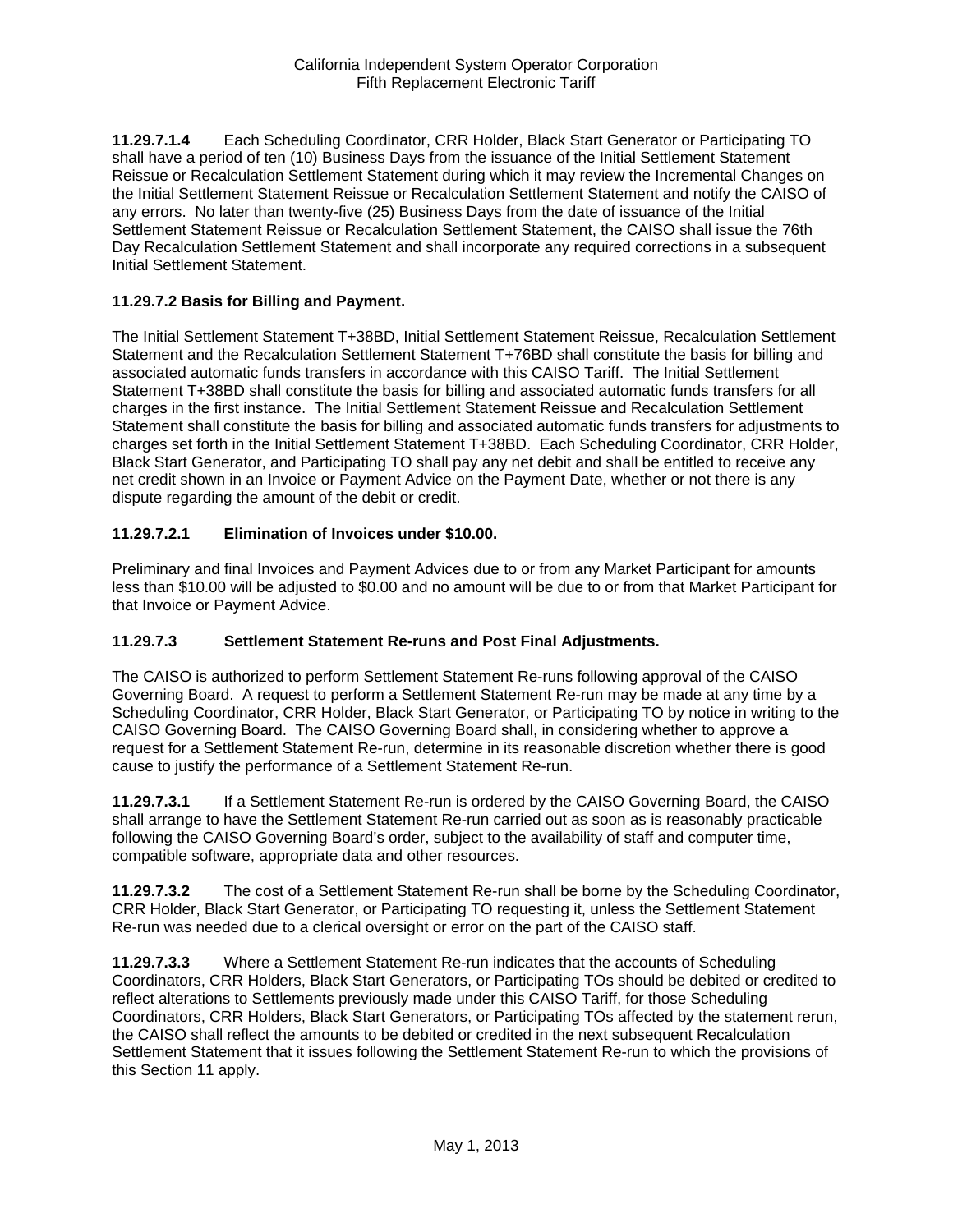**11.29.7.3.4** Reruns, post closing adjustments and the financial outcomes of CAISO ADR Procedures and any other dispute resolution may be invoiced separately from monthly market activities. The CAISO shall provide a Market Notice at least thirty (30) days prior to such invoicing identifying the components of such Invoice or Payment Advice.

# **11.29.8 Confirmation and Validation.**

# **11.29.8.1 Confirmation.**

It is the responsibility of each Scheduling Coordinator, CRR Holder, Black Start Generator, or Participating TO to notify the CAISO if it fails to receive a Settlement Statement on the date specified for the publication of such Settlement Statement in the CAISO Payments Calendar. Each Scheduling Coordinator, CRR Holder, Black Start Generator, or Participating TO shall be deemed to have received its Settlement Statement on the dates specified, unless it notifies the CAISO to the contrary.

# **11.29.8.2 Validation.**

Each Scheduling Coordinator, CRR Holder, Black Start Generator, or Participating TO shall have the opportunity to review the terms of the Initial Settlement Statement T+38BD that it receives. The Scheduling Coordinator, CRR Holder, Black Start Generator, or Participating TO shall be deemed to have validated each Initial Settlement Statement unless it has raised a dispute or reported an exception within eight (8) Business Days from the date of issuance. Once validated, an Initial Settlement Statement shall be binding on the Scheduling Coordinator, CRR Holder, Black Start Generator or Participating TO to which it relates, unless the CAISO performs a Settlement Statement Re-run pursuant to Section 11.29.7.3.

The notice of dispute, if any, shall state clearly the Trading Day, the issue date of the Initial Settlement Statement, the item disputed, the reasons for the dispute, the amount claimed (if appropriate) and shall be accompanied with all available evidence reasonably required to support the claim.

## **11.29.8.3 Validation of Initial Settlement Statement Reissue and Recalculation Settlement Statements.**

Each Scheduling Coordinator, CRR Holder, Black Start Generator or Participating TO shall have the opportunity to review the Incremental Changes that appear on the Initial Settlement Statement Reissue and Recalculation Settlement Statement that it receives. The Scheduling Coordinator, CRR Holder, Black Start Generator or Participating TO shall be deemed to have validated the Incremental Changes on each Initial Settlement Statement Reissue and Recalculation Settlement Statement unless it has raised a dispute or reported an exception regarding those Incremental Changes within ten (10) Business Days from the date of issuance. Once validated, the Incremental Changes on the Initial Settlement Statement Reissue and Recalculation Settlement Statement shall be binding on the Scheduling Coordinator, CRR Holder, Black Start Generator or Participating TO to which it relates, unless the CAISO performs a Settlement Statement Re-run pursuant to Section 11.29.7.3. The notice of dispute shall state clearly the Trading Day, the issue date of the Initial Settlement Statement Reissue and Recalculation Settlement Statement, the item disputed, the reasons for the dispute, the amount claimed (if appropriate) and shall be accompanied with all available evidence reasonably required to support the claim. The only Recalculation Settlement Statement that cannot be disputed is the one issued on T+60BD.

## **11.29.8.4 Recurring Disputes or Exceptions.**

A Scheduling Coordinator, CRR Holder, Black Start Generator or Participating TO may request the CAISO to treat as recurring a dispute or exception raised in accordance with Sections 11.29.8.1 and 11.29.8.2 above, if a dispute or exception would apply to subsequent Initial and the Initial Settlement Statement Reissue and Recalculation Settlement Statements. A request for recurring treatment may be made for any valid reason provided that subsequent Initial Settlement Statements T+38BD, Initial Settlement Statement Reissue and Recalculation Settlement Statements would be affected, including but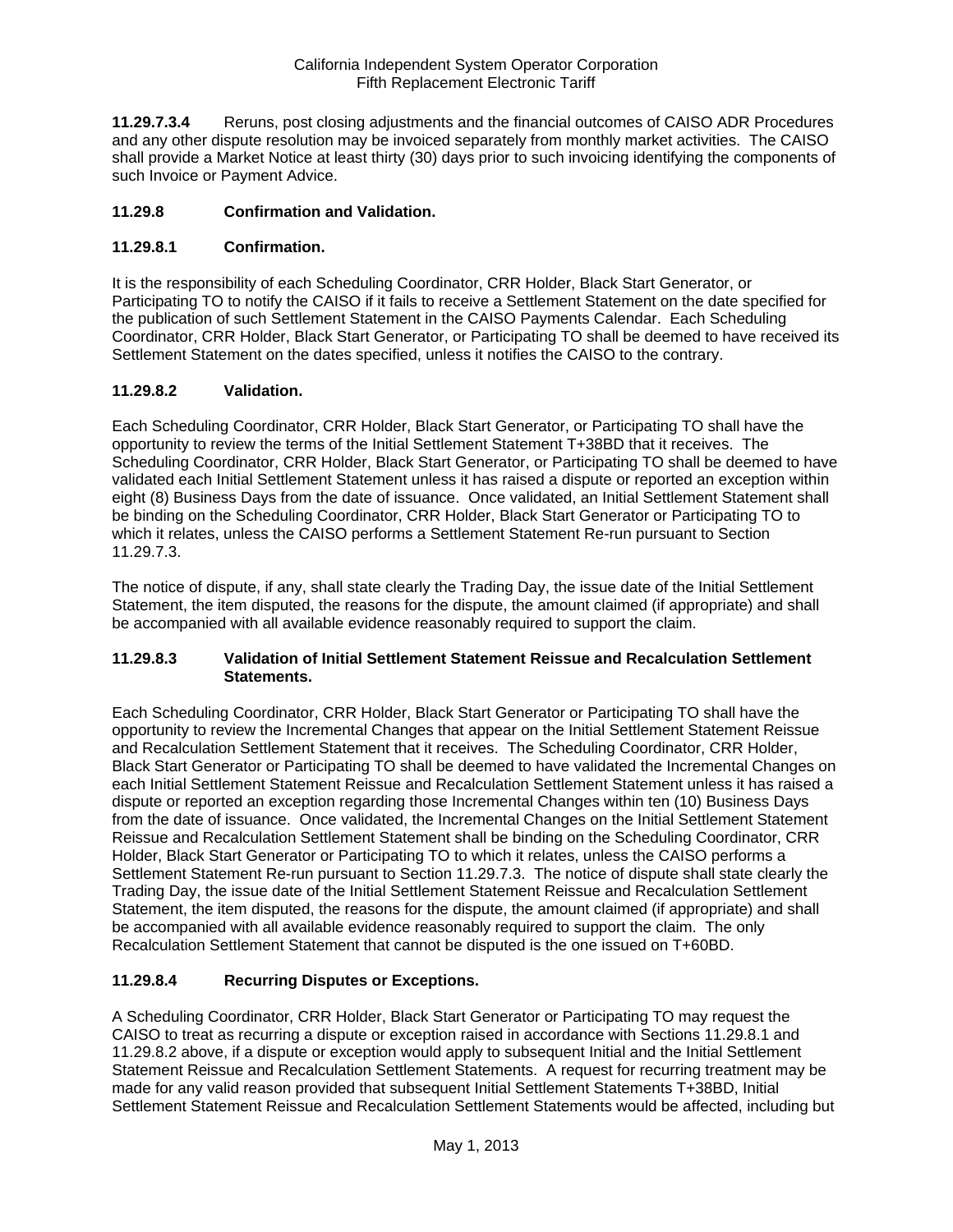not limited to, that the disputed calculation will recur, or that a disagreement as to policy will affect calculations in subsequent Initial Settlement Statement T+38BD, the Initial Settlement Statement Reissue and Recalculation Settlement Statements. If a Scheduling Coordinator, CRR Holder, Black Start Generator or Participating TO wishes to request that the CAISO treat a dispute as recurring, it shall, in the notice, clearly indicate that it requests such treatment and set forth in detail the reasons that support such treatment. To the extent possible, the Scheduling Coordinator, CRR Holder, Black Start Generator or Participating TO shall state the types of charges and dates to which the dispute will apply, and provide estimates of the amounts that will likely be claimed on each date. The CAISO shall make a determination on such a request within five (5) Business Days of receipt. To preserve its right to dispute an item, a Scheduling Coordinator, CRR Holder, Black Start Generator or Participating TO must continue to raise a dispute or report an exception until it is notified by the CAISO that the CAISO agrees to treat the dispute or exception as recurring. If the CAISO grants a request to treat a dispute or exception as recurring, the dispute raised or exception reported by the Scheduling Coordinator, CRR Holder, Black Start Generator or Participating TO shall be deemed to apply to every subsequent Initial Settlement Statement T+38BD, the Initial Settlement Statement Reissue and Recalculation Settlement Statement provided to the Scheduling Coordinator, CRR Holder, Black Start Generator or Participating TO from the date that the CAISO grants the request for recurrent treatment until: a) ninety (90) days have elapsed, unless the CAISO indicates a different expiration date on its response to the request, in which case the expiration date shall be as stated by the CAISO in its response or b) the dispute or exception is resolved, whichever is shorter. The CAISO may deny a request that the CAISO treat a dispute as recurring for any valid reason, including because the request is not adequately specific as to the basis for recurring treatment or the subsequent calculations that will be affected.

# **11.29.8.5 Amendment.**

Regarding a dispute related to an Initial Settlement Statement, if the CAISO agrees with the amount claimed, it shall incorporate the relevant data into the Initial Settlement Statement Reissue or Recalculation Settlement Statement. Regarding a dispute related to an Incremental Change in an Initial Settlement Statement Reissue or Recalculation Settlement Statement, the CAISO shall make a determination on the dispute no later than twenty-five (25) Business Days from the issuance of the Initial Settlement Statement Reissue or Recalculation Settlement Statement, and, if the CAISO agrees with the amount claimed, shall incorporate the relevant data into the next Recalculation Settlement Statement issued on T+76BD.

# **11.29.8.6 CAISO Contact.**

If the CAISO does not agree with the amount claimed or if it requires additional information, it shall make reasonable efforts (taking into account the time it received the notice of dispute and the complexity of the issue involved) to contact the relevant Scheduling Coordinator, CRR Holder, Black Start Generator or Participating TO to resolve the issue before issuing the Initial Settlement Statement Reissue or Recalculation Settlement Statement. If it is not possible to contact the relevant party, the CAISO shall issue the Initial Settlement Statement Reissue or Recalculation Settlement Statement without taking into account the dispute notice.

# **11.29.10 Billing and Payment.**

The CAISO shall prepare and send to each Scheduling Coordinator, CRR Holder, Black Start Generator or Participating TO two Invoices or Payment Advices for each calendar month. The first Invoice or Payment Advice will be based on the Initial Settlement Statement T+38BD and the second Invoice or Payment Advice will be based on the Initial Settlement Statement Reissue or Recalculation Settlement Statement(s). Each Invoice or Payment Advice will show amounts which are to be paid by or to each Scheduling Coordinator, CRR Holder, Black Start Generator or Participating TO, the Payment Date, being the date on which such amounts are to be paid or received and details of the CAISO Clearing Account to which any amounts owed by Scheduling Coordinators, CRR Holder, Black Start Generator or Participating TO are to be paid.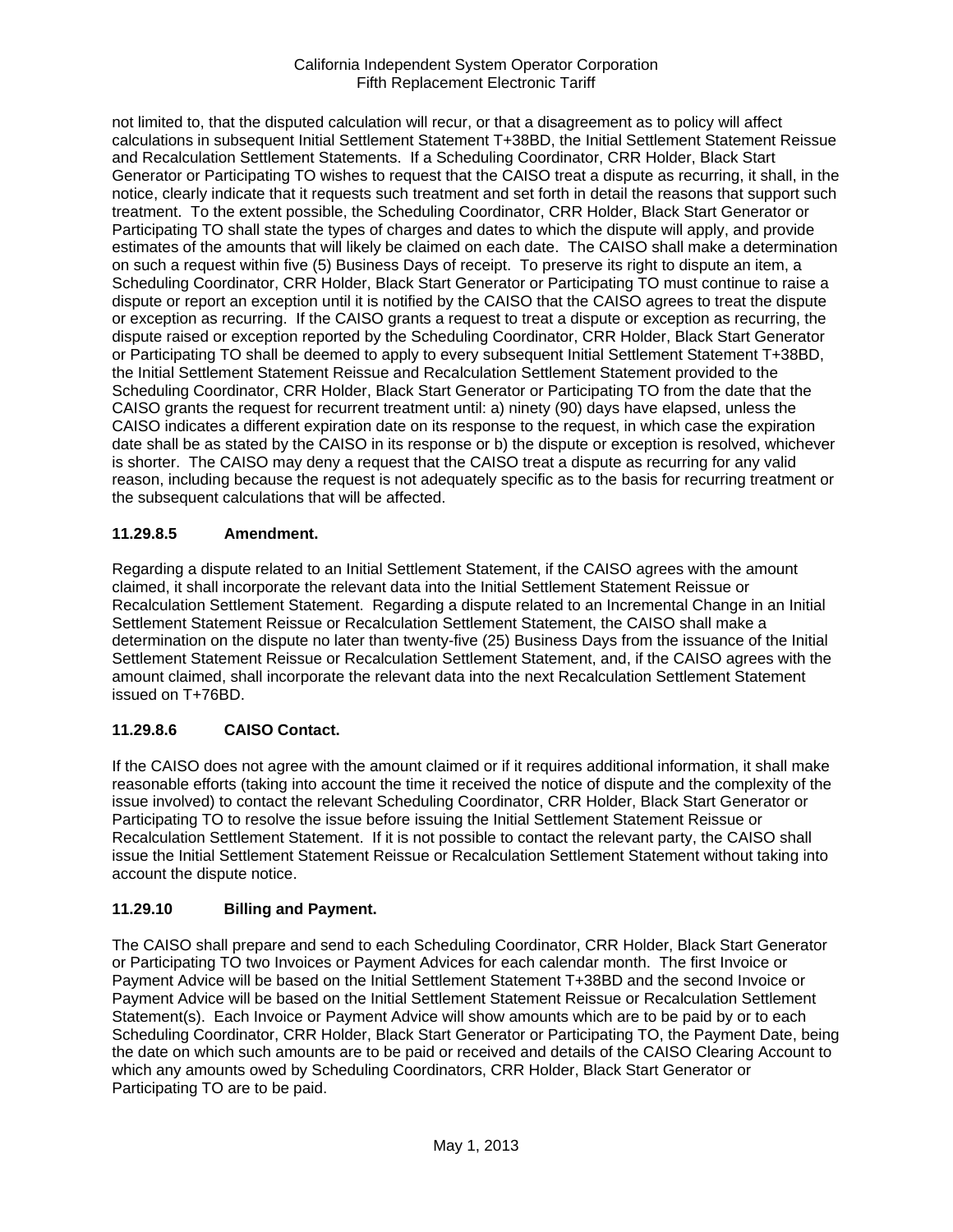The Invoices or Payment Advices will also include the total charges for each component of the Grid Management Charge, the total charges associated with any Interest for each relevant Trading Month, the FERC Annual Charges due monthly, as well as any disbursements associated with a shortfall receipt distribution.

A separate Invoice for the FERC Annual Charges due annually will be issued by the CAISO to the Scheduling Coordinator in accordance with Section 11.19.1.2. The CAISO will issue separate Invoices for NERC/WECC Charges as described in Section 11.20.

A separate Invoice for a shortfall allocation will be issued by the CAISO to Scheduling Coordinators in the event of a payment default in accordance with Section 11.29.17.1.

Settlement Statement Reruns, post closing adjustments and the financial outcomes of CAISO ADR Procedures and any other dispute resolution may be invoiced separately from monthly market activities. The CAISO shall provide a Market Notice at least thirty (30) days prior to such invoicing identifying the components of such Invoice or Payment Advice.

# **11.29.10.1 Emergency Procedures.**

# **11.29.10.2 Use of Estimated Data.**

In the event of an emergency or a failure of any of the CAISO software or business systems, the CAISO may use estimated Settlement Statements and Invoices and Payment Advices and may implement any temporary variation of the timing requirements relating to the Settlement and billing process contained in the CAISO Tariff. Details of the variation and the method chosen to produce estimated data, Settlement Statements and Invoices and Payment Advices will be published on the CAISO Website.

## **11.29.10.3 Payment of Estimated Statements and Invoices.**

When estimated Settlement Statements and Invoices or Payment Advices are issued by the CAISO, payments between the CAISO and Market Participants shall be made on an estimated basis and the necessary corrections shall be made by the CAISO as soon as practicable. The corrections will be reflected as soon as practicable in later Settlement Statements and Invoices and Payment Advices issued by the CAISO. Failure to make such estimated payments shall result in the same consequences as a failure to make actual payments.

## **11.29.10.4 Validation and Correction of Estimated Statements and Invoices.**

The CAISO shall use its best efforts to verify the estimated data and to make the necessary corrections as soon as practicable. The corrections will be reflected as soon as practicable in later Settlement Statements and Invoices and Payment Advices issued by the CAISO.

## **11.29.10.5 Estimated Statements to be Final.**

In the event that the CAISO is of the opinion that, despite its best efforts, it is not possible for it to verify the estimated data because actual data is not reasonably expected to become available to the CAISO in the foreseeable future, the CAISO shall consult with the Market Participants in order to develop the most appropriate substitute data including using data provided by Market Participants. Following such determination of substitute data, the CAISO shall send to the relevant Market Participants revised Settlement Statements and Invoices and Payment Advices. The provisions of Section 11.29.8.6 shall apply to payment of revised Invoices issued in accordance with these emergency procedures. Failure to make payments of such revised Invoices shall result in the same consequences as a failure to make actual payments.

# **11.29.21.2 Evidence of Unpaid Amount.**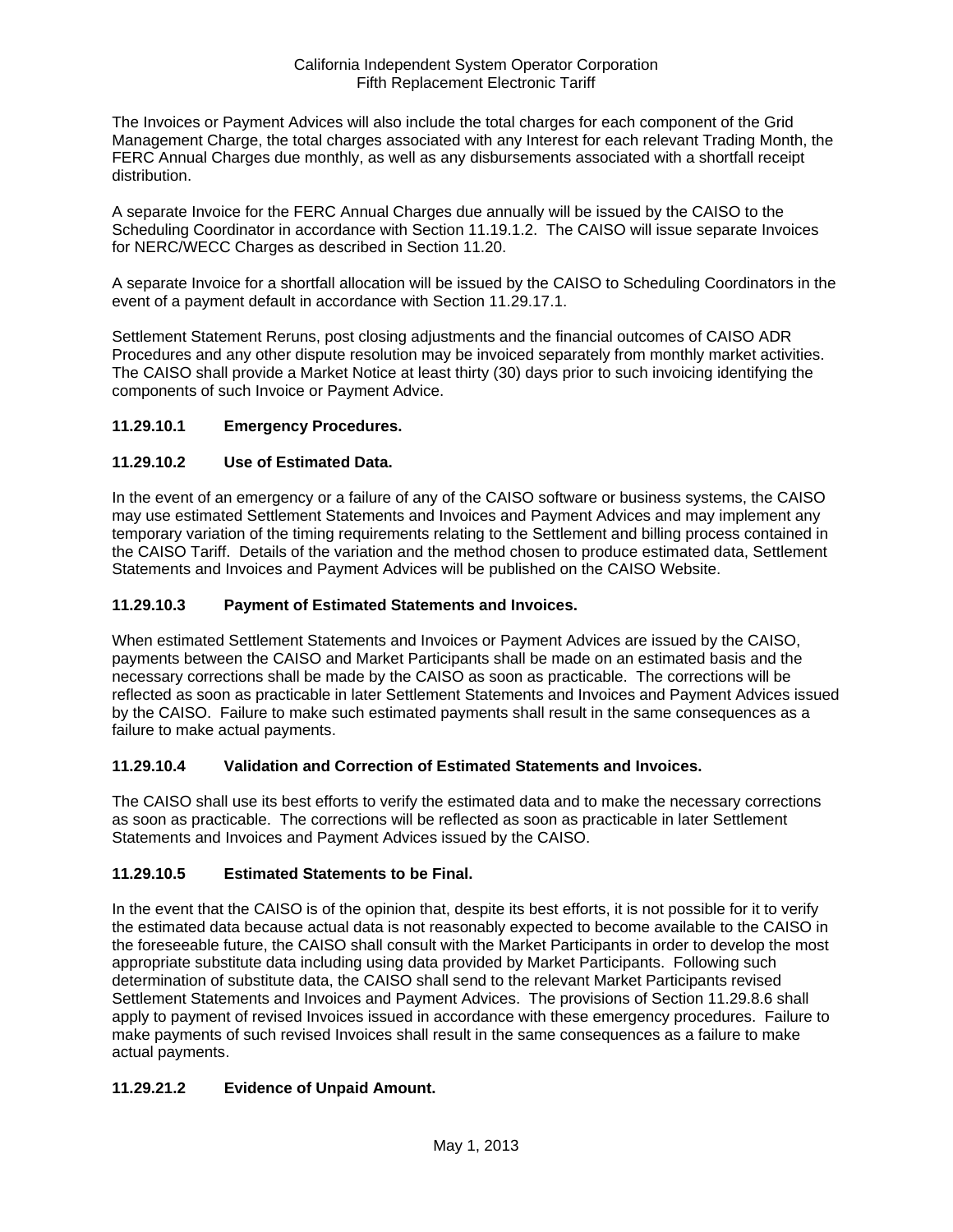The CAISO shall, on request, certify in writing the amounts owed by a CAISO Debtor that remain unpaid and the CAISO Creditors to whom such amounts are owed and shall provide certified copies of the relevant Initial Settlement Statement T+38BD and the Initial Settlement Statement Reissue and Recalculation Settlement Statements, Invoices, Payment Advices, and other documentation on which the CAISO's certificate was based to the CAISO Debtor and the relevant CAISO Creditors. A CAISO certificate given under this Section 11.29.21.2 may be used as prima facie evidence of the amount due by a CAISO Debtor to CAISO Creditors in any legal proceedings.

# **11.29.23 Communications.**

The Initial Settlement Statement T+38BD, any Initial Settlement Statement Reissue, the Recalculation Settlement Statements and Invoices, and Payment Advices will be considered issued to CAISO Creditors or CAISO Debtors when released by the CAISO's secure communication system. Communications on a Payment Date relating to payment shall be made by the fastest practical means including by telephone. If there is a failure of a communication system and it is not possible to communicate by electronic means, then the CAISO or CAISO Creditor or CAISO Debtor, as the case may be, shall communicate by facsimile but only if the recipient is first advised by telephone to expect the facsimile. Methods of communication between the CAISO and Market Participants may be varied by the CAISO giving not less than ten (10) days notice to Market Participants on the CAISO's secure communication system.

# **11.29.24 CAISO Payments Calendar.**

## **11.29.24.1 Preparation.**

In September of each year, the CAISO will prepare a draft CAISO Payments Calendar for the following calendar year showing for each Trading Day:

(a) The date by which Scheduling Coordinators are required to provide Settlement Quality Meter Data for all their Scheduling Coordinator Metered Entities for each Settlement Period in the Trading Day;

(b) The date on which the CAISO will issue Initial Settlement Statements and Invoices and Payment Advices to Scheduling Coordinators or CRR Holders, Black Start Generators and Participating TOs for that Trading Day;

(c) The date by which Scheduling Coordinators, CRR Holders, Black Start Generators and Participating TOs are required to notify the CAISO of any disputes in relation to their Initial Settlement Statements pursuant to Section 11.29.8.2;

(d) The date on which the CAISO will issue the Initial Settlement Statement Reissue and Recalculation Settlement Statements for T+51BD, T+60BD and T+76BD, and Invoices and Payment Advices to Scheduling Coordinators, CRR Holders, Black Start Generators and Participating TOs for that Trading Day;

(e) The date and time by which CAISO Debtors are required to have made payments into the CAISO Clearing Account in payment of Invoices for that Trading Day;

(f) The dates and times on which CAISO Creditors will receive payments from the CAISO Clearing Account of amounts owing to them for that Trading Day; and

(g) In relation to Reliability Must-Run Charges and RMR Payments, the details set out in paragraph 3 of Appendix N, Part J.

The CAISO will make a draft of the CAISO Payments Calendar available on the CAISO Website to Scheduling Coordinators, CRR Holders, Black Start Generators, Participating TOs and RMR Owners any of which may submit comments and objections to the CAISO within two weeks of the date of posting of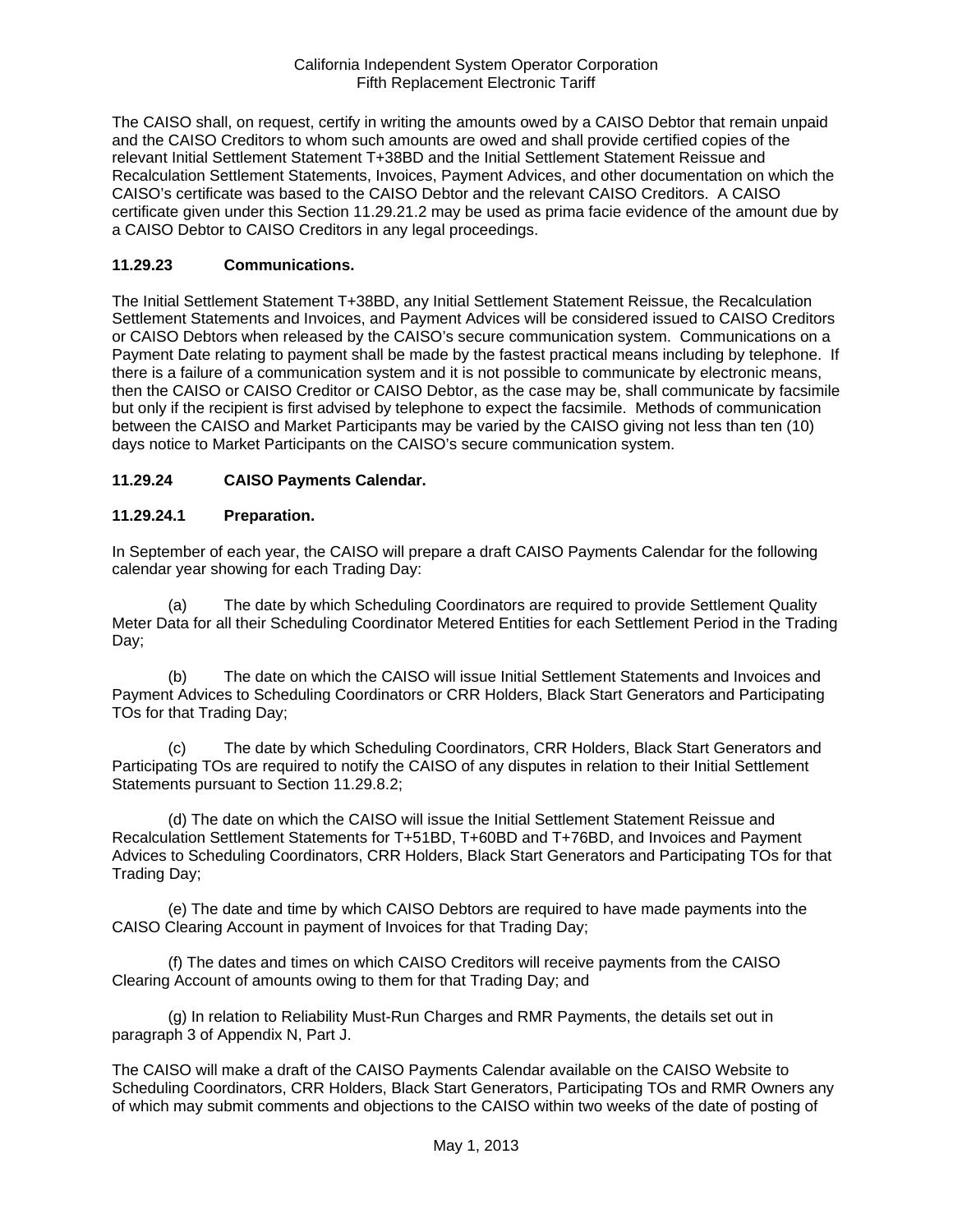the draft on the CAISO Website. No later than October 31st in each year, the CAISO will publish the final CAISO Payments Calendar for the following calendar year, after considering the comments and objections received from Scheduling Coordinators, CRR Holders, Black Start Generators, Participating TOs and RMR Owners. The final CAISO Payments Calendar will be posted on the CAISO Website, and will show for the period from 1 January to 31 December in the next succeeding year (both dates inclusive), the dates on which Settlement Statements shall be published by the CAISO and the Payment Dates on which the CAISO will pay the Participating TOs the Wheeling revenues allocated to them pursuant to Section 26.1.4.3.

#### **2. Definitions**

As used in this Appendix O, the capitalized terms defined below shall have the definitions specified in this Section 2. All other capitalized terms shall have the meaning specified in the Master Definition Supplement in Attachment A.

**Incremental Change:** The change in dollar value of a specific Charge Code from the Initial Settlement Statement T+33BD to the Initial Settlement Statement Reissue or Recalculation Settlement Statement including any new Charge Codes or Trading Day charges appearing for the first time on the Initial Settlement Statement, Reissue or Recalculation Settlement Statement.

**Initial Settlement Statement T+38BD**: A Settlement Statement generated by the CAISO for the calculation of Settlements for a given Trading Day, which is published on the thirty eight Business Day from the relevant Trading Day (T+38BD) and is prior to the Invoice or Payment Advice published for the relevant bill period.

**Settlement Statement Re-run:** The recalculation of a Settlement Statement in accordance with the provisions of the CAISO Tariff.

**Recalculation Settlement Statement:** The reissue of an Initial Settlement Statement T+38BD by the CAISO on the fifty-first (51st) Business Day from the relevant Trading Day (T+51BD) if T+51BD falls on a calendar day that is after the day the invoice or Payment Advice for the bill period containing the relevant Trading Day is scheduled to publish.

**Recalculation Settlement Statement T+76BD:** The reissue of an Initial Settlement Statement Reissue or the Recalculation Settlement Statement by the CAISO on the seventy-sixth (76th) Business Day from the relevant Trading Day (T+76BD).

**Settlement Statement:** Any one of the following: Initial Settlement Statement T+38BD, Initial Settlement Statement Reissue, Recalculation Settlement Statement and Recalculation Settlement Statement T+76BD.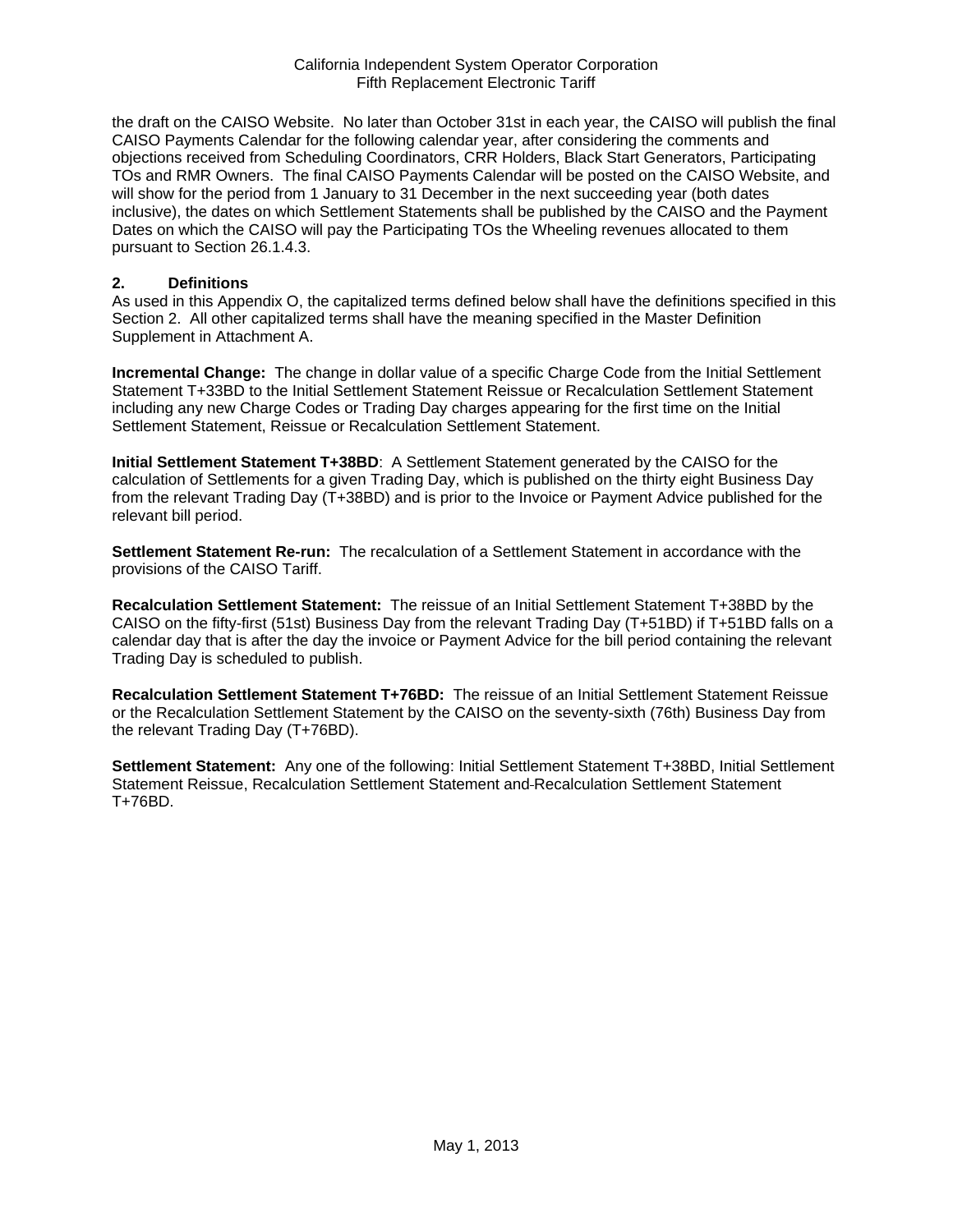# **Appendix I Station Power Protocol**

# **1 General Conditions**

#### **1.1 Procurement**

Station Power may be voluntarily self-supplied through On-Site Self-Supply or Remote Self-Supply. Third Party Supply may serve Station Power only to the extent permissible under the rules and regulations of the applicable Local Regulatory Authority.

## **1.2 Eligibility**

**1.2.1** Only Station Power Loads associated with Generating Units in the CAISO Balancing Authority Area that are part of an approved Station Power Portfolio may be self-supplied in accordance with this SPP. Each Generating Unit must be subject to a PGA, Net Scheduled PGA, or MSS Agreement. Any generating facility outside the CAISO Balancing Authority Area owned by the same entity is eligible to provide Remote Self-Supply to Station Power Loads, subject to the terms of this SPP. Generating Units wishing to self-supply Station Power, by means other than netting permitted under Section 10.1.3 of the CAISO Tariff, shall complete the application process specified in Section 2 of this SPP.

**1.2.2** Station Power may be self-supplied by a single corporate entity, government agency, or joint powers agency or other legal entity organized under the laws of the State of California. A Station Power Portfolio may not include any facilities that are owned by the owner's corporate Affiliates. In the case of a joint powers agency, a Station Power Portfolio may not include facilities independently owned by one or more members or other legally distinct entities. If an entity owns a portion of a jointly owned Generating Unit, such ownership share may be included in a Station Power Portfolio up to the amount of the associated entitlement to Energy from the jointly-owned Generating Unit provided that: (i) the entity has the right to call upon that Energy for its own use; and (ii) the Energy entitlement is not characterized as a sale from the jointly owned Generating Unit to any of its joint owners.

**1.2.3** Net Output from generating facilities outside the CAISO Balancing Authority Area may be included in a Station Power Portfolio and used as a source of Remote Self-Supply to serve Station Power of Generating Units in the CAISO Balancing Authority Area and part of the Station Power Portfolio, so long as the following conditions are fulfilled:

- (a) Imports of Net Output must be submitted in Self-Schedules using a Resource ID specified by the CAISO;
- (b) HASP Intertie Schedules using such Resource ID do not exceed the available Net Output of such generating facilities in any hour;
- (c) Firm transmission service to a Scheduling Point that assures delivery into the CAISO Balancing Authority Area is secured; and
- (d) Meter Data for generating facilities located outside the CAISO Balancing Authority Area shall be subject to CAISO audit to verify performance in accordance with these requirements.

## **1.3 Limitations**

**1.3.1** Station Power supplied by contemporaneous on-site Generation is treated as permitted netting under Section 10.1.3 of this CAISO Tariff. This SPP neither expands opportunities for nor imposes additional conditions on permitted netting. In accordance with this CAISO Tariff, such contemporaneous self-supplied Station Power need not be submitted in Self-Schedules with the CAISO.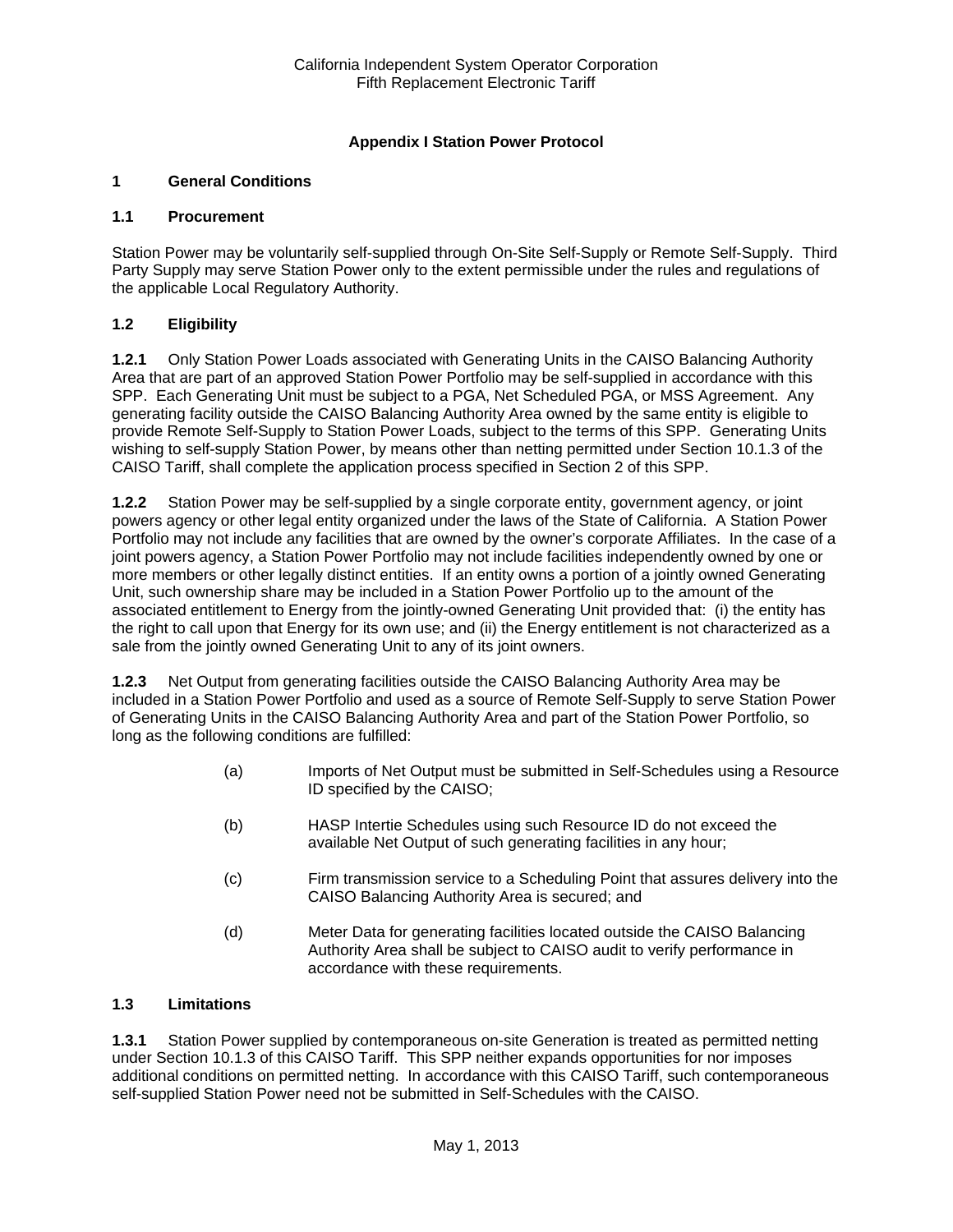**1.3.2** Self-supply of Station Power shall be strictly voluntary. Nothing in this SPP is intended to: 1) preclude a Generating Unit from purchasing Station Power pursuant to an applicable retail rate or tariff; or 2) supersede otherwise applicable jurisdiction of a Local Regulatory Authority, except in the event of a conflict between federal and state tariff provisions, in which case the federal tariff provisions will control.

## **2 Station Power Requirements and Review**

#### **2.1 Applications to Self-Supply Station Power**

**2.1.1** An application to establish a Station Power Portfolio or to modify the configuration of Station Power meters or the generating facilities included in a Station Power Portfolio must be submitted according to the process specified by the CAISO and posted on the CAISO Website, and shall include the following information:

- (a) One-line diagrams clearly showing the location and ownership of all Generating Units and Station Power meters, their connection to the CAISO Controlled Grid or distribution system, and the status of breakers and switchgear for normal system operation.
- (b) Identification of any generating facilities outside the CAISO Balancing Authority Area, to be used to provide Remote Self-Supply of Station Power within the proposed Station Power Portfolio. No loads associated with generating facilities outside the CAISO Balancing Authority Area may be supplied under this SPP.
- (c) Certification that the applicant is the sole owner of all generating facilities proposed to be included in the Station Power Portfolio, and that the applicant has the right to call on Energy for its own use from its ownership share of any jointly owned facilities that are proposed to be used to self-supply Station Power.
- (d) Demonstration that each Station Power meter is certified in accordance with the CAISO Tariff.
- (e) Verification that each Station Power meter is subject to a Meter Service Agreement for CAISO Metered Entities, and that each Generating Unit is bound to the CAISO Tariff by a PGA, Net Scheduled PGA, or MSS Agreement.
- (f) Verification that the applicant has arranged for terms of service with the responsible UDC or MSS Operator for the use of any distribution facilities required to self-supply Station Power.

**2.1.2** On the CAISO's written request, the applicant will provide additional information that the CAISO reasonably determines is necessary to verify the planned operation of the Station Power Portfolio and meet the requirements of Section 2.1.1 of this SPP.

#### **2.2 CAISO Monitoring and Review**

**2.2.1** The CAISO will take the following actions with respect to each application to establish a Station Power Portfolio:

> (a) The CAISO shall post on the CAISO Website a listing of the specific Station Power meters and Generating Units located in the CAISO Balancing Authority Area (which may include a Pseudo-Tie of a Generating Unit to the CAISO Balancing Authority Area, provided that firm transmission service has been reserved across the transmission path from the CAISO Intertie to the Pseudo-Tie Generating Unit and the Station Power service is provided by a UDC or MSS Operator within the CAISO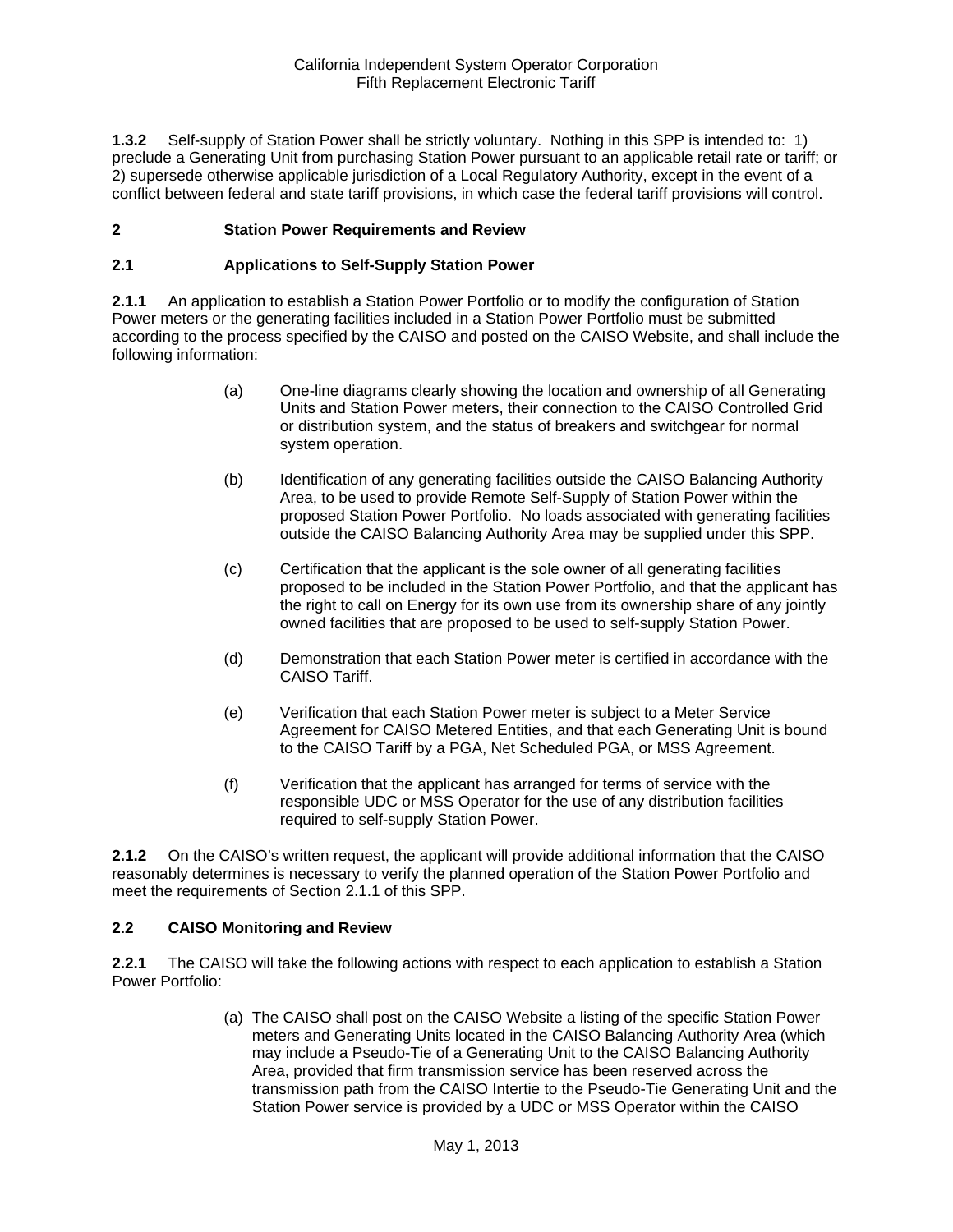Balancing Authority Area), and any generating facilities outside the CAISO Balancing Authority Area, that compose each Station Power Portfolio, and which are eligible to participate in the self-supply of Station Power in accordance with this SPP.

- (b) The CAISO will provide the appropriate UDC or MSS Operator and the Local Regulatory Authority with one-line diagrams and other information regarding each application.
- (c) The CAISO will make a determination in consultation with the UDC or MSS Operator and the Local Regulatory Authority on the factual question of whether distribution facilities are involved in the requested self-supply of Station Power. Any disputes regarding such determinations shall be subject to the dispute resolution procedures of this CAISO Tariff.
- (d) The CAISO will verify metering schemes and assign unique Load identifiers consistent with the CAISO data templates and validation rules that the Scheduling Coordinator responsible for each meter will be required to use for scheduling and Settlement.

**2.2.2** The CAISO shall promptly review each application to establish or modify a Station Power Portfolio. Within ten (10) Business Days after the submittal of the application, the CAISO shall notify the applicant in writing that the application is complete, or shall list any specific deficiencies or additional information that the CAISO reasonably requires to complete the application. The CAISO shall use all reasonable efforts to make the changes necessary for the new or modified configurations to take effect and the Station Power Portfolio to begin self-supplying Station Power within twenty (20) Business Days after a complete application is submitted. In no event shall a Station Power Portfolio begin self-supplying Station Power until any and all required changes to the configuration of metering or other equipment are completed as required under Section 6 of this SPP. The CAISO will have an ongoing right to request additional information reasonably necessary to verify that conditions on the self-supply of Station Power as specified in this SPP are met.

# **3 Self-Supply Verification and CAISO Charges**

# **3.1 Self-Supply Verification**

At the end of each Netting Period, the CAISO will calculate the Net Output for each Generating Unit in the Station Power Portfolio. If the Net Output is positive, then all Station Power associated with that Generating Unit will have been served by On-Site Self-Supply. Any positive Net Output from facilities in the Station Power Portfolio will be available to provide Remote Self-Supply to any Generating Unit with negative Net Output. If the available Remote Self-Supply is less than the aggregate negative Net Output in the Station Power Portfolio, then such shortfall will be deemed to have been served by Third Party Supply. The CAISO will incorporate these determinations in its accounting and billing for the Netting Period by reassigning Station Power to unique Load identifiers for Remote Self-Supply and Third Party Supply, as required.

## **3.2 Charges on Metered Demand**

Station Power that is not eligible for permitted netting in accordance with Section 10.1.3 of this CAISO Tariff must be submitted in Self-Schedules in accordance with the CAISO Tariff, and will be assessed all charges applicable to metered Demand under the CAISO Tariff, except as provided in Section 4.1 of this SPP.

## **3.3 Administrative Charge**

Scheduling Coordinators of Generating Units that have Station Power meters shall be assessed an administrative charge in accordance with Schedule 5 of Appendix F.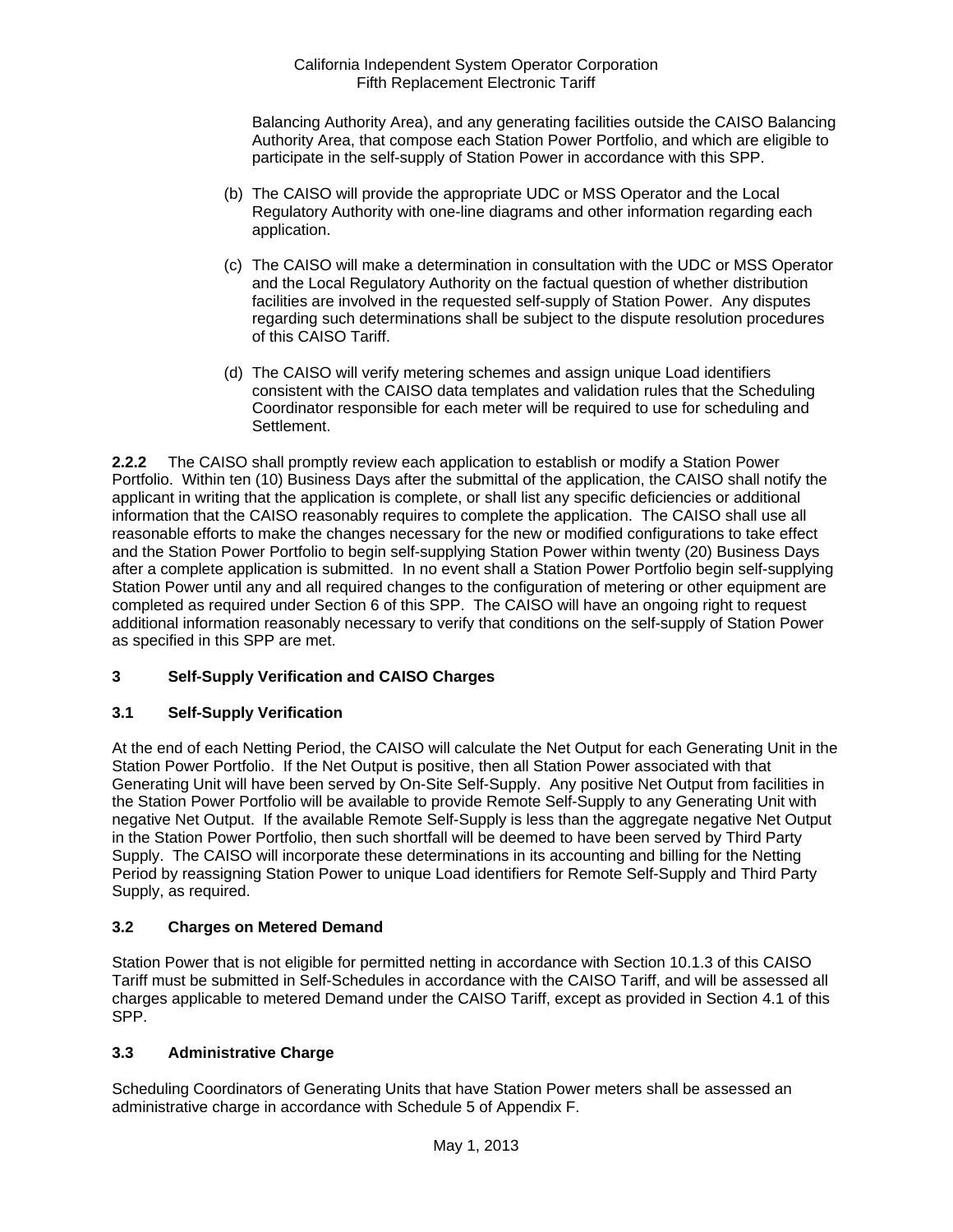# **4 Transmission Service**

**4.1** Station Power Load that is directly connected to the transmission facilities or directly connected to the Distribution System of a UDC or MSS Operator located in a PTO Service Territory and that is determined to have been served by On-Site Self-Supply shall be deemed not to have used the CAISO Controlled Grid and shall not be included in the Gross Load of the applicable UDC or MSS Operator. Station Power that is served by Wheeling service and that is determined to have been served by On-Site Self-Supply shall be deemed not to have used the CAISO Controlled Grid and shall not be included in the hourly Self-Schedules (in kWh) of the applicable Scheduling Coordinator that are subject to the Wheeling Access Charge.

**4.2** Station Power Load that is directly connected to the transmission facilities or directly connected to the Distribution System of a UDC or MSS Operator located in a PTO Service Territory and that is determined to have been served by Remote Self-Supply or Third Party Supply shall be included in the Gross Load of the applicable UDC or MSS Operator. Station Power that is served by Wheeling service and that is determined to have been served by Remote Self-Supply or Third Party Supply shall be included in the hourly Self-Schedules (in kWh) of the applicable Scheduling Coordinator that are subject to the Wheeling Access Charge.

**4.3** If the Generating Unit requires the use of distribution facilities or other facilities that are not part of the CAISO Controlled Grid, then the Generating Unit will be subject to the appropriate charges of the applicable UDC, MSS Operator or owner of such non-CAISO Controlled Grid facilities.

# **5 Energy Pricing**

All deviations between metered Generation or Station Power and that submitted in Self-Schedules will be settled at the resource-specific LMP at the applicable Custom LAP for the Station Power Load. The determination of Net Output and attribution of On-Site Self-Supply, Remote Self-Supply and Third Party Supply to serving Station Power under this SPP shall apply only to determine whether Station Power was self-supplied during the Netting Period and will have no effect on the price of Energy sold or consumed by any facility in the Station Power Portfolio.

## **6 Metering**

**6.1** In order to self-supply Station Power under this SPP by means other than netting permitted under Section 10.1.3 of this CAISO Tariff, a Generating Unit must be subject to a Meter Service Agreement for CAISO Metered Entities pursuant to CAISO Tariff Section 10.3.1. A meter certified in accordance with the CAISO Tariff is required for Station Power Load taken under the SPP. Separate metering is required for any on-site Load that does not meet the definition of Station Power. Under no circumstances may ineligible Loads be included in the Meter Data collected by the CAISO from a Station Power meter.

**6.2** Any costs associated with owning or operating metering or related facilities necessary to selfsupply Station Power according to the terms of this SPP are the responsibility of the owner-applicant.

**6.3** A single Scheduling Coordinator must represent the unique Load identifiers assigned by the CAISO for On-Site Self-Supply and Remote Self-Supply associated with each Station Power meter.

## **7 Provision Of Data To UDC Or MSS Operator**

The CAISO will provide the applicable UDC or MSS Operator with the amount of On-Site Self-Supply, Remote Self-Supply, and Third Party Supply serving Station Power at the granularity required to allow the UDC or MSS Operator to assess charges, if any, under the applicable retail tariff(s).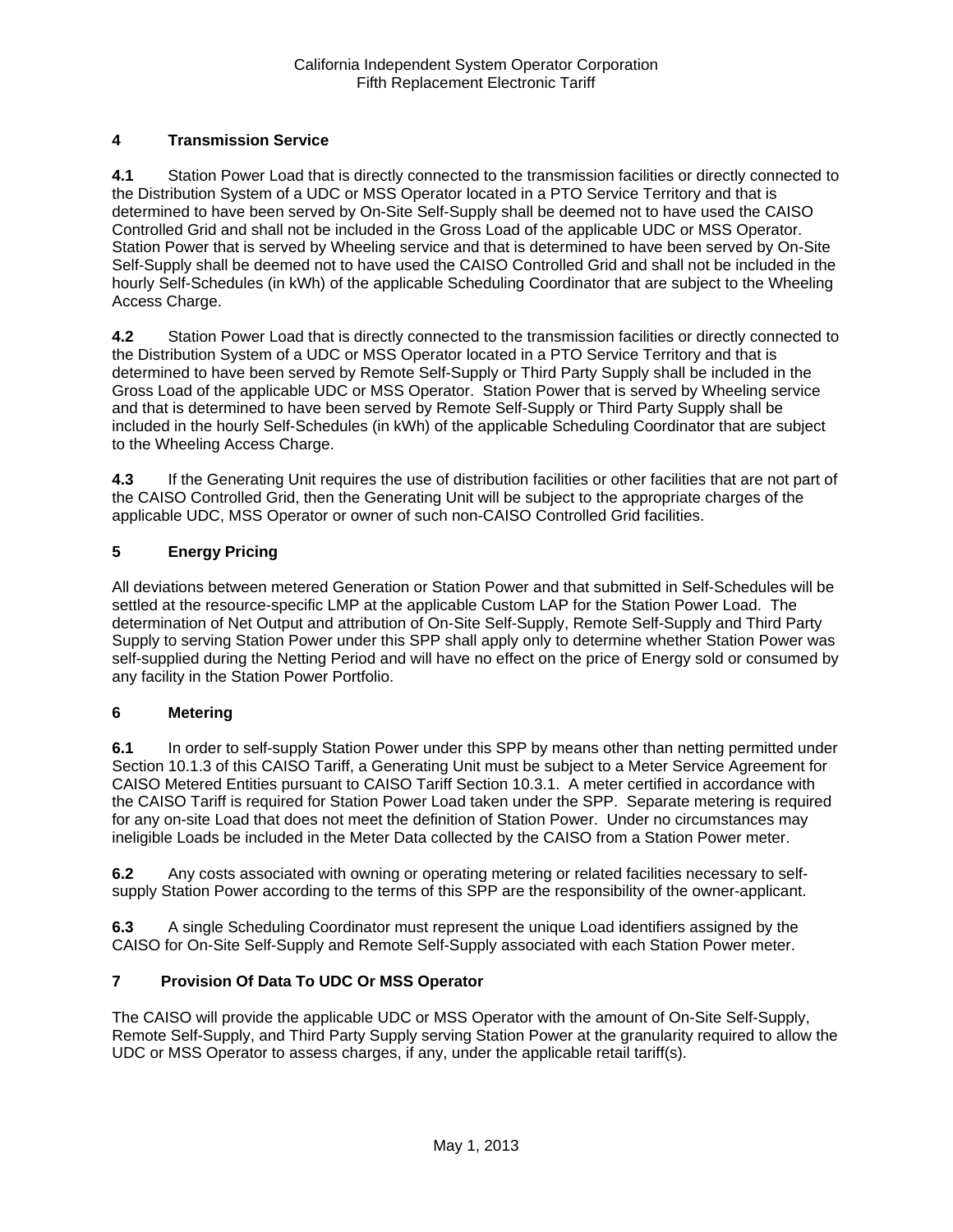# **APPENDIX J**

## **GRANDFATHERED METERING AND SETTLEMENT PROVISIONS FOR TRADING DAYS PRIOR TO**

## **OCTOBER 1, 2011**

#### **1. Grandfathering of Metering and Settlement Provisions for Trading Days Prior to October 1, 2011.**

Notwithstanding any other provisions of the CAISO Tariff the following provisions shall apply to transactions conducted prior to October 1, 2011. In all other respects, the CAISO Tariff, including the provisions of Sections 10, 11, and 37 not covered by this Appendix J, will apply to transactions that occurred prior to October 1, 2011.

# **10.2.1.3 Provision of and Access to Settlement Quality Meter Data**

Scheduling Coordinators may obtain Settlement Quality Meter Data relating to the CAISO Metered Entities they represent by directly accessing the Settlement Quality Meter Data Systems as specified in the applicable Business Practice Manual.

- For CAISO Metered Entities, Revenue Quality Meter Data obtained by successfully polled meters will be validated, estimated and edited by the CAISO to produce Settlement Quality Meter Data (actual), which will be made available to Scheduling Coordinators within five (5) Business Days from the Trading Day (T+5B) and will be used in the Initial Settlement Statement T+7B calculation.
- In the event that Revenue Quality Meter Data remains unavailable at noon on the fifth Business Day after the Trading Day (T+5B) due to unsuccessfully polled meters or facility and/or systems failures, the CAISO will estimate Settlement Quality Meter Data for CAISO Metered Entities for any outstanding metered Demand and/or Generation for the Initial Settlement Statement T+7B calculation as provided in Section 11.1.5.
- $\bullet$  If the CAISO is notified in accordance with Section 10.2.13.2 that the revenue quality meter for a CAISO Metered Entity requires repair, the CAISO will produce Settlement Quality Meter Data (actual) for that entity using the estimation procedures referred to in Section 10.2.9, which will be made available to the Scheduling Coordinator for the CAISO Metered Entity within forty-three (43) calendar days from the Trading Day (T+43C) and will be used in the Recalculation Settlement Statement T+38B calculation.

# **10.3.6 Settlement Quality Meter Data Submission**

Scheduling Coordinators shall submit to the CAISO Actual Settlement Quality Meter Data or Scheduling Coordinator Estimated Settlement Quality Meter Data, as provided in Section 10.3.6.1(a), for Scheduling Coordinator Metered Entities they represent for each Settlement Period in an Operating Day according to the timelines established in Section 10.3.6.1 and the CAISO Payments Calendar and as provided in the applicable Business Practice Manual. Scheduling Coordinators must also submit Settlement Quality Meter Data (actual and Scheduling Coordinator estimated) on demand as provided in the applicable Business Practice Manual.

#### **10.3.6.1 Timing of Settlement Quality Meter Data Submission for Calculation of Initial Settlement Statement T+7B.**

Scheduling Coordinators must submit Actual Settlement Quality Meter Data or Scheduling Coordinator Estimated Settlement Quality Meter Data for the Scheduling Coordinator Metered Entities they represent to the CAISO no later than noon on the fifth Business Day after the Trading Day (T+5B) for the Initial Settlement Statement T+7B calculation. Scheduling Coordinators cannot submit Estimated Settlement Quality Meter Data for Proxy Demand Resources.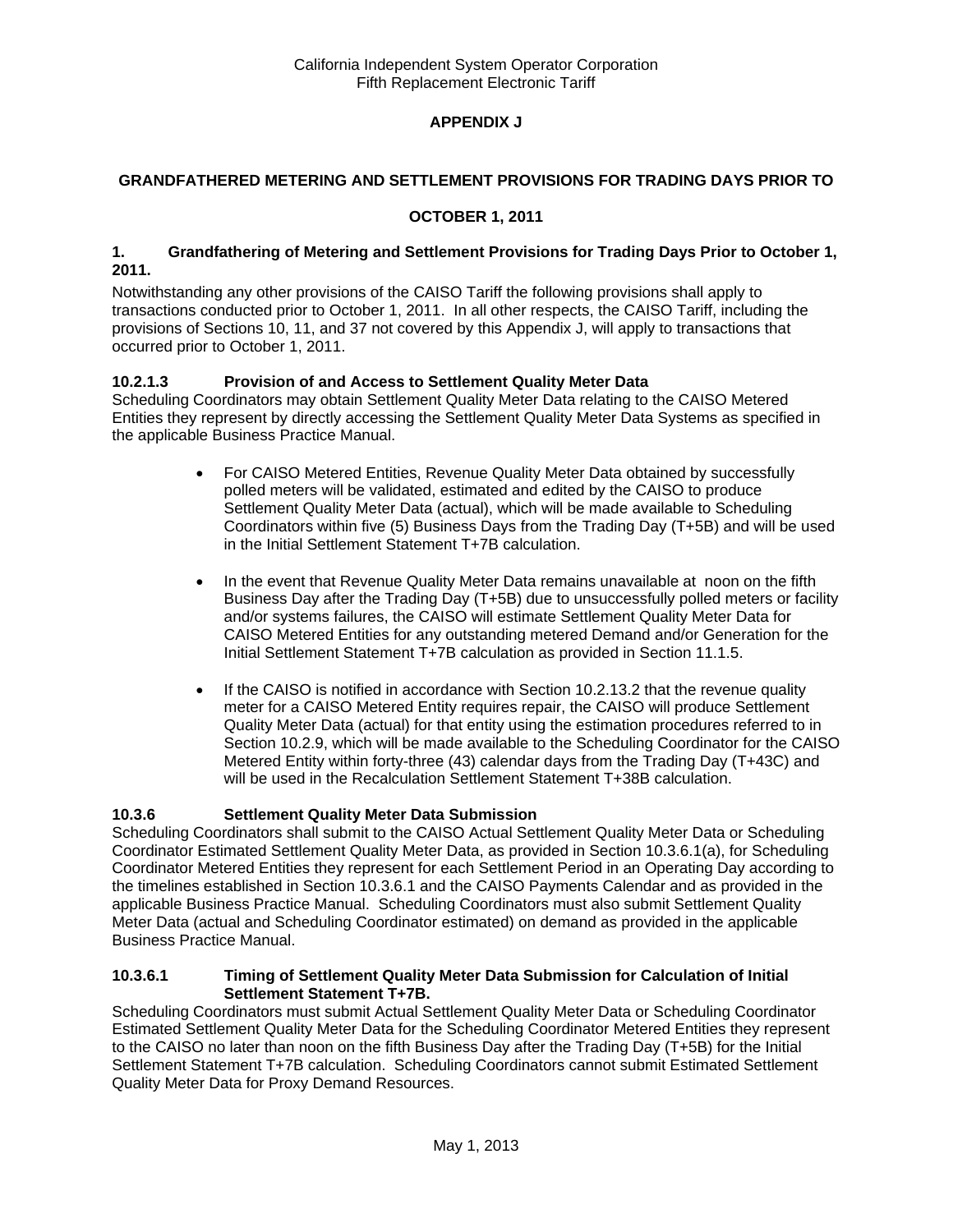- (a) In the absence of Actual Settlement Quality Meter Data, Scheduling Coordinators may submit Scheduling Coordinator Estimated Settlement Quality Meter Data using interval metering when available, sound estimation practices, and other available information including, but not limited to, bids, schedules, forecasts, temperature data, operating logs, recorders, and historical data. Scheduling Coordinator Estimated Settlement Quality Meter Data must be a good faith estimate that reasonably represents Demand and/or Generation quantities for each Settlement Period.
- (a) When Actual Settlement Quality Meter Data or Scheduling Coordinator Estimated Settlement Quality Meter Data is not received by the CAISO for a Scheduling Coordinator Metered Entity within five (5) Business Days from the Trading Day (T+5B), the CAISO will estimate the entity's Settlement Quality Meter Data for any outstanding metered Demand and/or Generation, excluding a Proxy Demand Resource, for use in the Initial Settlement Statement T+7B calculation, as provided in Section 11.1.5.

#### **10.3.6.2 Timing of Settlement Quality Meter Data Submission for Recalculation Settlement Statement T+38B**

Scheduling Coordinators must submit Actual Settlement Quality Meter Data for the Scheduling Coordinator Metered Entities they represent to the CAISO no later than midnight on the forty-third (43) calendar day after the Trading Day (T+43C) for the Recalculation Settlement Statement T+38B. A Scheduling Coordinator that timely submits Actual Settlement Quality Meter Data for the Initial Settlement Statement T+7B pursuant to Section 10.3.6.1 may submit revised Actual Settlement Quality Meter Data for the Recalculation Settlement Statement T+38B no later than the forty-third (43) calendar day after the Trading Day pursuant to this Section.

- (a) When Actual Settlement Quality Meter Data is not received by the CAISO for a Scheduling Coordinator Metered Entity by forty-three (43) calendar days after the Trading Day (T+43C), the Scheduling Coordinator has failed to submit complete and accurate meter data as required by Section 37.5.2.1 and will be subject to monetary penalty pursuant to Section 37.5.2.2.
- (b) Any Scheduling Coordinator Estimated Settlement Quality Meter Data submitted by a Scheduling Coordinator on behalf of the Scheduling Coordinator Metered Entities it represents that is not replaced with Actual Settlement Quality Meter Data by forty-three (43) calendar days after the Trading Day (T+43C) has failed to submit complete and accurate meter data as required by Section 37.5.2.1 and will be subject to monetary penalty pursuant to Section 37.5.2.2. In the absence of Actual Settlement Quality Meter Data, Scheduling Coordinator Estimated Settlement Quality Meter Data will be used in the Recalculation Settlement Statements.
- (c) The CAISO will not estimate a Scheduling Coordinator Metered Entity's Settlement Quality Meter Data for any outstanding metered Demand and/or Generation for use in a Recalculation Settlement Statement calculation. Any previous CAISO Estimated Settlement Quality Meter Data that the Scheduling Coordinator does not replace with Actual Settlement Quality Meter Data by forty-three (43) calendar days after the Trading Day (T+43C) will be set to zero. The CAISO will follow the control process described in the BPM for Metering to monitor and identify the CAISO Estimated Settlement Quality Meter Data that was not timely replaced and will take proactive measures to obtain the Actual Settlement Quality Meter Data. A Scheduling Coordinator that fails to replace CAISO Estimated Settlement Quality Meter Data with Actual Settlement Quality Meter Data by forty-three (43) calendar days after the Trading Day (T+43C) has failed to provide complete and accurate Settlement Quality Meter Data as required by Section 37.5.2.1 and will be subject to monetary penalty pursuant to Section 37.5.2.2.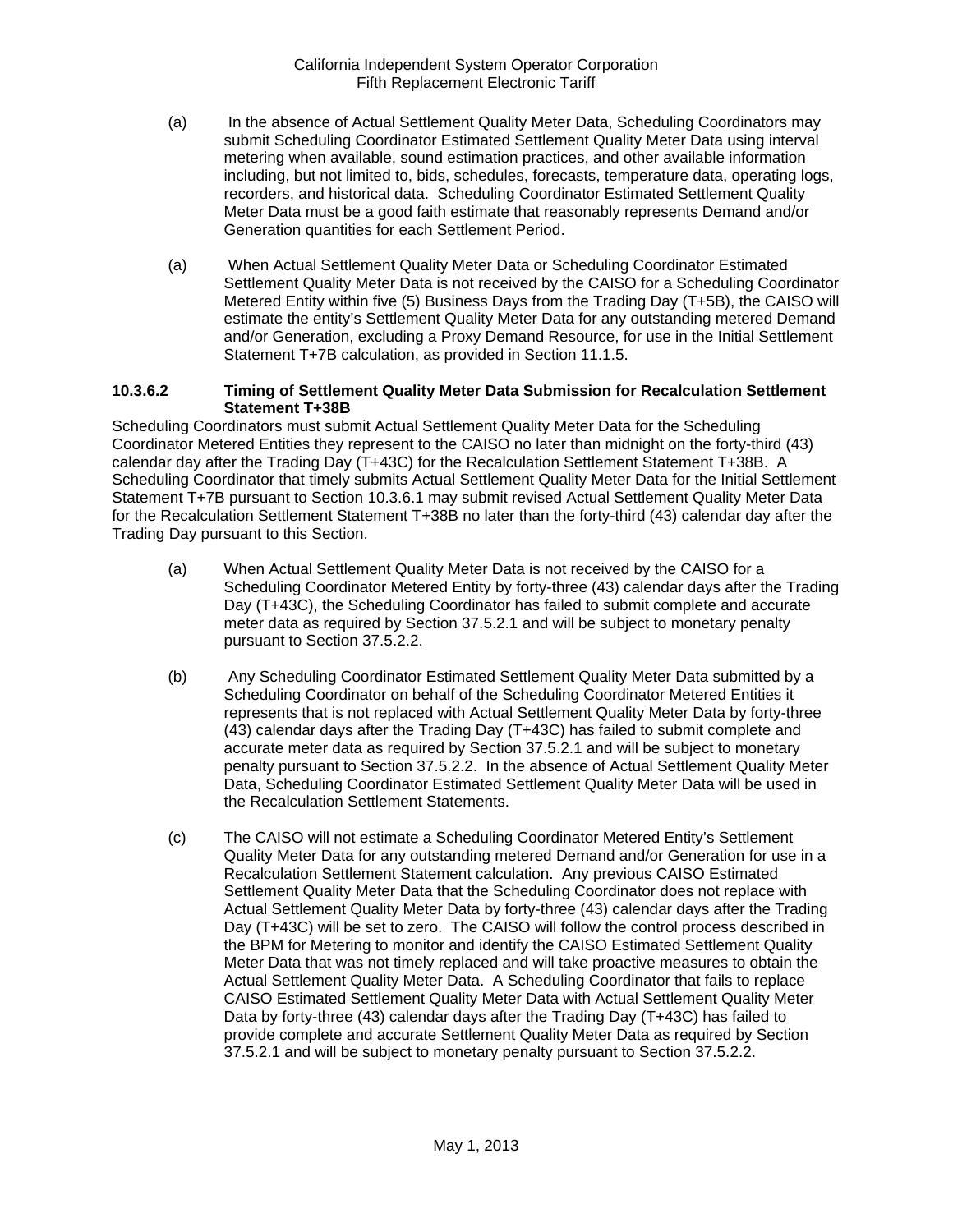#### **10.3.6.3 Timing of Settlement Quality Meter Data Submission for Recalculation Settlement Statements after the Recalculation Settlement Statement T+38B**

Scheduling Coordinators may continue to submit Actual Settlement Quality Meter Data for the Scheduling Coordinator Metered Entities they represent to the CAISO for use in Recalculation Settlement Statements subsequent to the Recalculation Settlement Statement T+38B according to timelines established in the CAISO Payments Calendar. Provided, however, that Scheduling Coordinators submitting Actual Settlement Quality Meter Data more than forty-three (43) calendar days after the Trading Day (T+43C) have failed to provide complete and accurate Settlement Quality Meter Data as required by Section 37.5.2.1 and will be subject to monetary penalty pursuant to Section 37.5.2.2.

# **11.29 Billing And Payment Process**

The CAISO will calculate for each charge the amounts payable by the relevant Scheduling Coordinator, CRR Holder, Black Start Generator or Participating TO for each Settlement Period of the Trading Day, and the amounts payable to that Scheduling Coordinator, CRR Holder, Black Start Generator or Participating TO for each charge for each Settlement Period of that Trading Day and shall arrive at a net amount payable for each charge by or to that Scheduling Coordinator, CRR Holder, Black Start Generator or Participating TO for each charge for that Trading Day. Each of these amounts will appear in the Settlement Statements that the CAISO will provide to the relevant Scheduling Coordinator, CRR Holder, Black Start Generator or Participating TO.

The components of the Grid Management Charge will be included in an Initial Settlement Statement T+7B, and any Recalculation Settlement Statement with the other types of charges referred to in Section 11.

# **11.29.1 Billing And Payment Process Based On Settlement Statements**

The billing and payment process shall be based on the issuance of Initial Settlement Statement T+7B and the Recalculation Settlement Statements.

## **11.29.2 Time-Frame For Payments Or Charges**

Payments or charges for the items referred to in Section 11.1.2 (except for the charges payable under long-term contracts) for each Trading Day in each calendar month shall be made five (5) Business Days after issuance of the Invoices and Payment Advices issued in accordance with Section 11.29.10. Payments for FERC Annual Charges will be made in accordance with Section 11.19.

## **11.29.5 General Principles For Production Of Settlement Statements**

## **11.29.5.1 Basis of Settlement**

The basis of each Settlement Statement shall be the debiting or crediting of an account in the name of the relevant Scheduling Coordinator, CRR Holder, Black Start Generator or Participating TO in the general ledger set up by the CAISO to reflect all transactions, charges or payments settled by the CAISO.

## **11.29.5.2 Right to Dispute**

All Scheduling Coordinators, CRR Holders, Black Start Generators or Participating TOs shall have the right to dispute any item or calculation set forth in any Initial Settlement Statement T+7B, Recalculation Settlement Statement T+38B, or Incremental Changes in Recalculation Settlement Statements T+76B, T+18M, and T+35M in accordance with this CAISO Tariff, but not those set forth in Recalculation Settlement Statement T+36M.

## **11.29.7 Settlements Cycle**

# **11.29.7.1 Timing of the Settlements Process**

The CAISO will publish: (i) Initial Settlement Statements T+7B on the seventh Business Day from the relevant Trading Day (T+7B), (ii) Recalculation Settlement Statements on the thirty-eighth Business Day from the relevant Trading Day (T+38B), (iii) Recalculation Settlement Statements on the seventy-sixth Business Day after the Trading Day (T+76B), (iv) Recalculation Settlement Statements on the Business Day eighteen (18) calendar months from the relevant Trading Day (T+18M) if necessary, (v)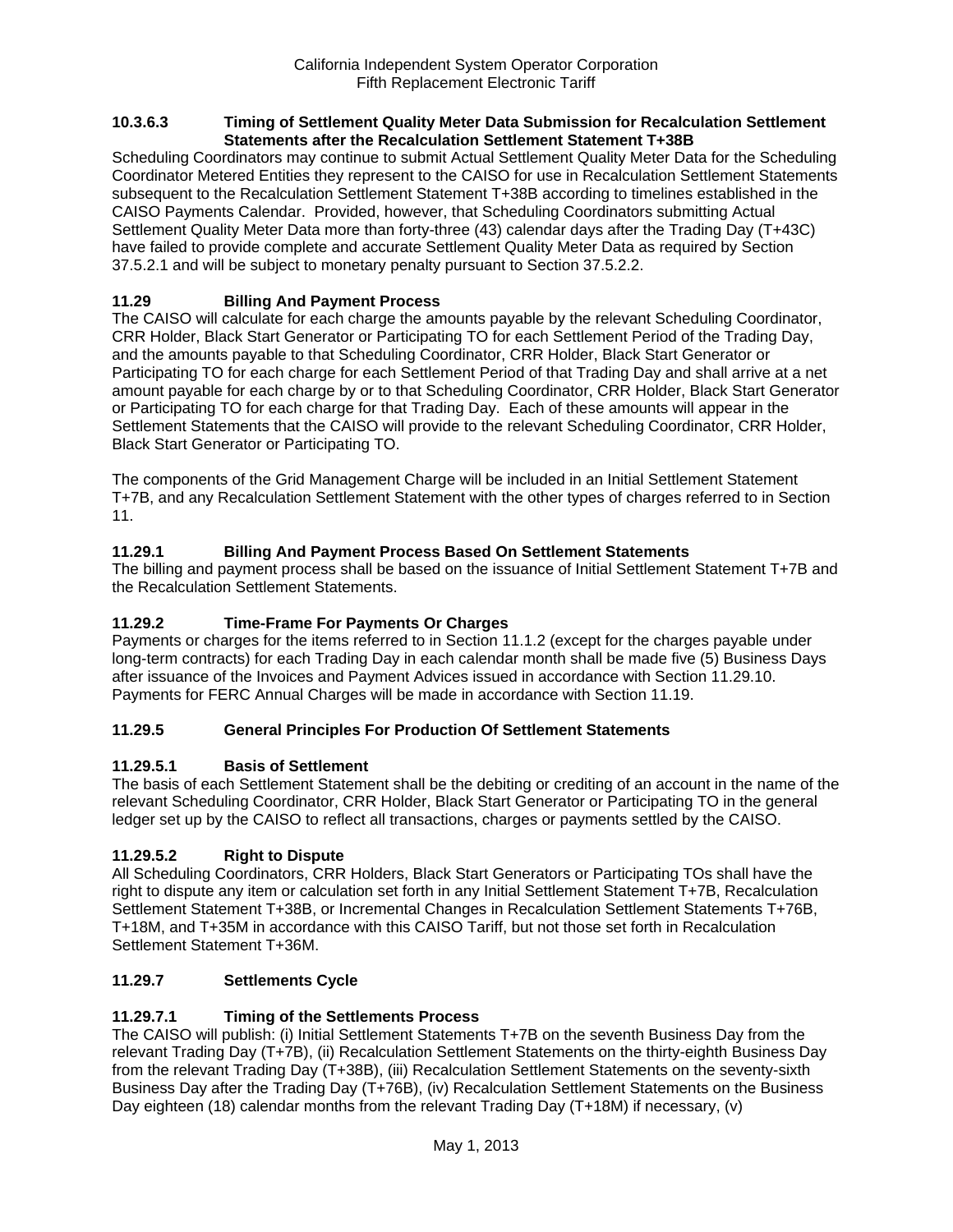Recalculation Settlement Statements on the Business Day thirty-five (35) calendar months from the relevant Trading Day (T+35M) if necessary, (vi) Recalculation Settlement Statements on the Business Day thirty-six (36) calendar months from the relevant Trading Day (T+36M) if necessary, and (v) any other Recalculation Settlement Statement authorized under Section 11.29.7.3. The CAISO will issue a notice to the market if a Recalculation Settlement Statement T+18M, Recalculation Settlement Statement T+35M, Recalculation Settlement Statement T+36M, or any additional Recalculation Settlement Statement is required for a Trading Day. The CAISO will notify affected Market Participants regarding failed or late publication of any Settlement Statements specified above and will rectify such failed or late publications pursuant to its procedure posted on the CAISO Website.

# **11.29.7.1.1 Initial Settlement Statement T+7B**

The CAISO shall provide to each Scheduling Coordinator, CRR Holder, Black Start Generator or Participating TO for validation an Initial Settlement Statement T+7B for each Trading Day within seven (7) Business Days of the relevant Trading Day, covering all Settlement Periods in that Trading Day. Each Initial Settlement Statement T+7B will be produced using available Settlement Quality Meter Data (either actual or estimated) and CAISO Estimated Settlement Quality Meter Data. The Initial Settlement Statement T+7B will include the following:

- (a) the amount payable or receivable by the Scheduling Coordinator, CRR Holder, Black Start Generator or Participating TO for each charge referred to in Section 11 for each Settlement Period in the relevant Trading Day;
- (b) the total amount payable or receivable by that Scheduling Coordinator, CRR Holder, Black Start Generator or Participating TO for each charge for all Settlement Periods in that Trading Day after the amounts payable and the amounts receivable under (a) have been netted off pursuant to Section 11.29; and
- (c) the components of each charge in each Settlement Period except for information contained in the Imbalance Energy report referred to in this Section 11.29.7.1.1; and
- (d) a breakdown of the components of the Imbalance Energy charge (the Imbalance Energy report).

## **11.29.7.1.2 Recalculation Settlement Statements**

The CAISO shall provide to each Scheduling Coordinator, CRR Holder, Black Start Generator or Participating TO Recalculation Settlement Statements in accordance with the CAISO Tariff and the CAISO Payments Calendar. Recalculation Settlement Statements shall be in a format similar to that of the Initial Settlement Statement T+7B and shall include the same granularity of information provided in the Initial Settlement Statement T+7B as amended following the validation procedure.

# **11.29.7.1.3 Recalculation Settlement Statement – Bridge Period**

For Trading Days April 1, 2009 through October 31, 2009, the settlement timeline shall include: (i) issuance of Recalculation Settlement Statement T+18M if necessary, Recalculation Settlement Statement T+35M if necessary, and Recalculation Settlement Statement T+36M, if necessary to adjust any charge set forth in a previously published Settlement Statement for any Trading Day within this period; and (ii) any other Recalculation Settlement Statement authorized under Section 11.29.7.3.

Any Recalculation Settlement Statement issued pursuant to this Section shall be subject to the same provisions in the CAISO Tariff as are applicable to a Recalculation Settlement Statement T+18M, Recalculation Settlement Statement T+35M, Recalculation Settlement Statement T+36M, or any other Recalculation Settlement Statement authorized under Section 11.29.7.3, including, but not limited to, Section 11.29.7.2 (Basis for Billing and Payment), Section 11.29.8 (Confirmation and Validation), and Section 11.29.9 (Payment Procedures), except that Section 11.29.10.2 (Interest) shall not apply.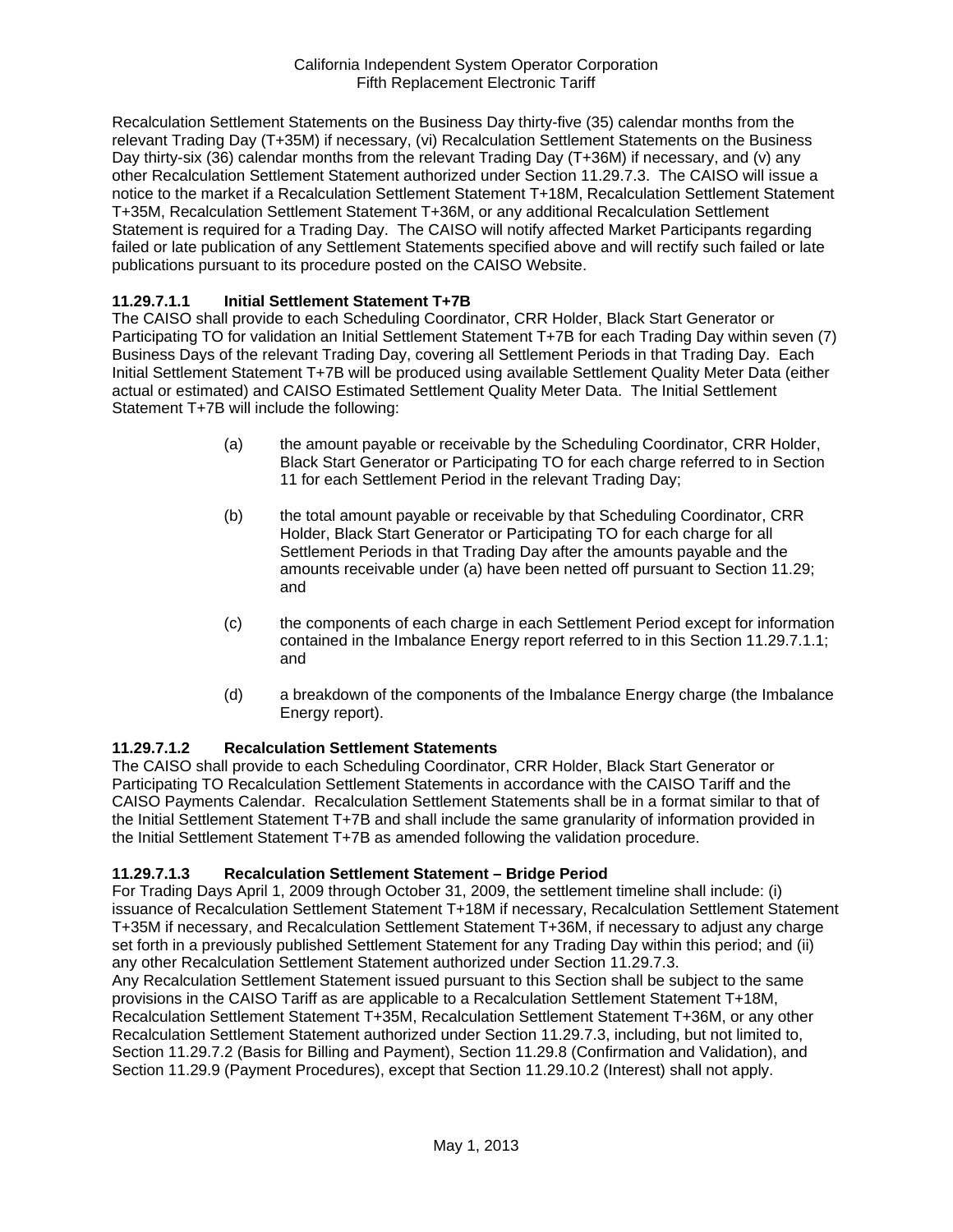The CAISO will include the publication dates and related invoice dates for the Recalculation Settlement Statements for Trading Days within the period April 1, 2009 through October 31, 2009 on the CAISO Payments Calendar prepared in accordance with Section 11.29.24.

The CAISO will issue a notice to the market if a Recalculation Settlement Statement T+18M, Recalculation Settlement Statement T+35M, Recalculation Settlement Statement T+36M, or any additional Recalculation Settlement Statement is required for a Trading Day within the period April 1, 2009 through October 31, 2009.

To the extent that any provision in this Section is in conflict or inconsistent with CAISO Tariff Appendix H (Grandfathered Metering and Settlement Provisions for Trading Days Prior to November 1, 2009), the provision in this Section shall prevail.

# **11.29.7.2 Basis for Billing and Payment**

The Initial Settlement Statement T+7B and any Recalculation Settlement Statement shall constitute the basis for billing in accordance with this CAISO Tariff. The Initial Settlement Statement T+7B shall constitute the basis for billing for all charges in the first instance. The Recalculation Settlement Statement T+38B shall constitute the basis for billing for adjustments to charges set forth in the Initial Settlement Statement T+7B. Each Scheduling Coordinator, CRR Holder, Black Start Generator, and Participating TO shall pay any net debit and shall be entitled to receive any net credit shown in an Invoice or Payment Advice on the Payment Date, whether or not there is any dispute regarding the amount of the debit or credit.

# **11.29.7.2.1 Elimination of Invoices under \$10.00**

Invoices and Payment Advices due to or from any Scheduling Coordinator, CRR Holder, Black Start Generator, or Participating TO for amounts less than \$10.00 will be adjusted to \$0.00 and no amount will be due to or from that Scheduling Coordinator, CRR Holder, Black Start Generator, or Participating TO for that Invoice or Payment Advice.

## **11.29.7.3 Additional Recalculation Settlement Statements**

The CAISO shall issue no Recalculation Settlement Statements other than to Recalculation Settlement Statements T+38B, Recalculation Settlement Statements T+76B, Recalculation Settlement Statements T+18M, Recalculation Settlement Statements T+35M, and Recalculation Settlement Statements T+36M, unless directed by the CAISO Governing Board or pursuant to a FERC order.

**11.29.7.3.1** If an additional Recalculation Settlement Statement is ordered by the CAISO Governing Board, the CAISO shall arrange to have the Recalculation Settlement Statement carried out as soon as is reasonably practicable following the CAISO Governing Board's order, subject to the availability of staff and computer time, compatible software, appropriate data and other resources.

**11.29.7.3.2** The cost of an additional Recalculation Settlement Statement shall be borne by the Scheduling Coordinator, CRR Holder, Black Start Generator, or Participating TO requesting it, unless an additional Recalculation Settlement Statement was needed due to a clerical oversight or error on the part of the CAISO staff.

**11.29.7.3.3** Where an additional Recalculation Settlement Statement indicates that the accounts of Scheduling Coordinators, CRR Holders, Black Start Generators, or Participating TOs should be debited or credited to reflect alterations to Settlements previously made under this CAISO Tariff, for those Scheduling Coordinators, CRR Holders, Black Start Generators, or Participating TOs affected by the additional Recalculation Settlement Statement, the CAISO shall reflect the amounts to be debited or credited in the next scheduled semi-monthly Invoice or Payment Advice for the end of the month.

**11.29.7.3.4** Recalculation Settlement Statements, post closing adjustments and the financial outcomes of CAISO ADR Procedures and any other dispute resolution may be invoiced separtely from monthly market activities in accordance with Section 11.29.10.3.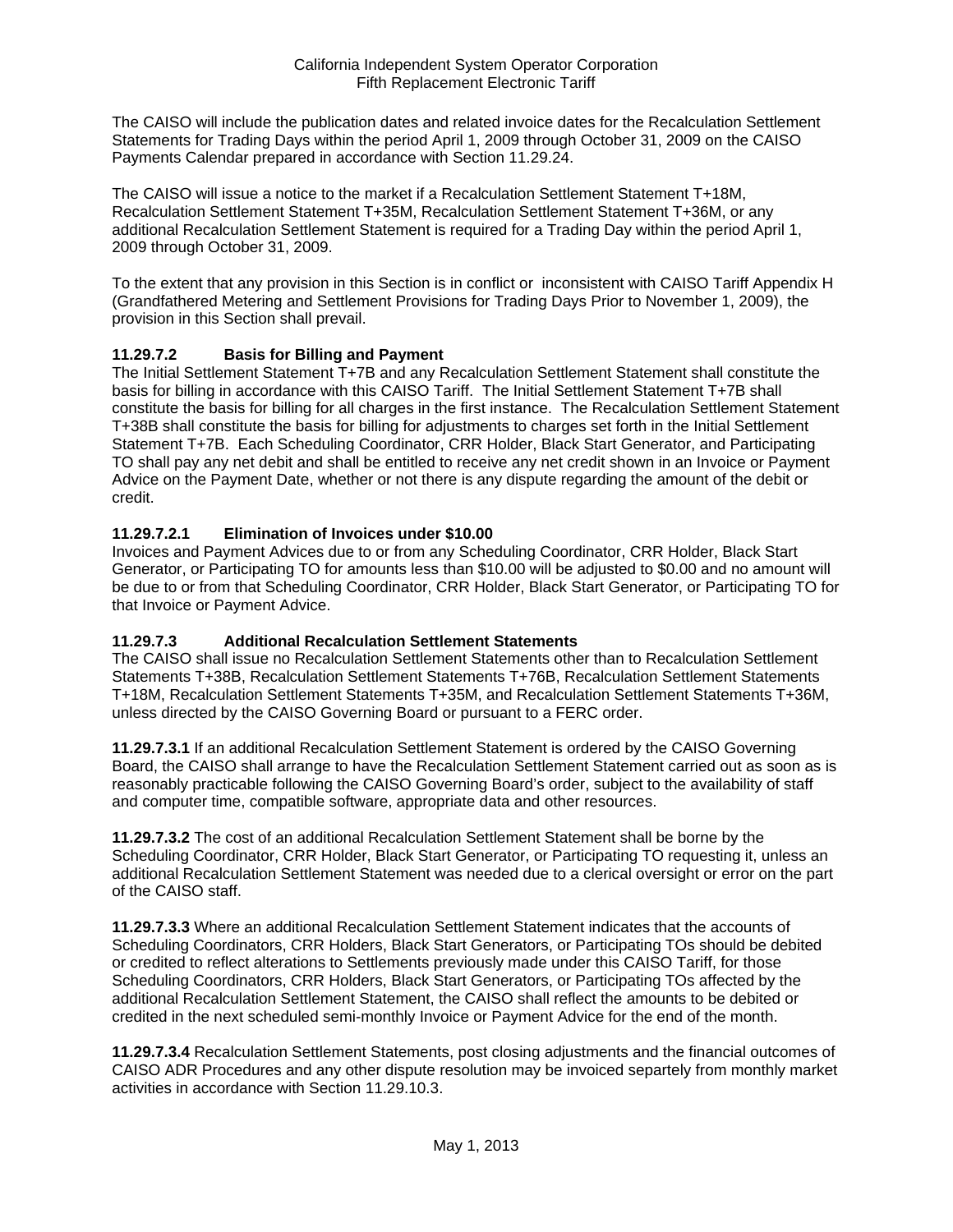# **11.29.8 Confirmation And Validation**

## **11.29.8.1 Confirmation**

It is the responsibility of each Scheduling Coordinator, CRR Holder, Black Start Generator, or Participating TO to notify the CAISO if it fails to receive a Settlement Statement on the date specified for the publication of such Settlement Statement in the CAISO Payments Calendar. Each Scheduling Coordinator, CRR Holder, Black Start Generator, or Participating TO shall be deemed to have received its Settlement Statement on the dates specified, unless it notifies the CAISO to the contrary.

## **11.29.8.2 Validation of Initial Settlement Statement T+7B and Recalculation Settlement Statement T+38B**

## **11.29.8.3 Validation of Additional Recalculation Settlement Statements**

Each Scheduling Coordinator, CRR Holder, Black Start Generator or Participating TO shall have the opportunity to review the Incremental Changes, including the CAISO's implementation of a prior accepted dispute, that appear on or are omitted from any Recalculation Settlement Statement T+76B, Recalculation Settlement Statement T+18M or Recalculation Settlement Statement T+35M that it receives. The Scheduling Coordinator, CRR Holder, Black Start Generator or Participating TO shall be deemed to have validated the Incremental Changes on each Recalculation Settlement Statement unless it has raised a dispute or reported an exception regarding those Incremental Changes within time periods set forth in Sections 11.29.8.4.1 through 11.29.8.4.6 from the date of issuance. Once validated, the Incremental Changes on a Recalculation Settlement Statement T+76B , Recalculation Settlement Statement T+18M, or Recalculation Settlement Statement T+35M shall be binding on the Scheduling Coordinator, CRR Holder, Black Start Generator or Participating TO to which it relates, except to the extent that the CAISO performs an additional Recalculation Settlement Statement pursuant to Section 11.29.7.3.

The notice of dispute shall state clearly the Trading Day, the issue date of the Recalculation Settlement Statement, the item disputed, the reasons for the dispute, and the amount claimed (if appropriate) and shall be accompanied with all available evidence reasonably required to support the claim. The only Recalculation Settlement Statement that cannot be disputed is Recalculation Settlement Statement T+36M.

## **11.29.8.4 Disputes or Exceptions**

## **11.29.8.5 CAISO Timeline for Determining Settlement Statement Disputes**

The timeline for the CAISO to reach a determination on a settlement statement dispute shall be as follows:

- (a) For a settlement statement dispute based on an Initial Settlement Statement T+7B, Recalculation Settlement Statement T+38B, Recalculation Settlement Statement T+76B, or Recalculation Settlement Statement T+18M, the CAISO shall reach a determination to approve or deny the dispute, and provide electronic notice of the outcome to the Scheduling Coordinator that submitted the dispute, no later than twenty (20) Business Days after the end of the dispute period for that settlement statement; with the exception of complex disputes or unless otherwise agreed to by the disputing Scheduling Coordinator. In the event that the CAISO's determination results in an adjustment to payments and/or charges, the CAISO in its notice to the disputing Scheduling Coordinator shall identify the subsequent recalculation settlement statement expected to include the adjustment.
- (b) For a settlement statement dispute based on Recalculation Settlement Statement T+35M, the CAISO shall reach a determination to approve or deny the dispute, and provide electronic notice of the outcome to the Scheduling Coordinator that submitted the dispute, no later than fourteen (14) days after the end of the dispute period for that settlement statement. Valid disputes regarding data appearing on Recalculation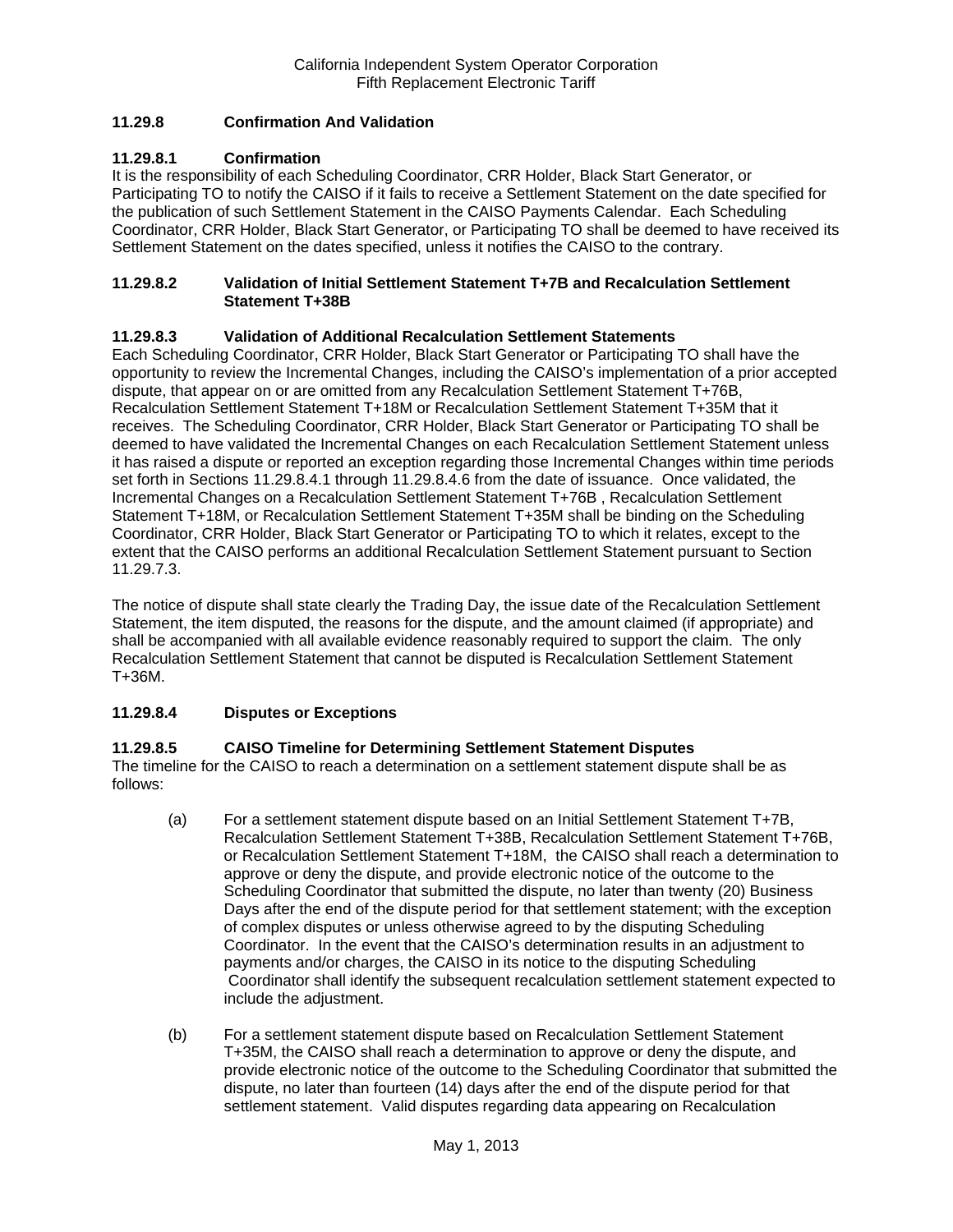Settlement Statement T+35M will be reflected on Recalculation Settlement Statement T+36M.

(c) Complex settlement statement disputes involve policy considerations, entail extensive research, require granular review of previous market runs, include complicated data or calculations, or depend on additional information to be provided by the disputing Scheduling Coordinator or a third party. The CAISO in its sole discretion may designate a settlement statement dispute to be complex dispute. The CAISO will advise the disputing Scheduling Coordinator within twenty (20) Business Days after the end of the dispute period for that settlement statement if a dispute is a complex dispute. The CAISO shall make reasonable efforts to reach a determination to approve or deny a complex dispute resulting from (i) an Initial Settlement Statement T+7B, Recalculation Settlement Statement T+38B, or Recalculation Settlement Statement T+76B, no later than fifteen (15) months after the Trading Day so that any resultant adjustment will be included on the Recalculation Settlement Statement T+18M, and (ii) a Recalculation Settlement Statement T+18M, no later than thirty-three (33) months after the Trading Day so that any resultant adjustment will be included on the Recalculation Settlement Statement T+35M.

# **11.29.10 Billing And Payment**

The CAISO shall prepare and send to each Scheduling Coordinator, CRR Holder, Black Start Generator or Participating TO two Invoices or Payment Advices for each billing period in each calendar month. There are two (2) billing periods in each calendar month. The first billing period is from the first to the fifteenth day of the month and second billing period is from the sixteenth to the last of day of the month. The CAISO will publish Invoices and Payment Advices for the first semi-monthly billing period in a month on the seventh Business Day after the Trading Day that is the fifteenth day of the month. The CAISO will publish Invoices and Payment Advices for the second semi-monthly billing period in a month on the seventh Business Day after the Trading Day that is the end of the month. Each Invoice or Payment Advice will show amounts which are to be paid by or to each Scheduling Coordinator, CRR Holder, Black Start Generator or Participating TO, the Payment Date, being the date on which such amounts are to be paid or received, and details of the CAISO Clearing Account to which any amounts owed by or to Scheduling Coordinators, CRR Holder, Black Start Generator or Participating TO are to be paid. Revenues owed from a Scheduling Coordinator, CRR Holder, Black Start Generator or Participating TO are expressed as a positive amount on an Invoice. Revenues owed to a Scheduling Coordinator, CRR Holder, Black Start Generator or Participating TO are expressed as a negative amount on a Payment Advice. Payments or charges for the items referred to in an Invoice or Payment Advice (except for the charges payable under long-term contracts) for each Trading Day in each calendar month shall be made five (5) Business Days after the date on which the semi-monthly Invoice or Payment Advice is issued.

# **11.29.10.1 Billing Periods**

Each Invoice or Payment Advice will include one (1) semi-monthly billing period and up to five (5) other billing periods. The other billing periods correspond to the dates on which the Recalculation Settlement Statements are published. Any Invoice or Payment Advice for a billing period corresponding to a Recalculation Settlement Statement will be reflected on the next scheduled semi-monthly Invoice or Payment Advice for the end of the month. Each billing period will be represented separately on the Invoice or Payment Advice but the net Invoice or Payment Advice for a Scheduling Coordinator, CRR Holder, Black Start Generator or Participating TO will reflect the entity's net financial obligations in all billing periods.

## **11.29.10.2 Interest**

Interest will be applied to any Incremental Changes through Recalculation Settlement Statement T+36M. Interest will be calculated separately for the billing period from the first to the fifteenth day of the month and for the billing period from the sixteenth to the last of day of the month. The rate of interest will be the interest rate calculated in accordance with 18 C.F.R. 35.19a of FERC's regulations.

# **11.29.10.3 Other Invoicing Provisions**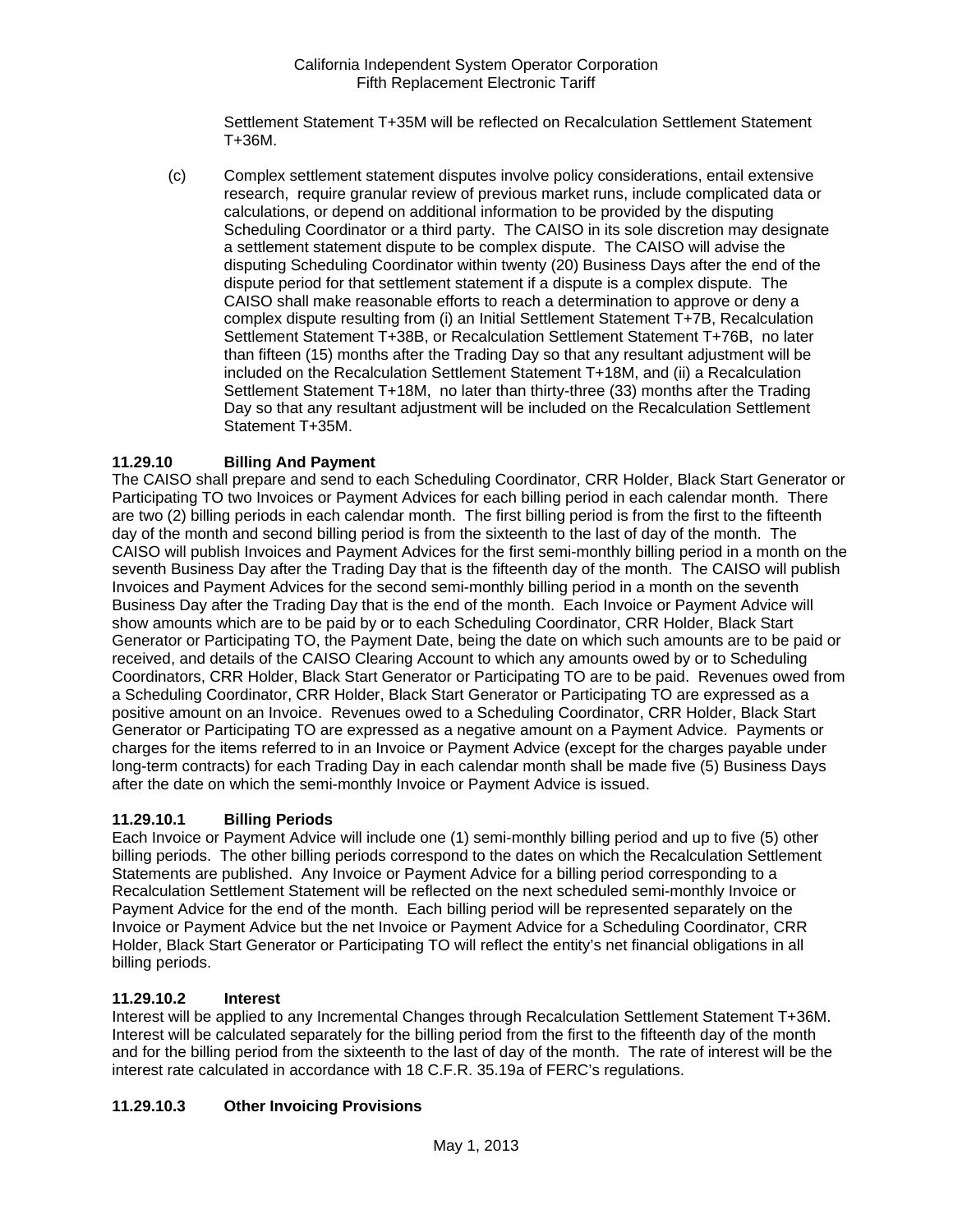The Invoices or Payment Advices will also include the total charges for each component of the Grid Management Charge, the total charges associated with any Interest for each relevant Trading Month, the FERC Annual Charges due monthly, as well as any disbursements associated with a shortfall receipt distribution.

A separate Invoice for the FERC Annual Charges due annually will be issued by the CAISO to the Scheduling Coordinator in accordance with Section 11.19.1.2. The CAISO will issue separate Invoices for NERC/WECC Charges as described in Section 11.20.

A separate Invoice for a shortfall allocation will be issued by the CAISO to Scheduling Coordinators in the event of a payment default in accordance with Section 11.29.17.1.

In the event of an allocation of a payment default in accordance with Section 11.29.17.2, the CAISO may either issue separate Invoices to Default-Invoiced SCIDs pursuant to Section 11.29.17.2.1 or to SCIDs pursuant to Section 11.29.17.2.2, as applicable, or may issue Invoices through its standard invoicing process that include the allocation of the payment default.

Recalculation Settlement Statements, post closing adjustments and the financial outcomes of CAISO ADR Procedures and any other dispute resolution may be invoiced separately from monthly market activities. The CAISO shall provide a Market Notice at least five (5) Business Days prior to such invoicing identifying the components of such Invoice or Payment Advice.

# **11.29.10.4 Emergency Procedures**

# **11.29.10.5 Use of Estimated Data**

In the event of an emergency or a failure of any of the CAISO software or business systems, the CAISO may use estimated Settlement Statements and Invoices and Payment Advices and may implement any temporary variation of the timing requirements relating to the Settlement and billing process contained in the CAISO Tariff. Details of the variation and the method chosen to produce estimated data, Settlement Statements and Invoices and Payment Advices will be published on the CAISO Website.

# **11.29.21.2 Evidence of Unpaid Amount**

The CAISO shall, on request, certify in writing the amounts owed by a CAISO Debtor that remain unpaid and the CAISO Creditors to whom such amounts are owed and shall provide certified copies of the relevant Initial Settlement Statement T+7B and the Recalculation Settlement Statements, Invoices, Payment Advices, and other documentation on which the CAISO's certificate was based to the CAISO Debtor and the relevant CAISO Creditors. A CAISO certificate given under this Section 11.29.21.2 may be used as prima facie evidence of the amount due by a CAISO Debtor to CAISO Creditors in any legal proceedings.

## **11.29.23 Communications**

The Initial Settlement Statement T+7B, any Recalculation Settlement Statement, and Invoices, and Payment Advices will be considered issued to CAISO Creditors or CAISO Debtors when released by the CAISO's secure communication system. Communications on a Payment Date relating to payment shall be made by the fastest practical means including by telephone. If there is a failure of a communication system and it is not possible to communicate by electronic means, then the CAISO or CAISO Creditor or CAISO Debtor, as the case may be, shall communicate by facsimile but only if the recipient is first advised by telephone to expect the facsimile. Methods of communication between the CAISO and Market Participants may be varied by the CAISO giving not less than ten (10) days notice to Market Participants on the CAISO's secure communication system.

## **11.29.24.1 Preparation**

In September of each year, the CAISO will prepare a draft CAISO Payments Calendar for the following calendar year showing for each Trading Day: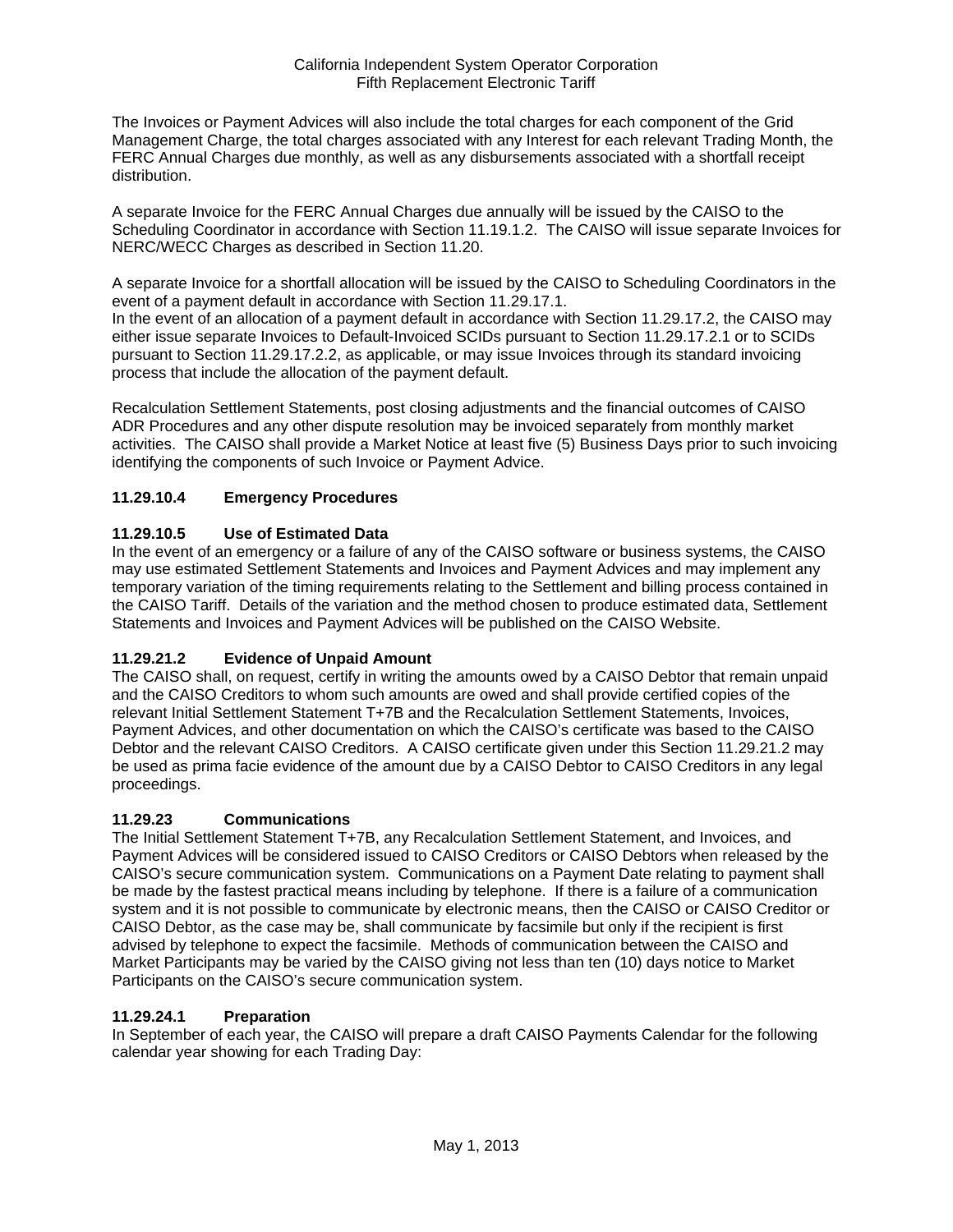- (a) The date by which Scheduling Coordinators are required to provide Actual Settlement Quality Meter Data or Scheduling Coordinator Estimated Settlement Quality Meter Data for all their Scheduling Coordinator Metered Entities for each Settlement Period in the Trading Day;
- (b) The date on which the CAISO will issue Initial Settlement Statements T+7B and Invoices and Payment Advices to Scheduling Coordinators or CRR Holders, Black Start Generators and Participating TOs for that Trading Day;
- (c) The date by which Scheduling Coordinators, CRR Holders, Black Start Generators and Participating TOs are required to notify the CAISO of any disputes in relation to their Initial Settlement Statements T+7B pursuant to Section 11.29.8.2;
- (d) The date on which the CAISO will issue the Recalculation Settlement Statements T+38B, T+76B, T+18M, T+35M, and T+36M, and Invoices and Payment Advices to Scheduling Coordinators, CRR Holders, Black Start Generators and Participating TOs for that Trading Day;
- (e) The dates by which Scheduling Coordinators, CRR Holders, Black Start Generators and Participating TOs are required to notify the CAISO of any disputes in relation to their Recalculation Settlement Statements T+38B, T+76B, T+18M and T+35M.
- (f) The date and time by which CAISO Debtors are required to have made payments into the CAISO Clearing Account in payment of Invoices for that Trading Day;
- (g) The dates and times on which CAISO Creditors will receive payments from the CAISO Clearing Account of amounts owing to them for that Trading Day; and
- (h) In relation to Reliability Must-Run Charges and RMR Payments, the details set out in paragraph 3 of Appendix N, Part J.

The CAISO will make a draft of the CAISO Payments Calendar available on the CAISO Website to Scheduling Coordinators, CRR Holders, Black Start Generators, Participating TOs and RMR Owners any of which may submit comments and objections to the CAISO within two weeks of the date of posting of the draft on the CAISO Website. No later than October 31st in each year, the CAISO will publish the final CAISO Payments Calendar for the following calendar year, after considering the comments and objections received from Scheduling Coordinators, CRR Holders, Black Start Generators, Participating TOs and RMR Owners. The final CAISO Payments Calendar will be posted on the CAISO Website, and will show for the period from 1 January to 31 December in the next succeeding year (both dates inclusive), the dates on which Settlement Statements shall be published by the CAISO and the Payment Dates on which the CAISO will pay the Participating TOs the Wheeling revenues allocated to them pursuant to Section 26.1.4.3.

# **37.5.2 Inaccurate Meter Data**

# **37.5.2.1 Expected Conduct**

Market Participants shall provide complete and accurate Settlement Quality Meter Data for each Trading Hour and shall correct any errors in such data no later than forty-three (43) calendar days after the Trading Day (T+43C). The failure to provide complete and accurate Settlement Quality Meter Data, as required by Section 10.3.6 that causes an error to exist in such Settlement Quality Meter Data after fortythree (43) calendar days after the Trading Day (T+43C) shall be a violation of this rule. Scheduling Coordinators that fail to submit Scheduling Coordinator Estimated Settlement Quality Meter Data that is complete and based on a good faith estimate that reasonably represents Demand and/or Generation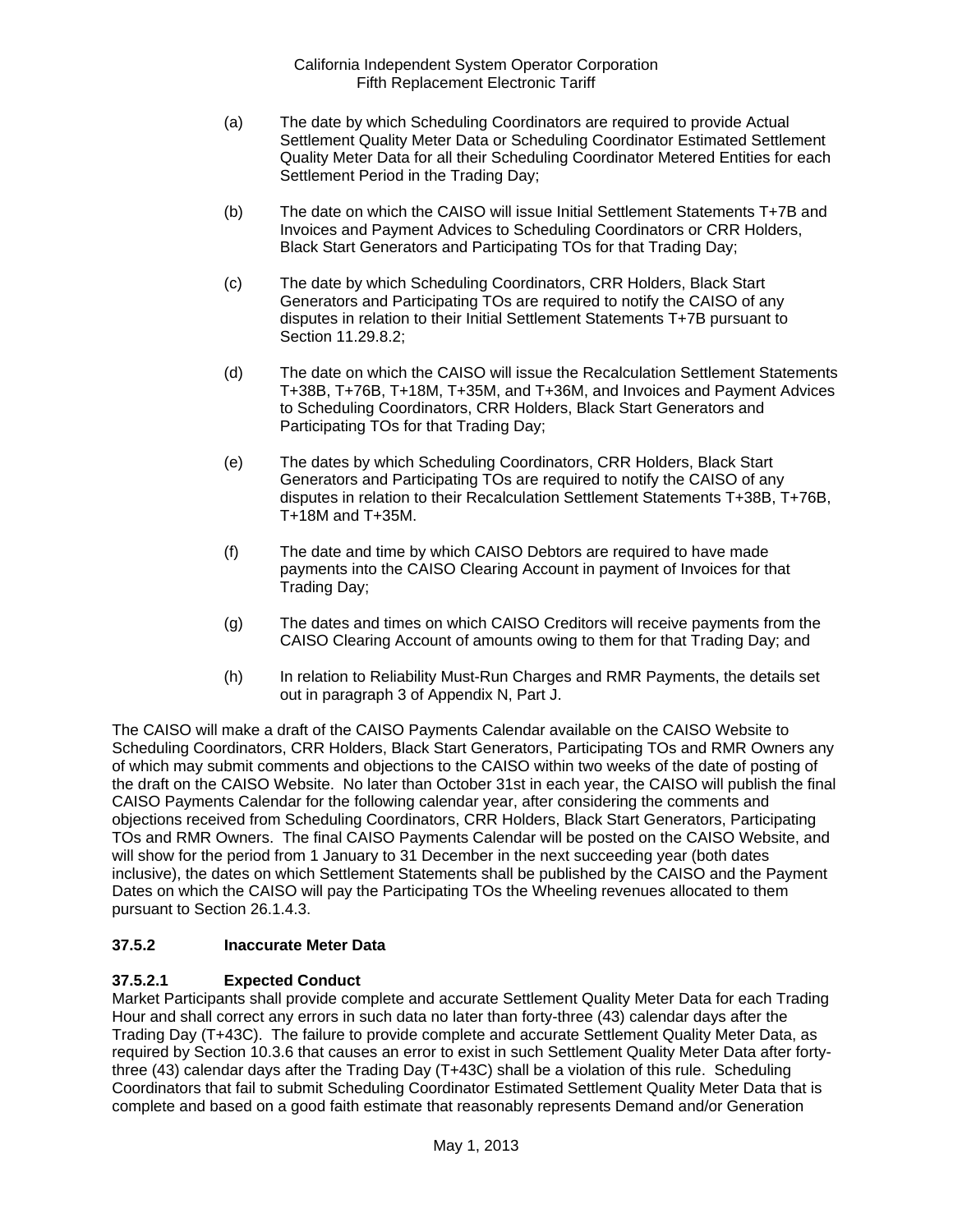quantities for each Settlement Period as required by Section 10 and that results in an error that is discovered after forty three (43) calendar days after the Trading Day (T+43C) shall be a violation of this rule.

## **37.5.2.2 Sanctions**

Violations under this Section 37.5.2 shall be subject to Sanction described in Section 37.11.

## **37.5.2.3 Disposition of Sanction Proceeds**

For purposes of redistributing collected market adjustments, any amounts collected under this provision shall be applied first to those parties affected by the conduct. Any excess amounts shall be disposed of as set forth in Section 37.9.4.

# **37.11 Method For Calculating Penalties**

## **37.11.1 Method For Calculating Inaccurate Meter Data Penalty**

There is no Sanction for the submission of inaccurate Meter Data used for an Initial Settlement Statement T+ 7B. However, an error in submitted Meter Data that exists after forty three (43) calendar days after the Trading Day (T+43C) constitutes a Rule of Conduct violation. The level of the Sanction depends on whether the Scheduling Coordinator or the CAISO discovered the error. An increased penalty will apply for errors that are discovered by the CAISO.

Table A1 below shows how the level of the Sanction depends on the following factors: whether or not the Scheduling Coordinator finds the error; whether or not the Scheduling Coordinator owes the market, and whether or not the CAISO performs a re-run of the market or produces a Recalculation Settlement Statement. If the CAISO issues a Recalculation Settlement Statement or performs a re-run, then Settlement to all Scheduling Coordinators is recalculated, and the impact of such re-runs on charges assessed will be considered. A penalty charge equal to thirty (30) percent of the estimated value of the Energy error will apply if the Scheduling Coordinator discovers the error or seventy-five (75) percent of the estimated value of the Energy error if the CAISO discovers the error. Penalty assessment and disposition of penalty proceeds will be administered as described in Section 37.9.1 and Section 37.9.4 respectively. A Sanction will not be imposed unless such Sanction is more than \$1,000 for at least one Trading Day during the period for which there was incomplete or inaccurate Meter Data.

| Table A1 –<br>Calculation of<br>Inaccurate Meter Data<br>Penalty When There<br>Is A Recalculation<br>Settlement Statement<br>or re-run<br>Case | Does SC Owe<br>Market? |                                             |
|------------------------------------------------------------------------------------------------------------------------------------------------|------------------------|---------------------------------------------|
| Case 1: SC Identifies<br>Inaccurate Meter Data                                                                                                 | Yes                    | Penalty = (MWh x applicable price) $x$ 0.30 |
| Case 1: SC Identifies<br>Inaccurate Meter Data                                                                                                 | No.                    | Penalty = (MWh x applicable price) $x$ 0.30 |
| Case 2: CAISO<br>Identifies Inaccurate<br>Meter Data                                                                                           | Yes                    | Penalty = (MWh x applicable price) $x$ 0.75 |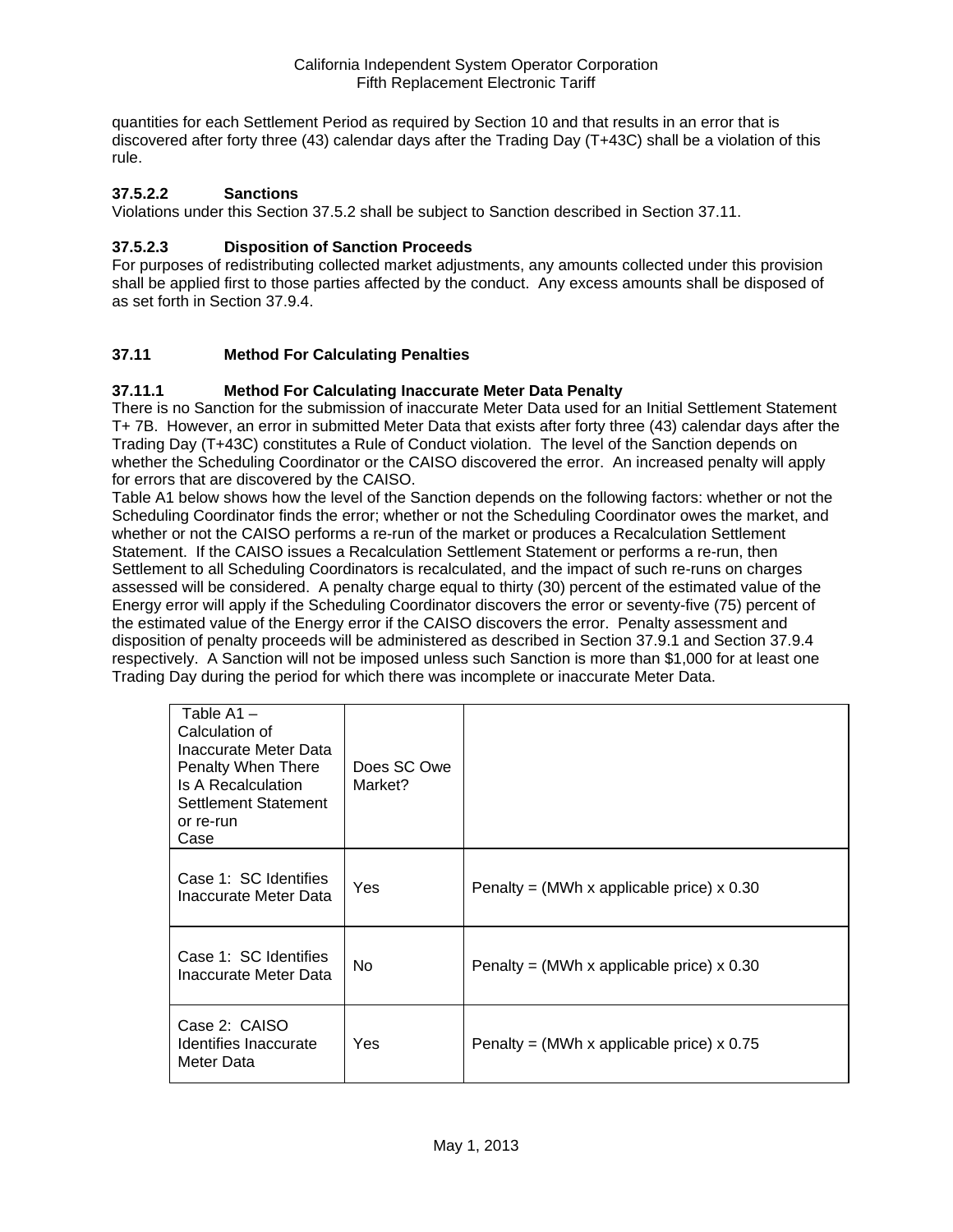| Case 2: CAISO<br>Identifies Inaccurate<br>Meter Data | No | Penalty = (MWh x applicable price) $\times$ 0.75 |
|------------------------------------------------------|----|--------------------------------------------------|
|------------------------------------------------------|----|--------------------------------------------------|

Note to Table A1:

The applicable price will be the greater of: (1) the simple average of the relevant twelve (12) five-minute LMPs for each hour in which inaccurate Meter Data occurred; or (2) \$10/MWh. The LMP used will be the values posted on OASIS for each Trading Hour of the applicable Trading Day period.

2. Method for Calculating Inaccurate Meter Data Penalty When there is not a Recalculation Settlement Statement or re-run.

If the CAISO does not perform a Recalculation Settlement Statement or re-run, for cases of inaccurate Meter Data, Table A2 will be used to determine and allocate penalty and any market adjustment amount. The market adjustment approximates the financial impact on the market; however, it does not completely reflect all the Settlement consequences of inaccurately submitted Meter Data. The approximated value of the inaccurate Meter Data in question will be calculated and returned to the market based on the average of the pro rata share of Unaccounted for Energy (UFE) charged in the utility Service Area during the period of the inaccurate Meter Data event. The thirty (30) percent or seventy-five (75) percent penalty will be distributed as discussed in Section 37.9.4. For cases where the CAISO does not perform a Recalculation Settlement Statement or re-run and the Scheduling Coordinator does not owe the market, then no market adjustment will be performed and no penalty will be assessed.

| TARI F A2-<br>Calculation Of<br>Inaccurate Meter Data<br>Penalty When There<br>Is Not a Recalculation<br>Settlement Statement<br>or re-run<br>Case | <b>Does</b><br>SC Owe<br>Market? | CAISO does not perform a Recalculation Settlement<br>Statement or re-run                                        |
|----------------------------------------------------------------------------------------------------------------------------------------------------|----------------------------------|-----------------------------------------------------------------------------------------------------------------|
| Case 1: SC Identifies<br>Inaccurate Meter Data                                                                                                     | Yes                              | Market Adjustment = $(MWh \times \text{applicable price})$<br>Penalty = (MWh x applicable price)) $\times$ 0.30 |
| Case 1: SC Identifies<br>Inaccurate Meter Data                                                                                                     | <b>No</b>                        | No market adjustment will be made                                                                               |
| Case 2: CAISO<br>Identifies Inaccurate<br>Meter Data                                                                                               | Yes                              | Market Adjustment = $(MWh \times \text{applicable price})$<br>Penalty = (MWh x applicable price) $x$ 0.75       |
| Case 2: CAISO<br>Identifies Inaccurate<br>Meter Data                                                                                               | <b>No</b>                        | No market adjustment will be made                                                                               |

Notes to Table A2: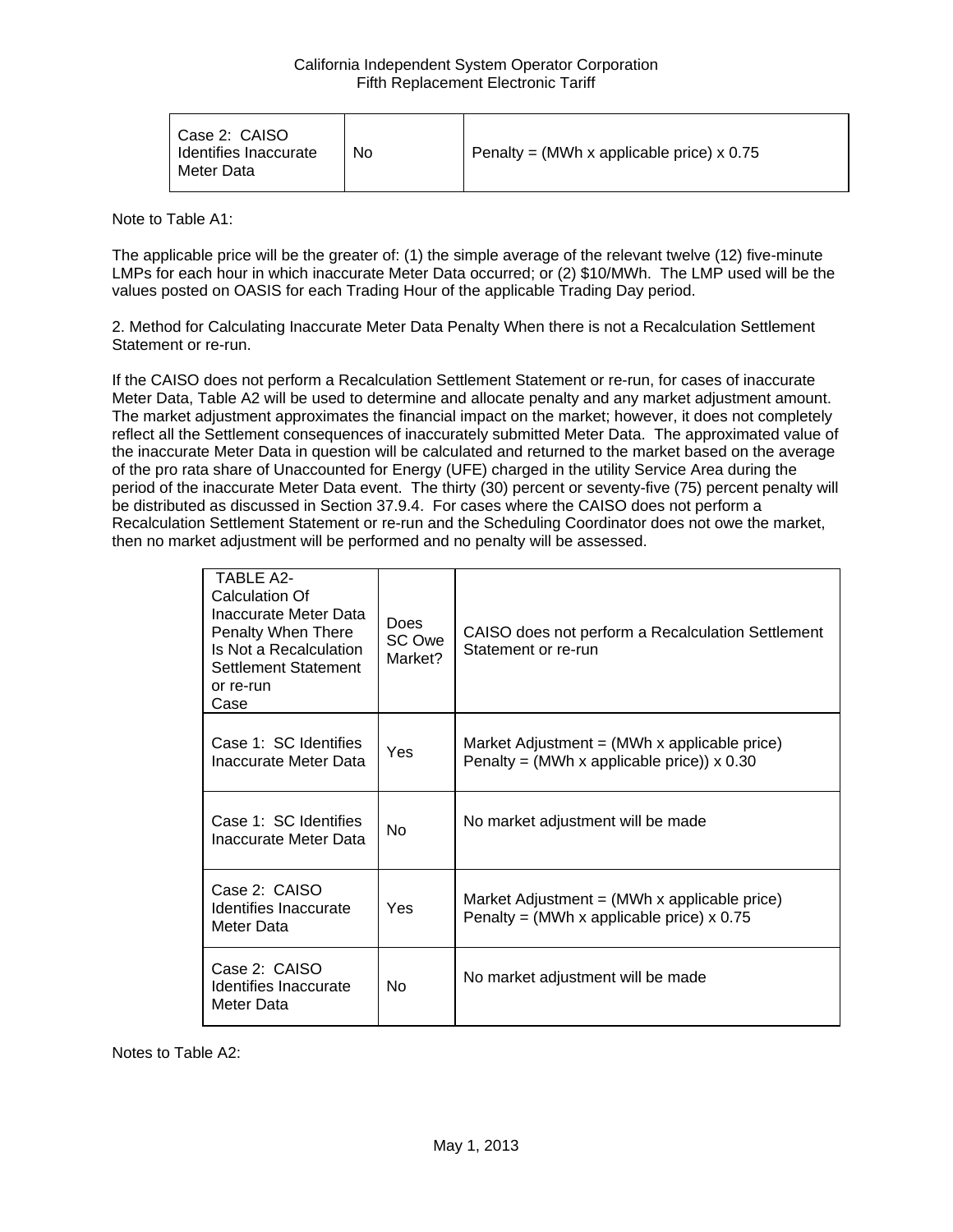The applicable price will be the greater of: (1) the simple average of the relevant twelve (12) five-minute LMPs for each hour in which inaccurate Meter Data occurred; or (2) \$10/MWh. The LMP used will be the value posted on OASIS for each Trading Hour of the applicable Trading Day.

A Sanction will be imposed only if the Sanction is more than \$1,000 for at least one Trading Day during the period for which there was incomplete or inaccurate Meter Data.

If the error is to the detriment of the responsible Scheduling Coordinator (e.g., under-reported Generation or over-reported Demand), and the CAISO does not produce a Recalculation Settlement Statement or perform a re-run, then no market adjustment will be made and no penalty will be assessed. If the CAISO produces a Recalculation Settlement Statement or performs a re-run after the error is corrected, then the Scheduling Coordinator will be given credit for the additional Energy through the normal Settlement process. If the Scheduling Coordinator is paid for an error due to a Recalculation Settlement Statement or re-run, then a Sanction will be assessed to assure that Recalculation Settlement Statements or re-runs do not diminish the incentive to correct such errors. This Sanction would be thirty (30) percent of the Energy value of the error if the Scheduling Coordinator discovers the error or seventy-five (75) percent estimated value of the error if the CAISO discovers the error.

If the error is to the detriment of the market, then a charge equal to thirty (30) percent or seventy-five (75) percent of the estimated value of the error, as appropriate, will be added to the charge for the Energy. If there is no Recalculation Settlement Statement or re-run, then the cost of Energy supplied by the CAISO (and inappropriately charged to the market as Unaccounted for Energy) must be recovered as well, and the charge will be equal to one hundred thirty (130) percent or one hundred seventy-five (175) percent of the estimated value of the error, as appropriate.

## **2. Definitions**

As used in this Appendix J, the capitalized terms defined below shall have the definitions specified in this Section 2. All other capitalized terms shall have the meaning specified in the Master Definition Supplement in Attachment A.

## **- Incremental Change**

The change in dollar value of a specific Charge Code from the Initial Settlement Statement T+7B to a subsequent Recalculation Settlement Statement including any new Charge Codes or Trading Day charges appearing for the first time on a Settlement Statement.

## **- Recalculation Settlement Statement**

The recalculation of a Settlement Statement in accordance with the provisions of the CAISO Tariff, which includes the Recalculation Settlement Statement T+38B, the Recalculation Settlement Statement T+76B, the Recalculation Settlement Statement T+18M, the Recalculation Settlement Statement T+35M, the Recalculation Settlement Statement T+36M or any other Recalculation Settlement Statement authorized by the CAISO Governing Board.

## **- Recalculation Settlement Statement T+76B**

The reissue of an Initial Settlement Statement T+7B or a Recalculation Settlement Statement T+38B by the CAISO on the seventy-sixth (76th) Business Day from the relevant Trading Day (T+76B).

## **- Settlement Statement**

Any one of the following: Initial Settlement Statement T+7B, Recalculation Settlement Statement T+38B, Recalculation Settlement Statement T+76B, Recalculation Settlement Statement T+18M, Recalculation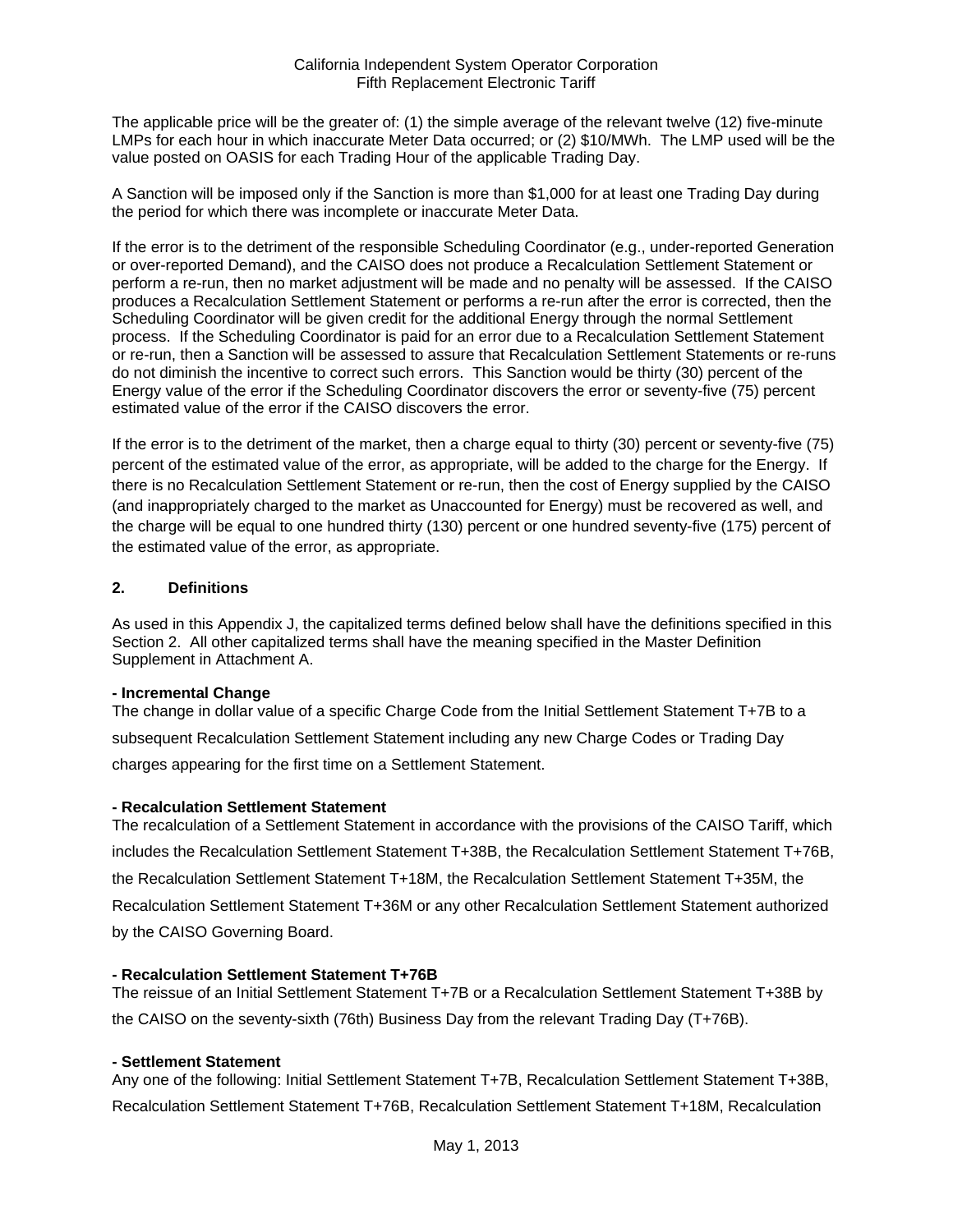Settlement Statement T+35M, Recalculation Settlement Statement T+36M, or any other Recalculation Settlement Statement authorized by the CAISO Governing Board.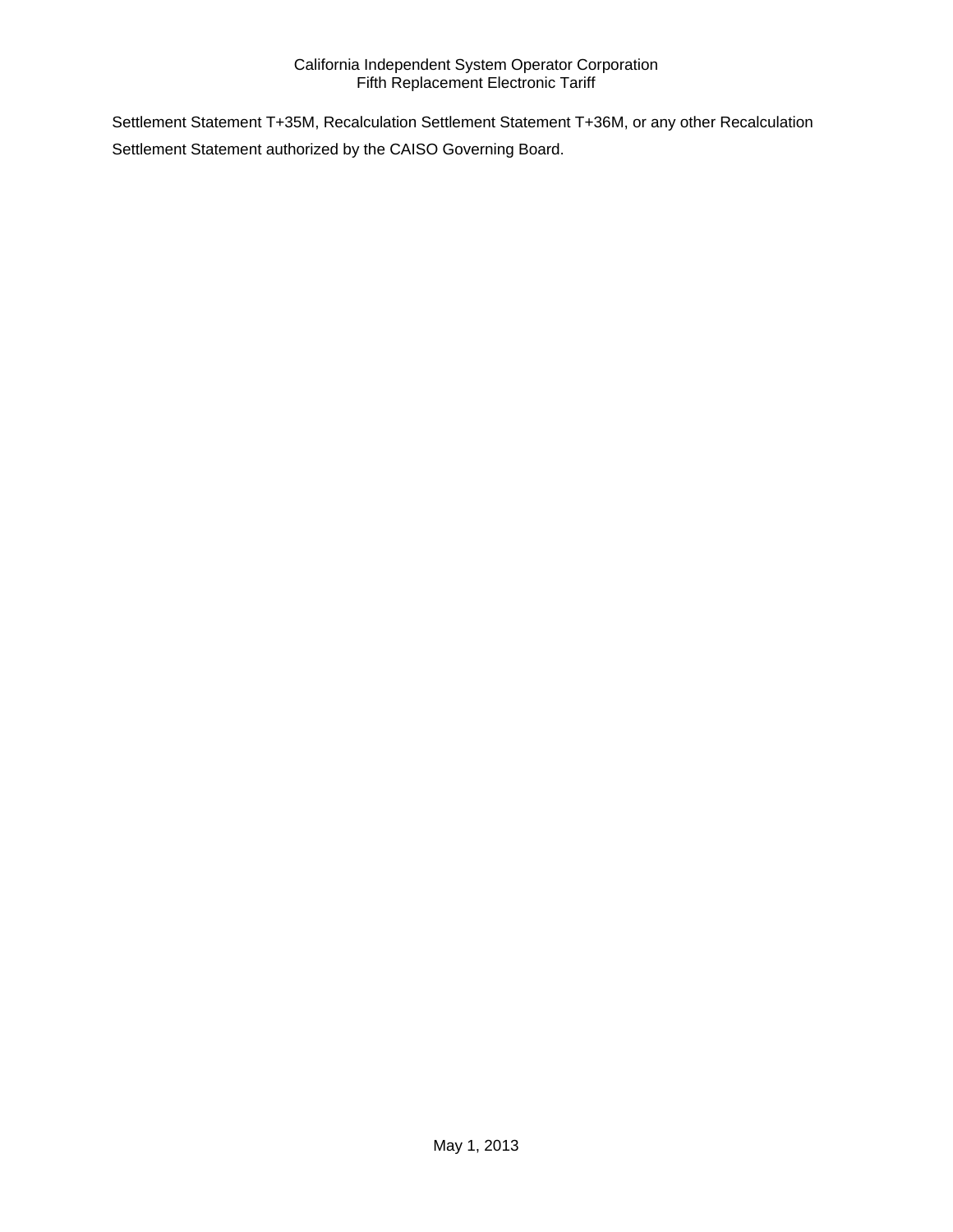# **Appendix K Ancillary Service Requirements Protocol (ASRP)**

#### **PART A**

# **CERTIFICATION FOR REGULATION**

**A 1** An Ancillary Service Provider wishing to provide Regulation as an Ancillary Service from a resource whether pursuant to a CAISO award or as part of a self-provision arrangement must meet the following operating characteristics and technical requirements in order to be certified by the CAISO to provide Regulation service unless granted a temporary exemption by the CAISO in accordance with criteria which the CAISO shall publish on the CAISO Website;

#### **A 1.1 Operating Characteristics**

- **A 1.1.1** the rated capacity of the resource must be 500 KW or greater (i.e. the resource must be capable of providing at least 500 KW of Regulation) unless the resource is participating in an aggregation arrangement approved by the CAISO;
- **A 1.1.2** the maximum amount of Regulation to be offered must be reached within a period of ten (10) minutes;
- **A 1.1.3** the resource must be able to increase or decrease real power levels immediately in response to signals from the CAISO's EMS control;
- **A 1.1.4** Regulation capacity offered by a resource must be dispatchable on a continuous basis for at least sixty (60) minutes in the Day Ahead Market and at least thirty (30) minutes in the Real Time Market after issuance of the Dispatch Instruction, including (if necessary) attaining this capability using Regulation Energy Management. The CAISO will measure continuous Energy from the time a resource reaches its award capacity. Scheduling Coordinators for Non-Generator Resources located within the CAISO Balancing Authority Area that require Energy from the Real-Time Market to offer their full capacity as Regulation Energy Management may request the use of Regulation Energy Management as described in Section 8.4.1.2. The Scheduling Coordinators for a resource using Regulation Energy Management may submit a Regulation Bid for capacity (MW) of up to four (4) times the maximum Energy (MWh) the resource can generate or curtail for fifteen (15) minutes after issuance of the Dispatch Instruction.
- **A 1.1.5** the resource must meet or exceed the minimum performance threshold for responding to the CAISO's EMS control signal.

## **A 1.2 Technical Requirements**

#### **A 1.2.1 Control**

- **A 1.2.1.1** a direct, digital, unfiltered control signal generated from the CAISO EMS through a standard CAISO direct communication and direct control system, must meet the minimum performance standards for communications and control which will be developed and posted by the CAISO on the CAISO Website;
- **A 1.2.1.2** the resource response (in MW) to a control signal must meet the minimum performance standards for control and response which will be developed and posted by the CAISO on the CAISO Website. As indicated by the resource response (in MW), the resource must respond immediately, without manual operator intervention, to control signals and must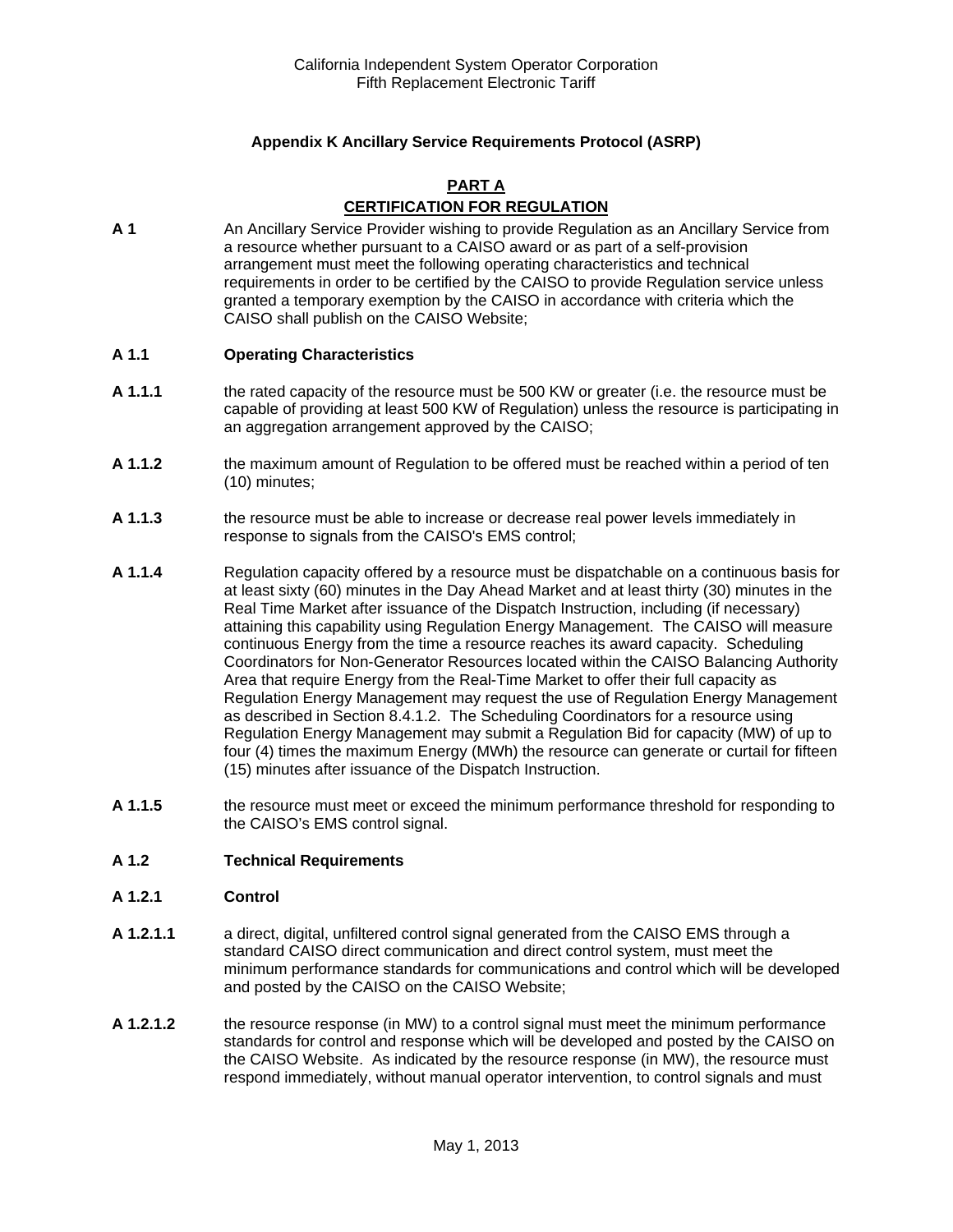sustain its specified Ramp Rate, within specified Regulation Limits, for each minute of control response (MW/minute);

**A 1.2.1.3** Ancillary Service Providers for Non-Generator Resources may define a Ramp Rate for operating as Generation and a Ramp Rate for operating as Load, respectively.

#### **A 1.2.2 Monitoring:**

the resource must have a standard CAISO direct communication and direct control system to send signals to the CAISO EMS to dynamically monitor, at a minimum the following:

- **A 1.2.2.1** actual real power level (MW);
- **A 1.2.2.2** high limit, low limit and rate limit values as selected by the resource operator; and
- **A 1.2.2.3** in-service status indication confirming availability of Regulation service.
- **A 1.2.2.4** Ancillary Service Providers for Non-Generator Resources (whether or not the resource uses Regulation Energy Management) shall provide CAISO the following additional telemetry data:
	- Resource Ramp Rate when operating as Generation (MW/min);
	- Resource Ramp Rate when operating as Load (MW/min);
	- The maximum instantaneous ability to produce or consume Energy in MW; and
	- The maximum capability to provide Energy as expressed in MWh over a fifteen (15) minute interval.

#### **A 1.2.3 Voice Communications:**

CAISO approved communication must be in place between the CAISO Control Center and the operator controlling the resource.

- **A 2** An Ancillary Service Provider wishing to be considered for certification for Regulation service by the CAISO must make a written request to the CAISO, giving details of the technical capability of the resource concerned and identifying the Scheduling Coordinator through whom the Ancillary Service Provider intends to offer Regulation service. The Ancillary Service Provider shall at the same time send a copy of its request to that Scheduling Coordinator. Technical review request forms will be available from the CAISO.
- **A 3** No later than one week after receipt of the Ancillary Service Provider's request, the CAISO shall provide the Ancillary Service Provider with a listing of required interface equipment for Regulation, including a standard CAISO direct communication and direct control system. The CAISO shall send a copy of the listing to the resource's Scheduling Coordinator.
- **A 4** The Ancillary Service Provider may propose alternatives that it believes may provide an equivalent level of communication and control for consideration by the CAISO. Such proposals shall be in writing and contain sufficient detail for the CAISO to make a determination of suitability. The CAISO may request additional information, if required, to assist in its evaluation of the proposal.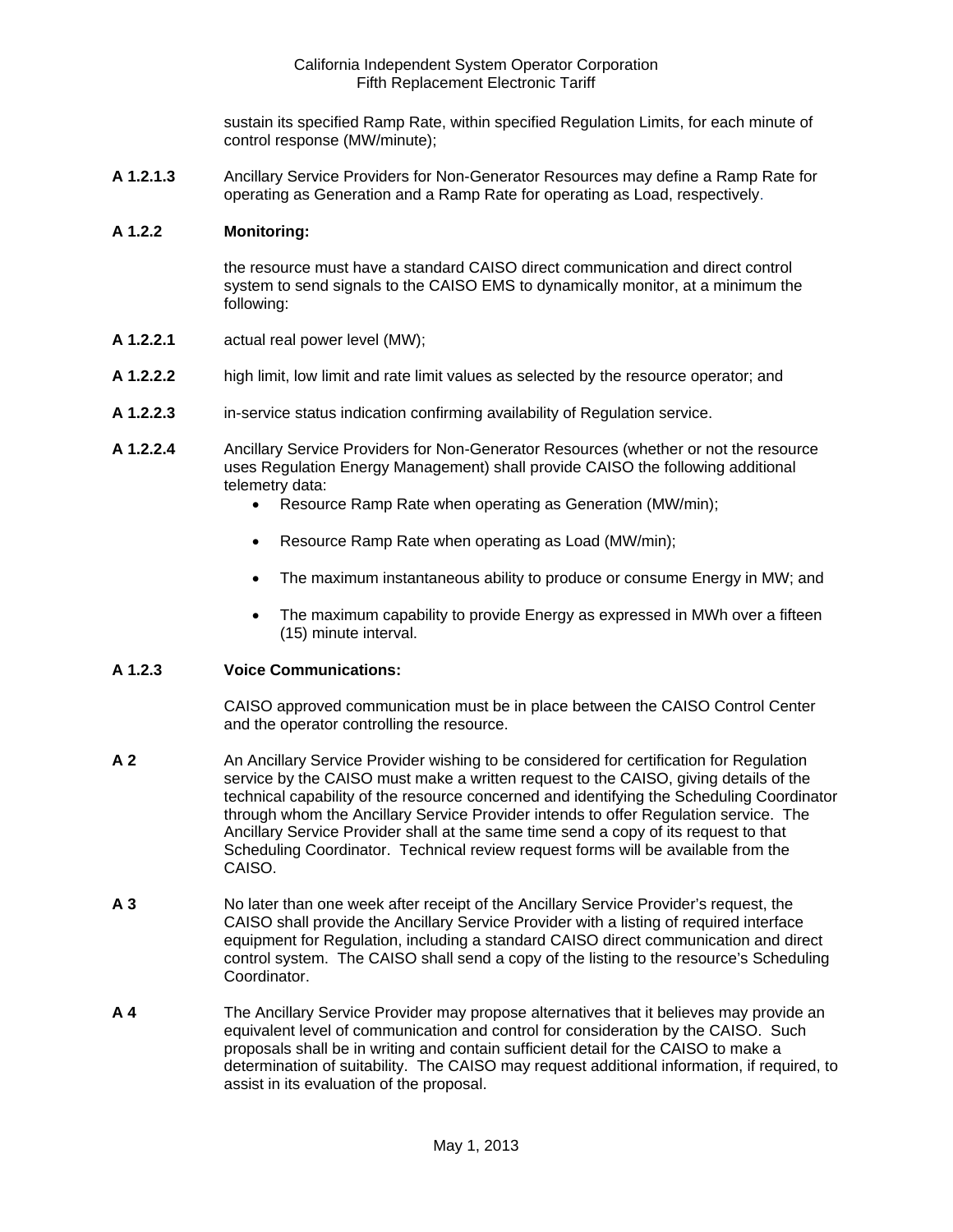- **A 5** The CAISO shall respond by accepting the alternative proposal, rejecting the alternative proposal, or suggesting modifications to the alternative proposal. Such acceptance, rejection, or suggested revision must be provided not later than six (6) weeks after the proposal is received by the CAISO. The Ancillary Service Provider and the CAISO shall keep the Scheduling Coordinator informed of this process by each sending to the Scheduling Coordinator a copy of any written communication which it sends to the other.
- **A 6** Upon agreement as to any alternative method of communication and control to be used by the Ancillary Service Provider, the CAISO shall provisionally approve the proposal in writing providing a copy to the Ancillary Service Provider's Scheduling Coordinator at the same time. If agreed by the CAISO, the Ancillary Service Provider may then proceed to procure and install the equipment and make arrangements for the required communication and control.
- **A 7** Design, acquisition, and installation of the CAISO-approved communication and control equipment shall be under the control of the CAISO. The CAISO shall bear no cost responsibility or functional responsibility for such equipment, except that the CAISO shall arrange for and monitor the maintenance of the communication and control system at the Ancillary Service Provider's expense, unless otherwise agreed by the CAISO and the Ancillary Service Provider. The CAISO shall be responsible for the design, acquisition and installation of any necessary modifications to the CAISO EMS at its own cost.
- **A 8** The CAISO, in cooperation with the Ancillary Service Provider shall perform testing of the communication and control equipment to ensure that the communication and control system performs to meet the CAISO requirements.
- **A 9** When the CAISO is satisfied that the communication and control systems meet the CAISO's requirements, the Ancillary Service Provider shall request in writing that the CAISO conduct a certification test with a suggested primary date and time and at least two (2) alternative dates and times. The CAISO shall, within two (2) Business Days of receipt of the Ancillary Service Provider's request, accept a proposed time if possible or suggest at least three (3) alternatives to the Ancillary Service Provider. If the CAISO responds by suggesting alternatives, the Ancillary Service Provider shall, within two (2) Business Days of receipt of the CAISO's response, respond in turn by accepting a proposed alternative if possible or suggesting at least three (3) alternatives, and this procedure shall continue until agreement is reached on the date and time of the test. The Generator shall inform its Scheduling Coordinator of the agreed date and time of the test.
- **A 10** Testing shall be performed by the CAISO, with the cooperation of the Ancillary Service Provider. Such tests shall include, but not be limited to, the following:
	- (a) confirmation of control communication path performance;
	- (b) confirmation of voice circuit for receipt of Dispatch Instructions;
	- (c) confirmation of the resource's control performance; and
	- (d) confirmation of the CAISO EMS control to include changing the resource operating level over the range of Regulation proposed at different set points, from minimum to maximum, and at different rates of change from the minimum to the maximum permitted by the design of the resource.
- **A 10.1** Testing for Non-Generator Resources requesting the use of Regulation Energy Management shall include a market simulation as described in the CAISO's Operating Procedures.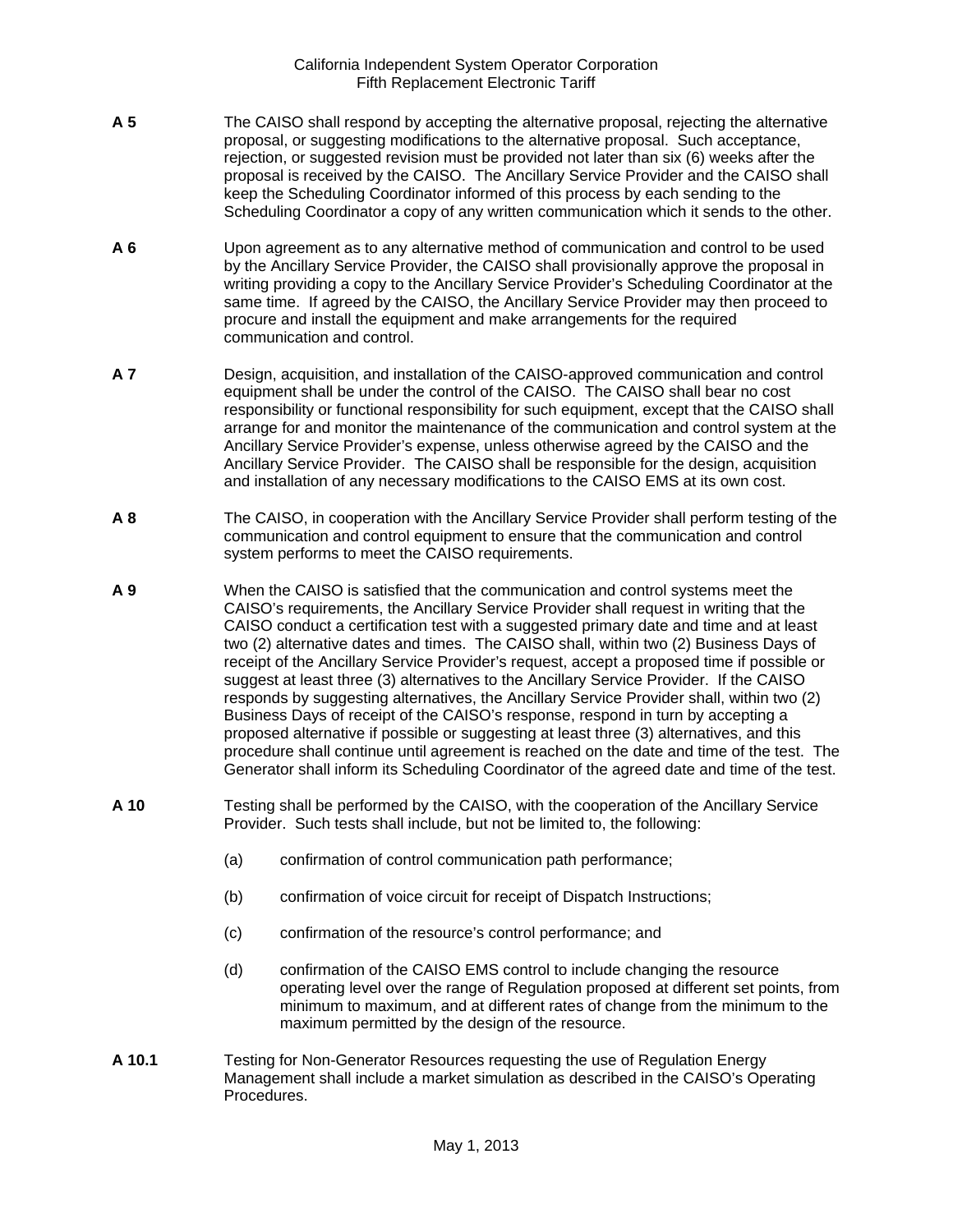- **A 11** Upon successful completion of the test, the CAISO shall certify the resource as being permitted to provide Regulation as an Ancillary Service Provider and shall provide a copy of the certificate to the Scheduling Coordinator at the same time. The Scheduling Coordinator shall request the CAISO to update its database to reflect the ability of the resource to provide Regulation.
- **A 12** The Scheduling Coordinator may submit Bids for Regulation service from the certified resource into the CAISO Markets starting with the Day-Ahead Market for the hour ending 0100 on the second Trading Day after the CAISO's database reflects the resource's certificate.
- **A 13** The certification to provide Regulation shall remain in force until:
	- (a) withdrawn by the Scheduling Coordinator or the Ancillary Service Provider by written notice to the CAISO to take effect at the time notified in the notice, which must be the end of a Trading Day; or
	- (b) if the resource obtained CAISO certification on the basis of a prior communication and control technology, until revoked by the CAISO for failure to comply with the requirement set forth in A 13.1 that the resource install a CAISO-specified standard CAISO direct communication and direct control system (unless exempted by the CAISO).
- **A 13.1** Unless exempted by the CAISO, if the resource obtained CAISO certification on the basis of a prior communication and control technology, the CAISO shall provide written notice to the Ancillary Service Provider of the Ancillary Service Provider's obligation to install a CAISO-specified standard direct communication and direct control system along with a required date for said work to be completed as mutually agreed upon by the CAISO and the Ancillary Service Provider. Failure to meet the completion date shall be grounds for the revocation of certification, provided that the CAISO must provide the Ancillary Service Provider with at least ninety (90) days advance notice of the proposed revocation.
- **A 14** The certification may be revoked by the CAISO only under provisions of the CAISO Tariff.

# **PART B CERTIFICATION FOR SPINNING RESERVE**

- **B 1** An Ancillary Service Provider wishing to provide Spinning Reserve as an Ancillary Service from a resource whether pursuant to a CAISO award or as part of a self-provision arrangement must meet the following requirements in order to be certified by the CAISO to provide Spinning Reserve service:
- **B 1.1** the rated capacity of the resource must be 500 KW or greater (i.e. the resource must be capable of providing at least 500 KW of Spinning Reserve) unless the resource is participating in an aggregation arrangement approved by the CAISO;
- **B 1.2 the resource must respond immediately and automatically in proportion to frequency** deviations through the action of a governor or other control system in accordance with the following requirements:

Minimum Governor Performance:

- a. 5 percent droop;
- b. +/- 0.036 Hz deadband; and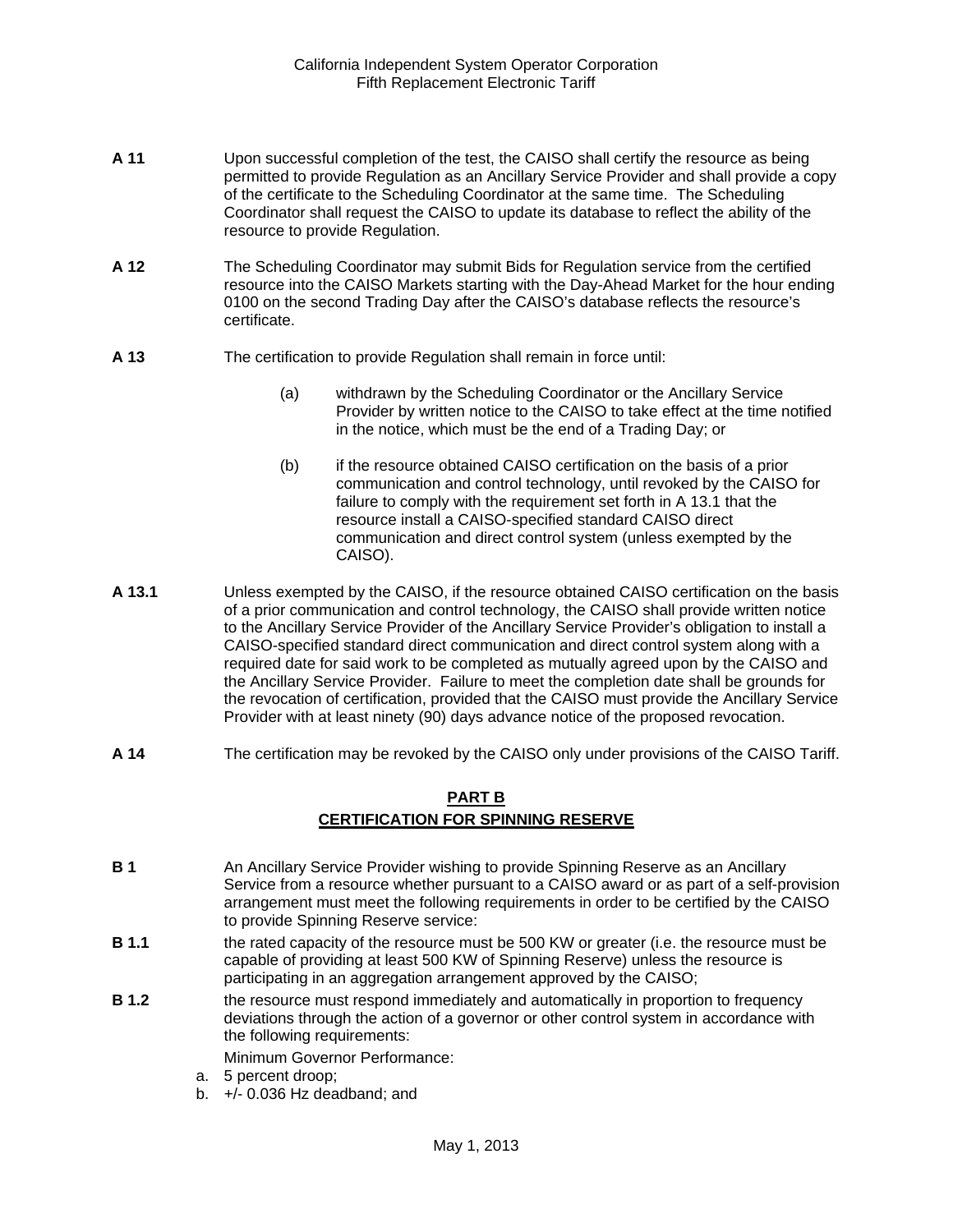c. Power output changes in one second for any frequency deviation outside of the deadband

Minimum Frequency Responsive Device Performance:

- a. If frequency is less than or equal to 59.92 Hz, the resource must reach ten (10) percent of its awarded spinning capacity within eight (8) seconds; and
- b. The resources must change the power it delivers or consumes in one (1) second if system frequency is less than or equal to 59.92 Hz
- **B 1.3** the operator of the resource must have a means of receiving Dispatch Instructions to initiate an increase or decrease in real power (MW) within one (1) minute of the CAISO Control Center determination that Energy from Spinning Reserve capacity must be dispatched;
- **B 1.4** the resource must be able to increase or decrease its real power (MW) by the maximum amount of Spinning Reserve to be offered within ten (10) minutes and be capable of maintaining its real power for thirty (30) minutes from the time the resource reaches its award capacity;
- **B 1.5** CAISO approved voice communications services must be in place to provide both primary and alternate voice communication between the CAISO Control Center and the operator controlling the resource; and
- **B 1.6** The communication system and the resource must pass a qualification test to demonstrate the overall ability to meet the performance requirements of the ASRP for Spinning Reserve.
- **B 2** An Ancillary Service Provider wishing to be considered for certification for Spinning Reserve service by the CAISO must make a written request to the CAISO, giving details of the technical capability of the resource concerned and identifying the Scheduling Coordinator through whom the Ancillary Service Provider intends to offer Spinning Reserve service. The Ancillary Service Provider shall at the same time send a copy of its request to that Scheduling Coordinator. Technical review request forms will be available from the CAISO.
- **B 3** No later than one week after receipt of the request, the CAISO shall provide the Ancillary Service Provider with a listing of acceptable communication options and interface equipment options for Spinning Reserve. The CAISO shall send a copy of the listing to the Ancillary Service Provider's Scheduling Coordinator.
- **B 4** The Ancillary Service Provider may elect to implement any of the approved options defined by the CAISO, and, if it wishes to proceed with its request for certification, shall give written notice to the CAISO of its selected communication option, with a copy to its Scheduling Coordinator.
- **B 5** When it receives the Ancillary Service Provider notice, the CAISO shall notify the Ancillary Service Provider and the Scheduling Coordinator in writing no later than two weeks after receipt of the notice confirming receipt of the notice and issuing provisional approval of the selected options. Upon receipt of the CAISO acknowledgment, the Ancillary Service Provider may proceed as indicated below to secure the necessary facilities and capabilities required.
- **B 6** The Ancillary Service Provider may also propose alternatives that it believes may provide an equivalent level of control for consideration by the CAISO. Such proposals shall be in writing and contain sufficient detail for the CAISO to make a determination of suitability. The CAISO may request additional information, if required, to assist in its evaluation of the proposal.
- **B 7** The CAISO shall respond by accepting the alternative proposal, rejecting the alternative proposal, or suggesting modifications to the alternative proposal. Such acceptance, rejection, or suggested revision must be provided not later than six weeks after the proposal is received by the CAISO. The Ancillary Service Provider and the CAISO shall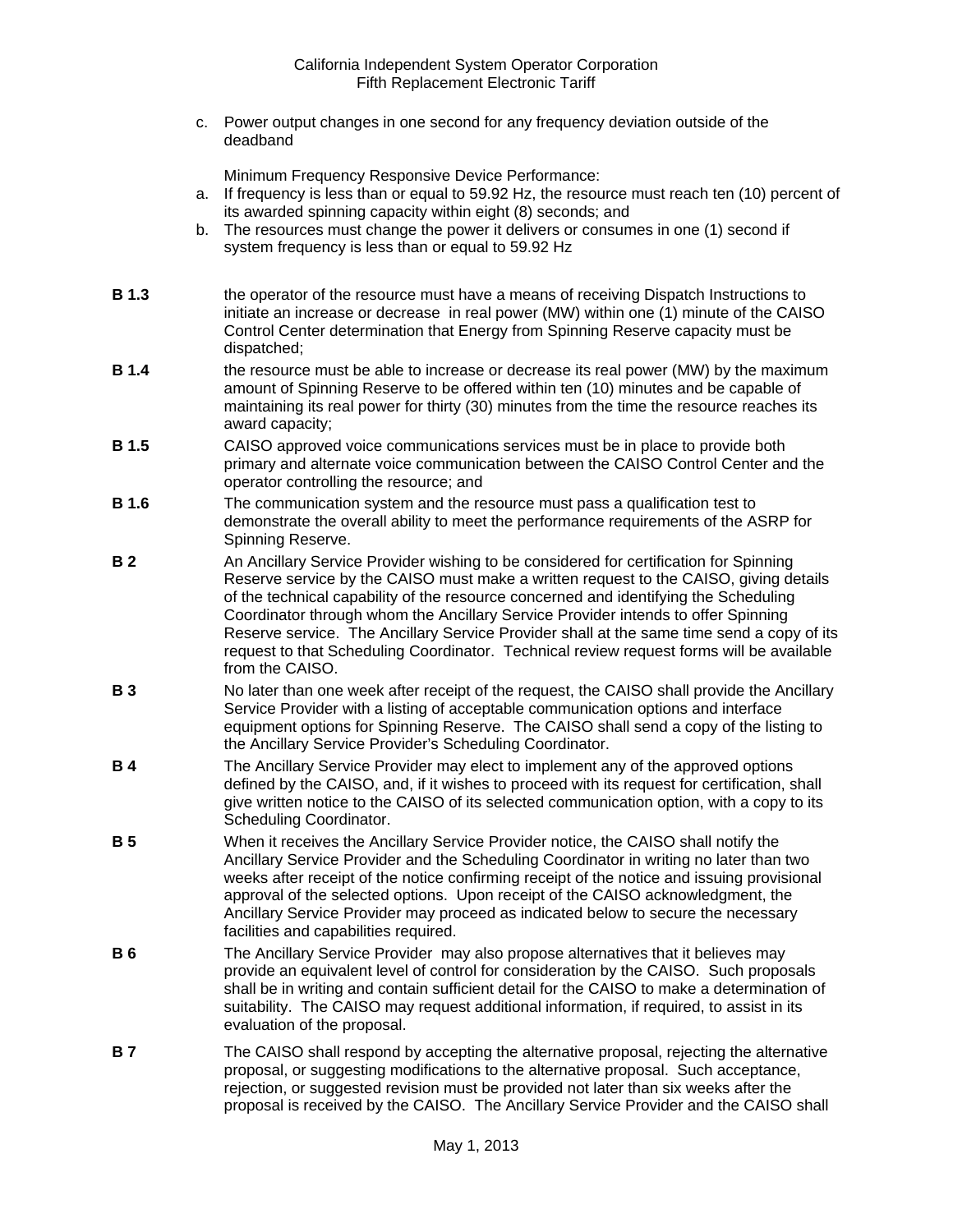keep the Scheduling Coordinator informed of this process by each sending to the Scheduling Coordinator a copy of any written communication which it sends to the other.

- **B 8** Upon agreement as to the method of communication and control to be used by the resource, the CAISO shall provisionally approve the Ancillary Service Provider's proposal in writing providing a copy to the resource's Scheduling Coordinator at the same time. The Ancillary Service Provider may then proceed to procure and install the equipment and make arrangements for the required communication.
- **B 9** Design, acquisition, and installation of the resource's equipment shall be under the control of the respective Ancillary Service Provider. The CAISO shall bear no cost responsibility or functional responsibility for such equipment. The CAISO shall be responsible for the design, acquisition and installation of any necessary modifications to its own equipment at its own cost.
- **B 10** The Ancillary Service Provider shall perform its own testing of its equipment to ensure that the control system performs to meet the CAISO requirements.
- **B 11** When it is satisfied that its plant, equipment and communication systems meet the CAISO's requirements, the Ancillary Service Provider shall request in writing that the CAISO conduct a certification test with a suggested primary date and time and at least two alternative dates and times. The CAISO shall, within two Business Days of receipt of the request, accept a proposed time if possible or suggest at least three alternatives to the Ancillary Service Provider. If the CAISO responds by suggesting alternatives, the Ancillary Service Provider shall, within two Business Days of receipt of the CAISO's response, respond in turn by accepting a proposed alternative if possible or suggesting at least three alternatives, and this procedure shall continue until agreement is reached on the date and time of the test. The Ancillary Service Provider shall inform its Scheduling Coordinator of the agreed date and time of the test.
- **B 12** Testing shall be performed under the direction of the CAISO. Such tests shall include, but not be limited to, the following:
- **B 12.1** confirmation of control communication path performance for Dispatch Instruction;
- **B 12.2** confirmation of primary and secondary voice circuits for receipt of Dispatch Instructions;
- **B 12.3** confirmation of the resource performance to include changing the resource's real power over the range of Spinning Reserve proposed from minimum to maximum, and at different rates of change from the minimum to the maximum permitted by the design of the resource; and
- **B 12.4** testing the resource's governor or other control system performance characteristics by simulating frequency excursions outside the allowed deadband and measuring the response of the resource.
- **B 13** Upon successful completion of the test the CAISO shall certify the resource as being permitted to provide Spinning Reserve as an Ancillary Service Provider and shall provide a copy of the certificate to the Scheduling Coordinator at the same time. The Scheduling Coordinator shall request the CAISO to update its database to reflect the ability of the resource to provide Spinning Reserve.
- **B 14** The Scheduling Coordinator may bid Spinning Reserve from the certified resource into the CAISO Markets starting with the Day-Ahead Market for the hour ending 0100 on the Second Trading Day after the CAISO's database reflects the resource's certificate.
- **B 15** The certification to provide Spinning Reserve shall remain in force until withdrawn by the Scheduling Coordinator or the Ancillary Service Provider by written notice to the CAISO to take effect at the time notified in the notice, which must be the end of a Trading Day.
- **B 16 The certification may be revoked by the CAISO only under provisions of the CAISO Tariff.**

# **PART C**

# **CERTIFICATION FOR NON-SPINNING RESERVE**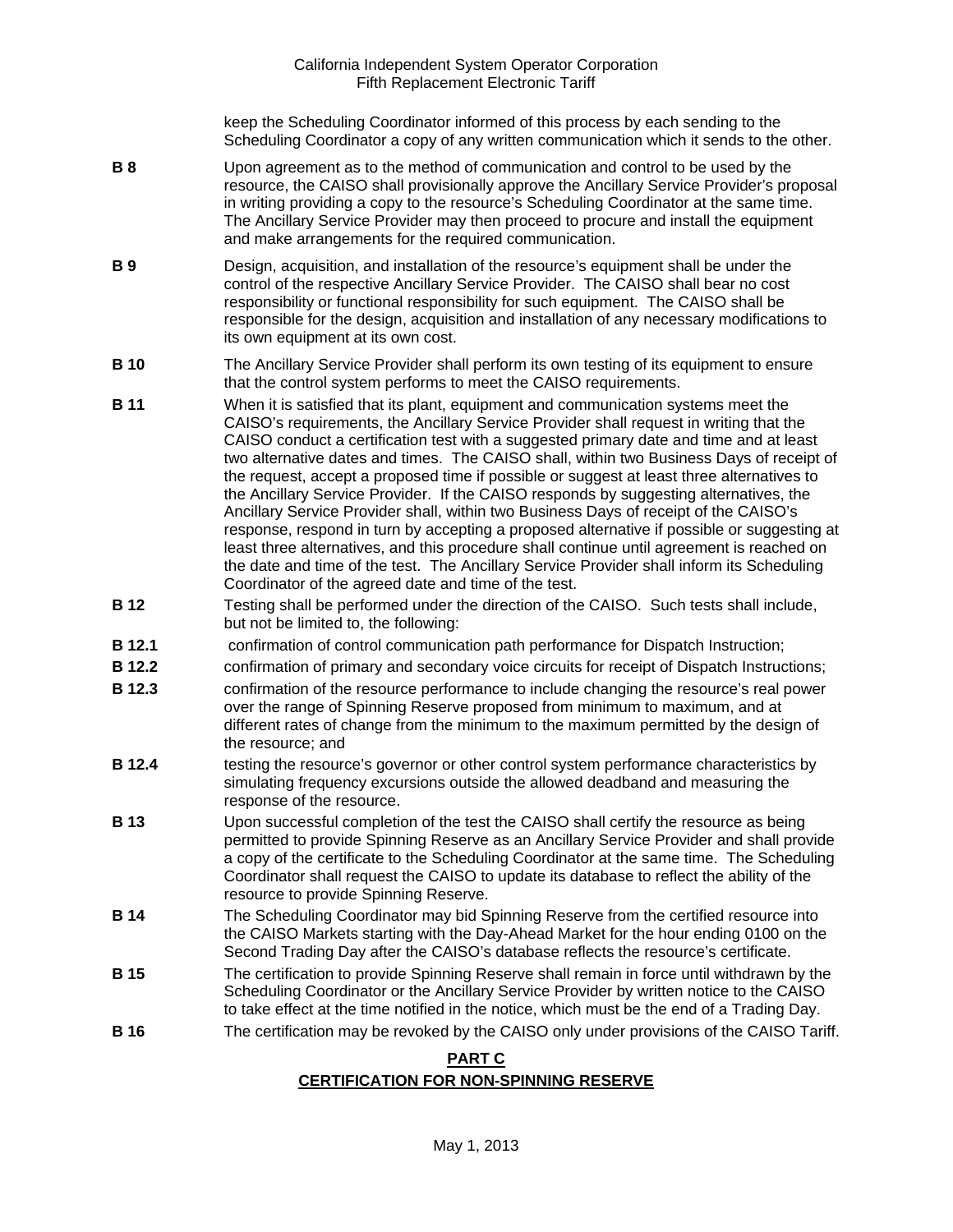- **C 1** An Ancillary Service Provider wishing to provide Non-Spinning Reserve as an Ancillary Service from a resource whether pursuant to the CAISO's auction or as part of a selfprovision arrangement must meet the following requirements in order to be certified by the CAISO to provide Non-Spinning Reserve service:
- **C 1.1** the rated capacity of the resource must be 500 KW or greater (i.e. the resource must be capable of providing at least 500 KW of Non-Spinning Reserve) unless the resource is participating in an aggregation arrangement approved by the CAISO:
- **C 1.2** the resource must be able to increase or decrease its real power (MW) as soon as possible to the value indicated in a Dispatch Instruction, reaching the indicated value within ten (10) minutes after issue of the instruction and be capable of maintaining output for thirty (30) minutes from the time the resource reaches its award capacity.
- **C 2** An Ancillary Service Provider wishing to provide Non-Spinning Reserve as an Ancillary Service, whether pursuant to a CAISO award or as part of a self-provision arrangement, must also meet the following requirements in order to be certified by the CAISO to provide Non-Spinning Reserve service:
- **C 2.1** the operator of the resource must have a means of receiving a Dispatch Instruction to initiate an increase or decrease in its real power (MW) within one (1) minute of the CAISO Control Center's determination that Non-Spinning Reserve capacity must be dispatched; and
- **C 2.2** the communication system and the resource must pass a qualification test to demonstrate the overall ability to meet the performance requirements for Non-Spinning Reserve.
- **C 3** An Ancillary Service Provider wishing to be considered for certification for Non-Spinning Reserve service must make a written request to the CAISO, giving details of the technical capability of the resource concerned and identifying the Scheduling Coordinator through whom the Ancillary Service Provider intends to offer Non-Spinning Reserve. The Ancillary Service Provider shall at the same time send a copy of the request to that Scheduling Coordinator. Technical review request forms will be available from the CAISO.
- **C 4** No later than one week after receipt of the Ancillary Service Provider's request, the CAISO shall provide the Ancillary Service Provider with a listing of acceptable communication options and interface equipment options for Non-Spinning Reserve. The CAISO shall send a copy of the listing to the Ancillary Service Provider's Scheduling Coordinator.
- **C 5** The Ancillary Service Provider may elect to implement any of the acceptable communication options and interface equipment options. The Ancillary Service Provider shall give written notice to the CAISO of its selected communication option and interface equipment option, with a copy to its Scheduling Coordinator.
- **C 6** When it receives the Ancillary Service Provider's notice, the CAISO shall notify the Ancillary Service Provider and the Scheduling Coordinator in writing no later than two weeks after receipt of the notice confirming receipt of the notice and issuing provisional approval of the selected options. Upon receipt of the CAISO acknowledgment the Ancillary Service Provider may proceed as indicated below to secure the necessary facilities and capabilities required.
- **C 7** The Ancillary Service Provider may also propose alternatives that it believes may provide an equivalent level of control for consideration by the CAISO. Such proposals shall be in writing and contain sufficient detail for the CAISO to make a determination of suitability. The CAISO may request additional information, if required, to assist in its evaluation of the proposal.
- **C 8** The CAISO shall respond by accepting the alternative proposal, rejecting the alternative proposal, or suggesting modifications to the alternative proposal. Such acceptance, rejection, or suggested revision must be provided not later than six weeks after the proposal is received by the CAISO. The Ancillary Service Provider and the CAISO shall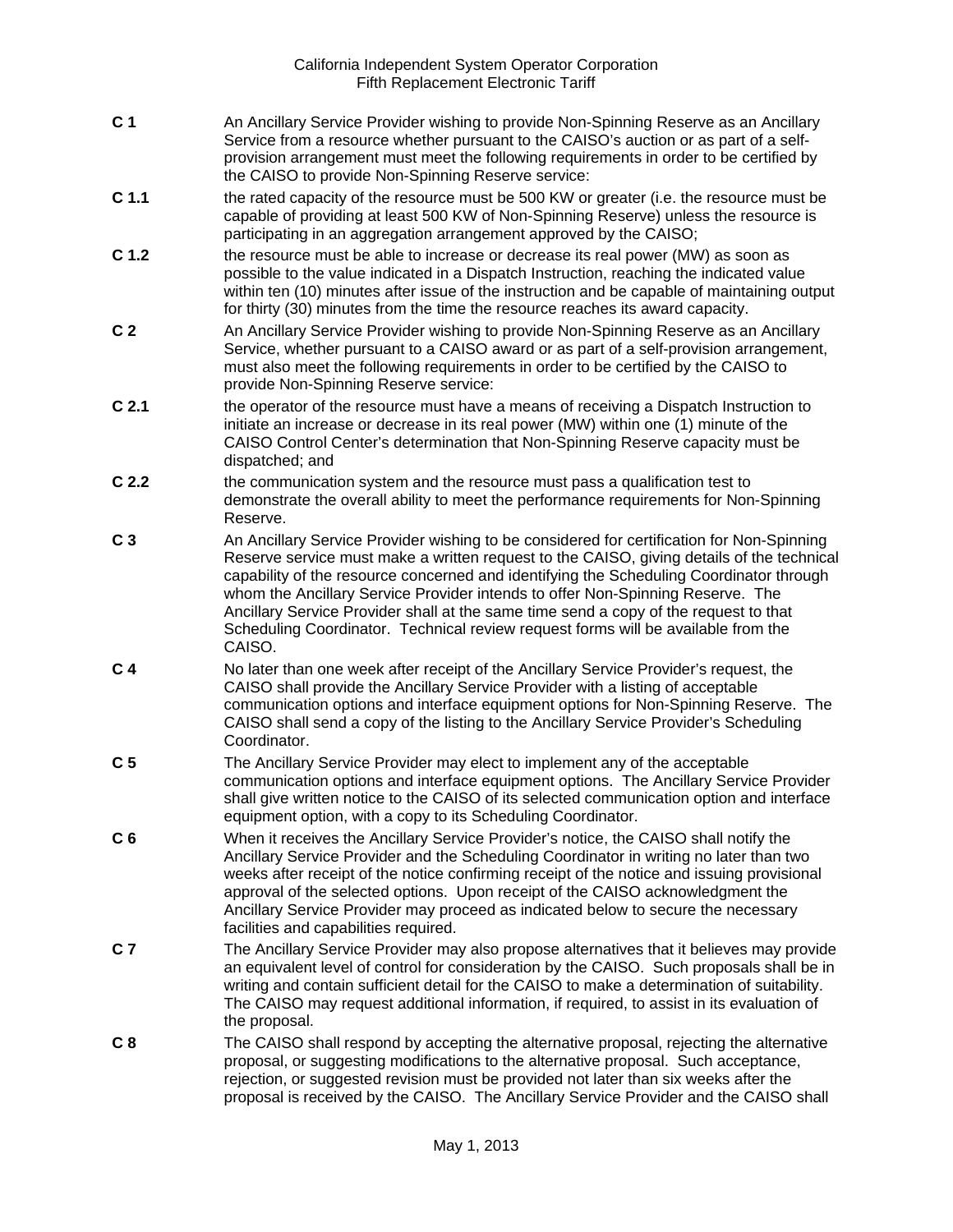keep the Scheduling Coordinator informed of this process by each sending to the Scheduling Coordinator a copy of any written communication which it sends to the other.

- **C 9** Upon agreement as to the method of communication and control to be used by the Ancillary Service Provider, the CAISO shall provisionally approve the proposal in writing providing a copy to the Ancillary Service Provider's Scheduling Coordinator at the same time. The Ancillary Service Provider may then proceed to procure and install the equipment and make arrangements for the required communication.
- **C 10** Design, acquisition, and installation of the Ancillary Service Provider's equipment shall be under the control of the Ancillary Service Provider. The CAISO shall bear no cost responsibility or functional responsibility for such equipment. The CAISO shall be responsible for the design, acquisition and installation of any necessary modifications to the CAISO's equipment at its own cost.
- **C 11** The Ancillary Service Provider shall perform its own testing of its equipment to ensure that the control system performs to meet the CAISO requirements.
- **C 12** When it is satisfied that its plant, equipment and communication systems meet the CAISO's requirements, the Ancillary Service Provider shall request in writing that the CAISO conduct a certification test with a suggested primary date and time and at least two alternative dates and times. The CAISO shall, within two Business Days of receipt of the Ancillary Service Provider's request, accept a proposed time if possible or suggest at least three alternatives. If the CAISO responds by suggesting alternatives, the Ancillary Service Provider shall, within two Business Days of receipt of the CAISO's response, respond in turn by accepting a proposed alternative if possible or suggesting at least three alternatives, and this procedure shall continue until agreement is reached on the date and time of the test. The Ancillary Service Provider shall inform its Scheduling Coordinator of the agreed date and time of the test.
- **C 13** Testing shall be performed under the direction of the CAISO. Such tests shall include, but not be limited to, the following:
- **C 13.1** confirmation of control communication path performance;
- **C 13.2** confirmation of primary and secondary voice circuits for receipt of Dispatch Instructions;
- **C 13.3** confirmation of the resource control performance; and
- **C 13.4** confirmation of the range of resource control to include changing the real power (MW) over the range of Non-Spinning Reserve proposed.
- **C 14** Upon successful completion of the test, the CAISO shall certify the resource as being permitted to provide Non-Spinning Reserve as an Ancillary Service and shall provide a copy of the certificate to the Scheduling Coordinator at the same time. The Scheduling Coordinator shall request the CAISO to update its database to reflect the permission for the resource to provide Non-Spinning Reserve.
- **C 15** The Scheduling Coordinator may bid Non-Spinning Reserve service from the certified resource into the CAISO Markets starting with the Day-Ahead Market for the hour ending 0100 on the second Trading Day after the CAISO database reflects the resource's certificate.
- **C 16** The certification to provide Non-Spinning Reserve shall remain in force until withdrawn by the Scheduling Coordinator or the Ancillary Service Provider by written notice to the CAISO to take effect at the time notified in the notice, which must be the end of a Trading Day.
- **C 17** The certification may be revoked by the CAISO only under provisions of the CAISO Tariff.

## **PART D CERTIFICATION FOR VOLTAGE SUPPORT**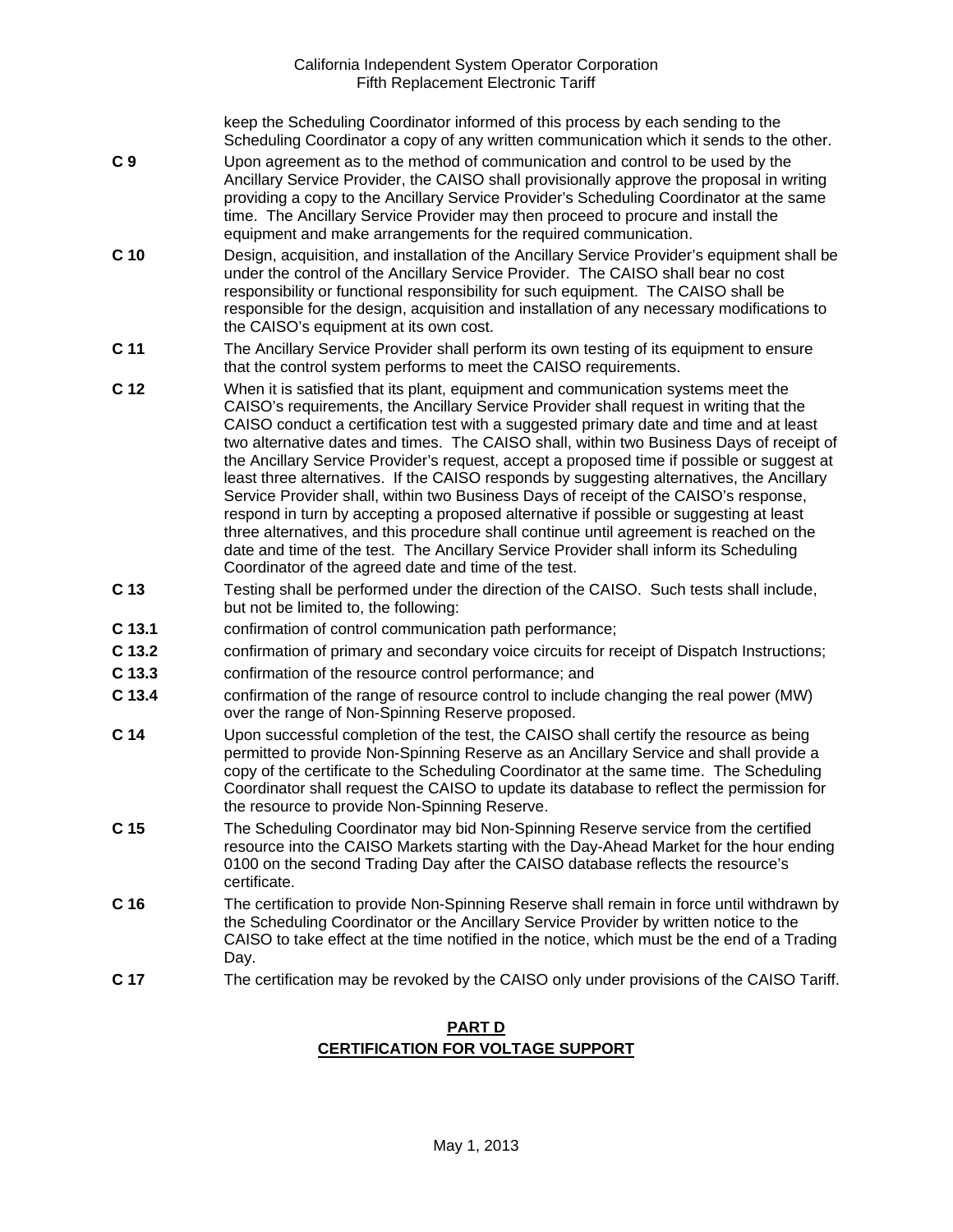- **D 1** A Generator wishing to provide Voltage Support as an Ancillary Service from a Generating Unit must meet the following requirements in order to be certified by the CAISO to provide Voltage Support service:
- **D 1.1** the rated capacity of the Generating Unit must be 1 MW or greater unless the Generating Unit is participating in an aggregation arrangement approved by the CAISO;
- **D 1.2** the Generating Unit must be able to produce VARs at lagging power factors less than 0.90 and absorb VARs at leading power factors more than 0.95 within the safe operating parameters for the Generating Unit;
- **D 1.3** the Generating Unit must be able to produce or absorb VARs outside the 0.90 lag to 0.95 lead bandwidth over a range of real power outputs which the Generator expects to produce when offering Voltage Support;
- **D 1.4** the Generating Unit must be able to produce or absorb VARs at the boundary of the Generating Unit's capability curve by reducing real power output to either absorb or produce additional VARs within the safe operating parameters for the Generating Unit; and
- **D 1.5** metering and SCADA equipment must be in place to provide both real and reactive power data from the Generating Unit providing Voltage Support to the CAISO Control Center.
- **D 2** A Generator wishing to be considered for certification for Voltage Support service by the CAISO must make a written request to the CAISO, giving details of the technical capability of the Generating Unit concerned and identifying the Scheduling Coordinator through whom the Generator intends to offer Voltage Support service. The Generator shall at the same time send a copy of its request to that Scheduling Coordinator. The details of the Generating Unit's technical capability must include the Generating Unit name plate data, performance limits, and capability curve. The Generator must also define the operating limitations in both real and reactive power (lead and lag) to be observed when Voltage Support is being provided to the CAISO for both normal and reduced real power output conditions. Technical review request forms will be available from the CAISO.
- **D 3** No later than one week after receipt of the Generator's request, the CAISO shall provide the Generator with a listing of acceptable communication options and interface equipment options for Voltage Support. The CAISO shall send a copy of the listing to the Generator's Scheduling Coordinator.
- **D 4** The Generator may elect to implement any of the approved options defined by the CAISO, and, if it wishes to proceed with its request for certification, the Generator shall give written notice to the CAISO of its selected communication option and interface equipment option, with a copy to its Scheduling Coordinator.
- **D 5** When it receives the Generator's notice the CAISO shall notify the Generator and the Scheduling Coordinator in writing no later than two weeks after receipt of the notice confirming receipt of the notice and issuing provisional approval of the selected options. Upon receipt of the CAISO acknowledgment the Generator may proceed as indicated below to secure the necessary facilities and capabilities required.
- **D 6** The Generator may also propose alternatives that the Generator believes may provide an equivalent level of control for consideration by the CAISO. Such proposals shall be in writing no later than two weeks after receipt of the notice and contain sufficient detail for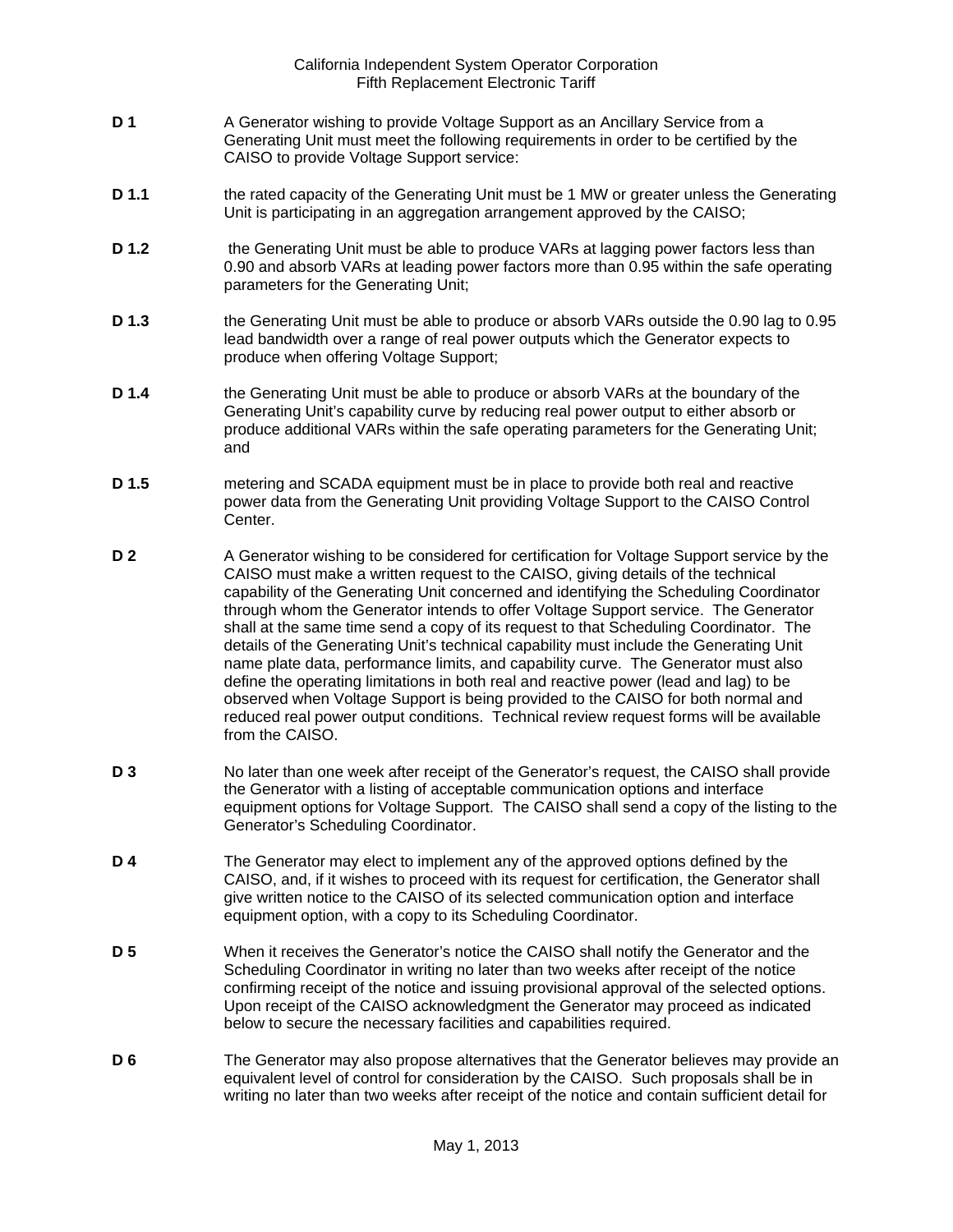the CAISO to make a determination of suitability. The CAISO may request additional information, if required, to assist in its evaluation of the proposal.

- **D 7** The CAISO shall respond by accepting the alternative proposal, rejecting the alternative proposal, or suggesting modifications to the alternative proposal. Such acceptance, rejection, or suggested revision shall be provided not later than six weeks after the proposal is received by the CAISO. The Generator and the CAISO shall keep the Scheduling Coordinator informed of this process by each sending to the Scheduling Coordinator a copy of any written communication which it sends to the other.
- **D 8** Upon agreement as to the method of communication and control to be used by the Generator, the CAISO shall provisionally approve the proposal in writing providing a copy to the Generator's Scheduling Coordinator at the same time. The Generator may then proceed to procure and install the equipment and make arrangements for the required communication.
- **D 9** Design, acquisition, and installation of the Generator's equipment are under the control of the Generator. The CAISO shall bear no cost responsibility or functional responsibility for such equipment.
- **D 10** The CAISO shall be responsible for the design, acquisition and installation of any necessary modifications to the CAISO's equipment at its own cost.
- **D 11** The Generator shall perform its own testing of its equipment to ensure that the control system performs to meet the CAISO requirements.
- **D 12** When it is satisfied that its plant, equipment and communication systems meet the CAISO's requirements, the Generator shall request in writing that the CAISO conduct a certification test with a suggested primary date and time and at least two alternative dates and times. The CAISO shall, within two Business Days of receipt of the Generator's request, accept a proposed time if possible or suggest at least three alternatives to the Generator. If the CAISO responds by suggesting alternatives, the Generator shall, within two Business Days of receipt of the CAISO's response, respond in turn by accepting a proposed alternative if possible or suggesting at least three alternatives, and this procedure shall continue until agreement is reached on the date and time of the test. The Generator shall inform its Scheduling Coordinator of the agreed date and time of the test.
- **D 13** Testing shall be performed under the direction of the CAISO. Such tests shall include, but not be limited to, the following:
- **D 13.1** confirmation of control communication path performance;
- **D 13.2** confirmation of primary and secondary voice circuits for receipt of Dispatch Instructions;
- **D 13.3** confirmation of the Generating Unit automatic voltage regulator performance; and
- **D 13.4** confirmation of the range of Voltage Support service over a range of Generating Unit real power outputs to verify the ability to both produce and absorb reactive power at different operating levels including minimum and maximum real power output.
- **D 14** Upon successful completion of the test, the CAISO shall certify the Generating Unit as being permitted to provide Voltage Support as an Ancillary Service and shall provide a copy of the certificate to the Scheduling Coordinator at the same time. The CAISO shall change the Generating Unit data base to reflect the permission for the Generating Unit to provide Voltage Support.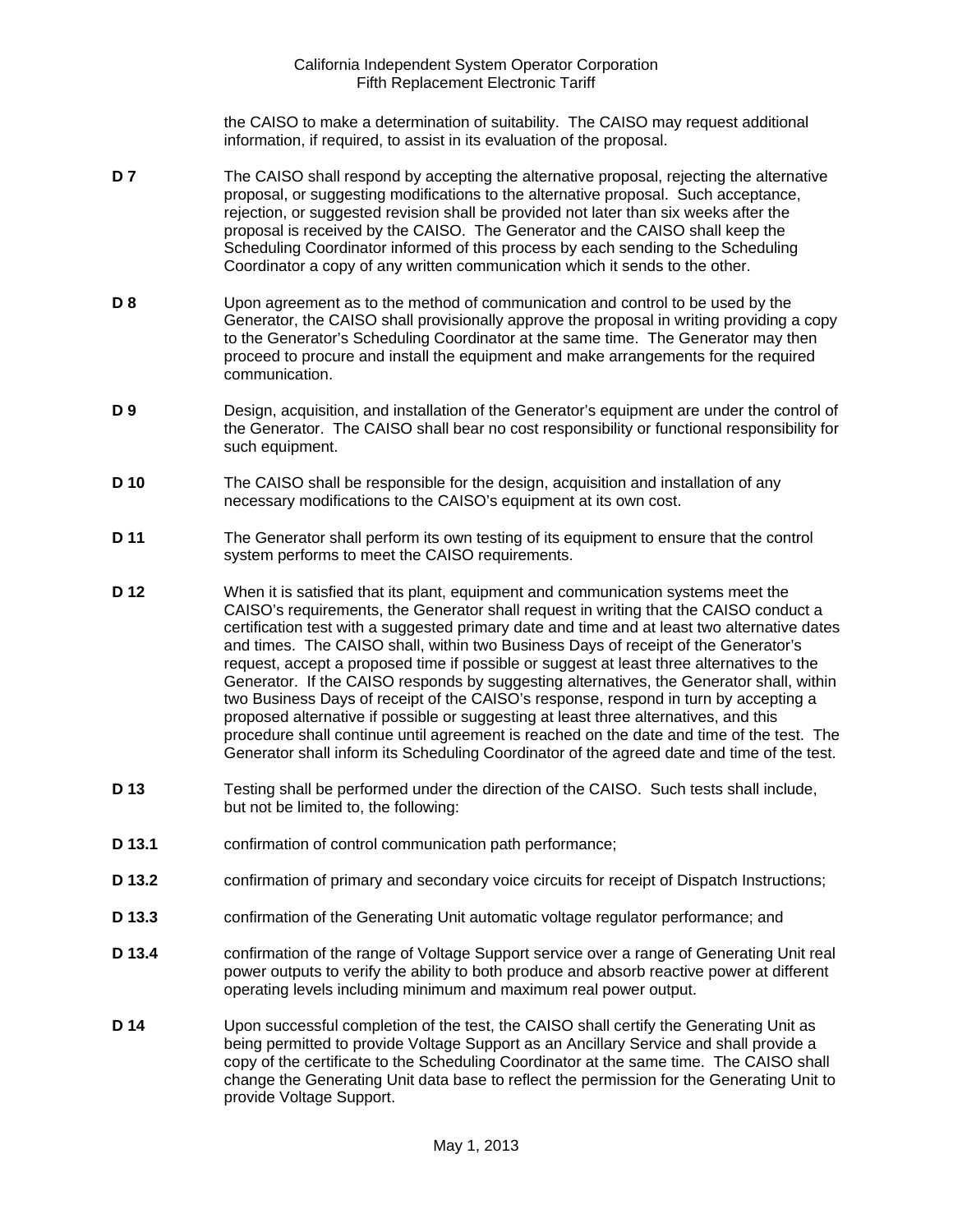- **D 15** The Scheduling Coordinator may bid Energy for Voltage Support from the certified Generating Unit into the market starting with the market for the hour ending 0100 on the first Trading Day after the CAISO issues the certificate.
- **D 16** The certification to provide Voltage Support shall remain in force until withdrawn by the Scheduling Coordinator or the Generator by written notice to the CAISO to take effect at the time notified in the notice, which must be the end of a Trading Day.
- **D 17** The certification may be revoked by the CAISO only under provisions of the ASRP or other provisions of the CAISO Tariff.

# **PART E CERTIFICATION FOR BLACK START**

- **E 1** A Generator wishing to provide Black Start capacity from a Generating Unit as an Ancillary Service must meet the requirements stated in Appendix D of the CAISO Tariff in order to be certified by the CAISO to provide Black Start capacity. In addition, the Generating Unit must have a rated capacity 1 MW or greater unless the Generating Unit is participating in an aggregation arrangement approved by the CAISO.
- **E 2** A Generator wishing to be considered for certification for Black Start service by the CAISO must make a written request to the CAISO. Such request must clearly identify the facilities related to the Generating Unit from which the Generator wishes to provide Black Start and shall identify the Scheduling Coordinator through whom the Generator wishes to offer Black Start service. The Generator shall send a copy of its request to its Scheduling Coordinator at the same time as it sends it to the CAISO. The Generator's written request must include at least the following:
- **E 2.1** identification of the Generating Unit including Location Code;
- **E 2.2 a** single-line electrical diagram of the Generating Unit connections including auxiliary power busses and the connection to the station switchyard;
- **E 2.3** a description of the fuel supply used for Black Start including on-site storage and resupply requirements;
- **E 2.4** a single-line electrical diagram showing the transmission connection from the Generating Unit station switchyard to a connection point on the CAISO Controlled Grid;
- **E 2.5** a description of the Generating Unit capability to provide both real and reactive power, any Start-Up and Shut-Down requirements, any staffing limitations; and
- **E 2.6** a description of the primary, alternate and emergency back-up communications systems currently available to the Generator for communications to the CAISO Control Center.
- **E 3** Upon receipt of the Generator's written request the CAISO shall review the information provided and respond in writing within two weeks of receipt of the request, providing a copy of its response to the Generator's Scheduling Coordinator. The CAISO response may be any of the following:
- **E 3.1** acceptance of the proposal as presented;
- **E 3.2** rejection of the proposal as presented with a rationale for such rejection; or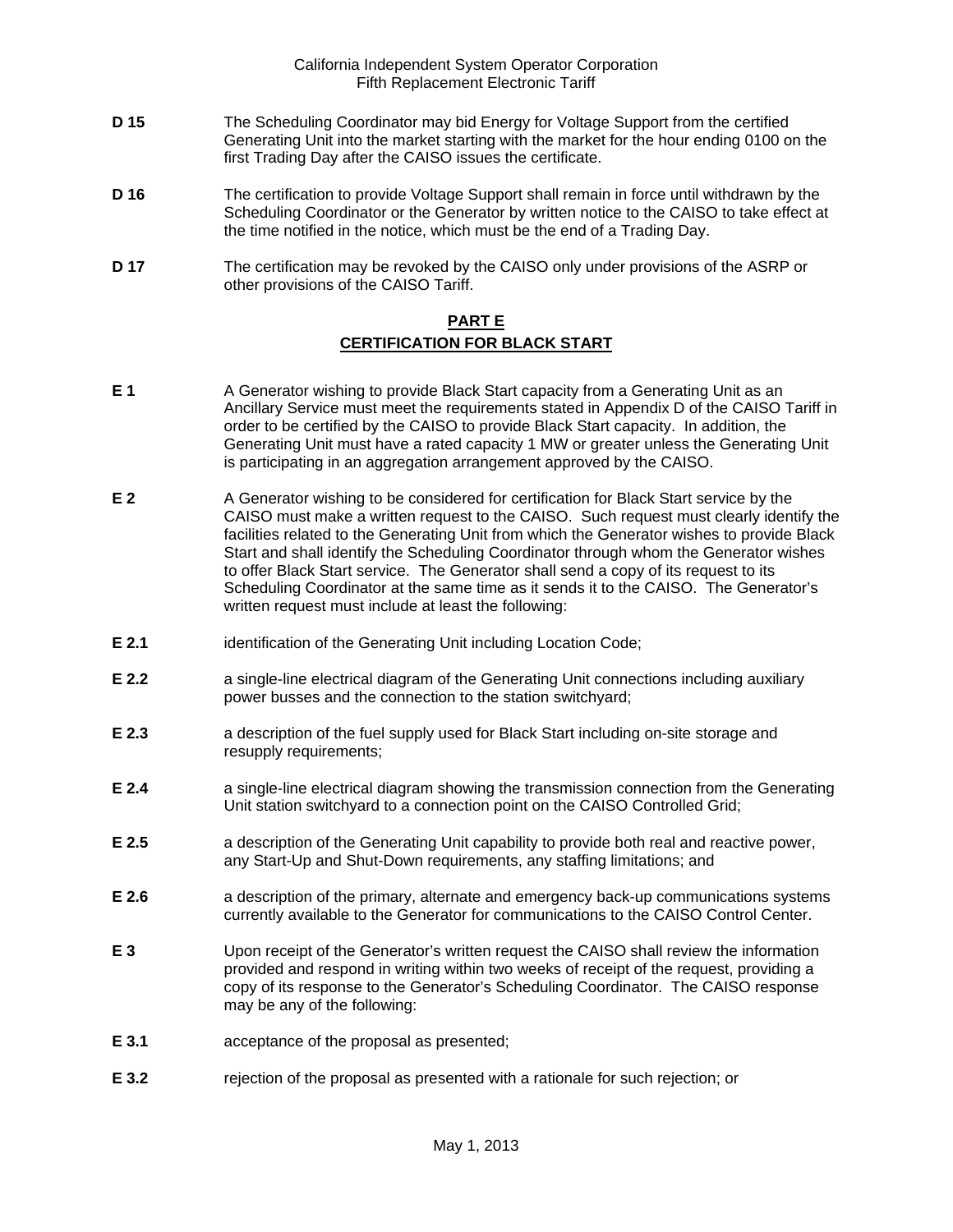- **E 3.3** a request for additional information needed by the CAISO to properly evaluate the request.
- **E 4** A Generator receiving a rejection may submit a written request for reconsideration by the CAISO within 60 days of the date of the rejection notice. A request for reconsideration must address the rationale provided by the CAISO. The CAISO shall respond to a request for reconsideration within 60 days of the date of that request.
- **E 5** A Generator receiving a request for additional information shall provide such information within 60 days of such request providing a copy at the same time to its Scheduling Coordinator. The CAISO shall review the information and respond within 120 days of the date of the CAISO's request for additional information providing a copy at the same time to the Generator's Scheduling Coordinator.
- **E 6** Upon acceptance by the CAISO of the Generator's request and agreement as to the method of communication and control to be used by the Generator, the CAISO shall provisionally approve the proposal in writing providing a copy at the same time to the Generator's Scheduling Coordinator. The Generator may then proceed to procure and install the equipment and make arrangements for the required communication.
- **E 7** Design, acquisition, and installation of the Generator's equipment shall be under the control of the Generator. The CAISO shall bear no cost responsibility or functional responsibility for such equipment. The CAISO shall be responsible for the design, acquisition and installation of any necessary modifications to its own equipment at its own cost.
- **E 8** The Generator shall perform its own testing of its equipment to ensure that the Black Start system performs to meet the CAISO requirements.
- **E 9** When it is satisfied that its plant, equipment and communication systems meet the CAISO's requirements, the Generator shall request in writing that the CAISO conduct a certification test with a suggested primary date and time and at least two alternative dates and times. The CAISO shall, within two Business Days of receipt of the Generator's request, accept a proposed time if possible or suggest at least three alternatives to the Generator. If the CAISO responds by suggesting alternatives, the Generator shall, within two Business Days of receipt of the CAISO's response, respond in turn by accepting a proposed alternative if possible or suggesting at least three alternatives, and this procedure shall continue until agreement is reached on the date and time of the test. The Generator shall inform its Scheduling Coordinator of the agreed date and time of the test.
- **E 10** Testing shall be performed under the direction of the CAISO. Such tests shall include, but not be limited to, the following:
- **E 10.1** confirmation of control communication path performance;
- **E 10.2** confirmation of primary, secondary, and emergency voice circuits for receipt of Dispatch Instructions;
- **E 10.3** confirmation of the Generating Unit performance; and
- **E 10.4** simulation of a Black Start event.
- **E 11** Upon successful completion of the test, the CAISO shall certify the Generating Unit as being permitted to provide Black Start capacity as an Ancillary Service and shall provide a copy of the certificate to the Scheduling Coordinator at the same time. The CAISO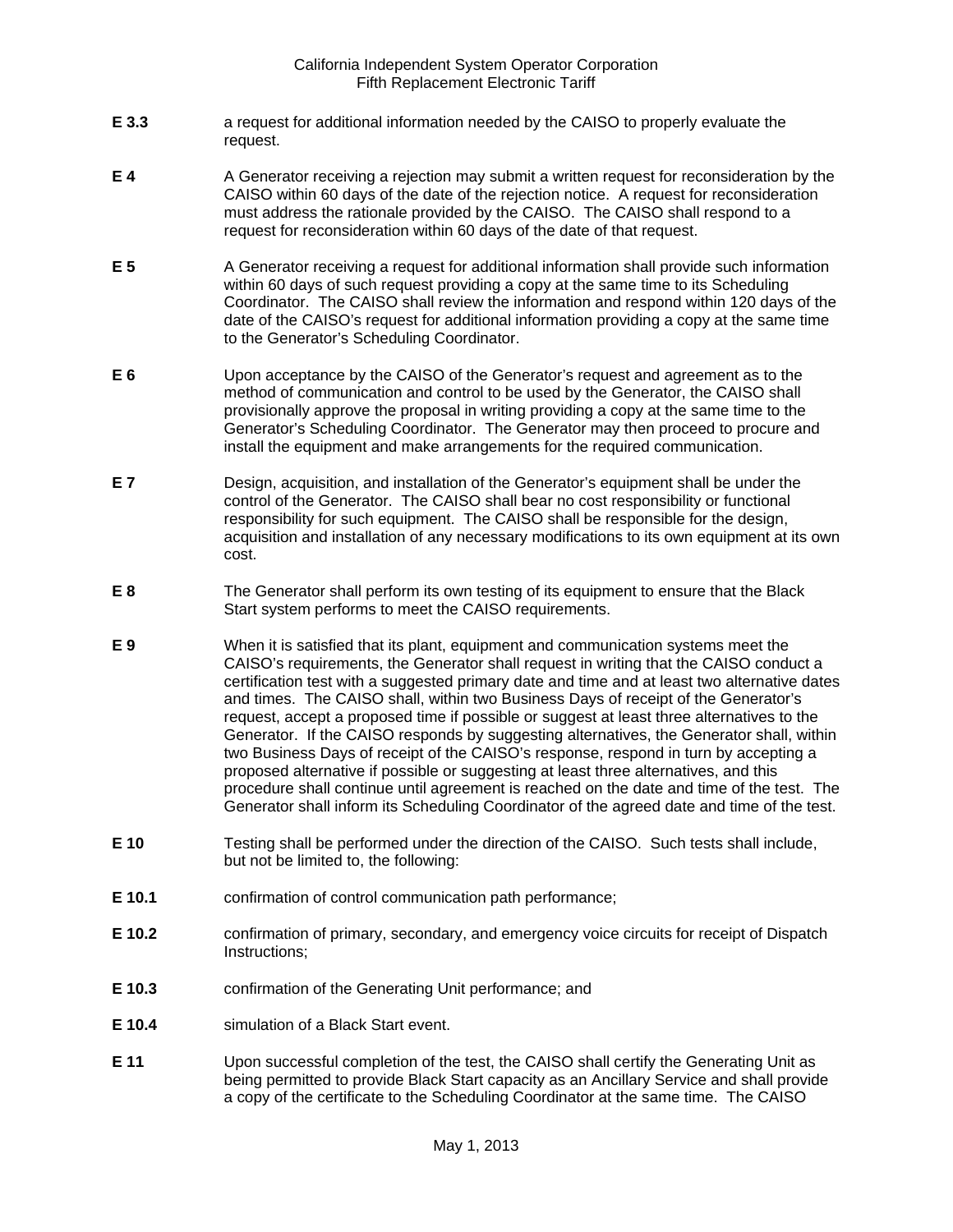shall change its Generating Unit data base to reflect the permission for the Generating Unit to provide Black Start service.

- **E 12** The certification to provide Black Start shall remain in force until withdrawn by the Scheduling Coordinator or the Generator by written notice to the CAISO to take effect at the time noticed in the notice, which must be the end of a Trading Day.
- **E 13** The certification may be revoked by the CAISO only under provisions of the ASRP or other provisions of the CAISO Tariff.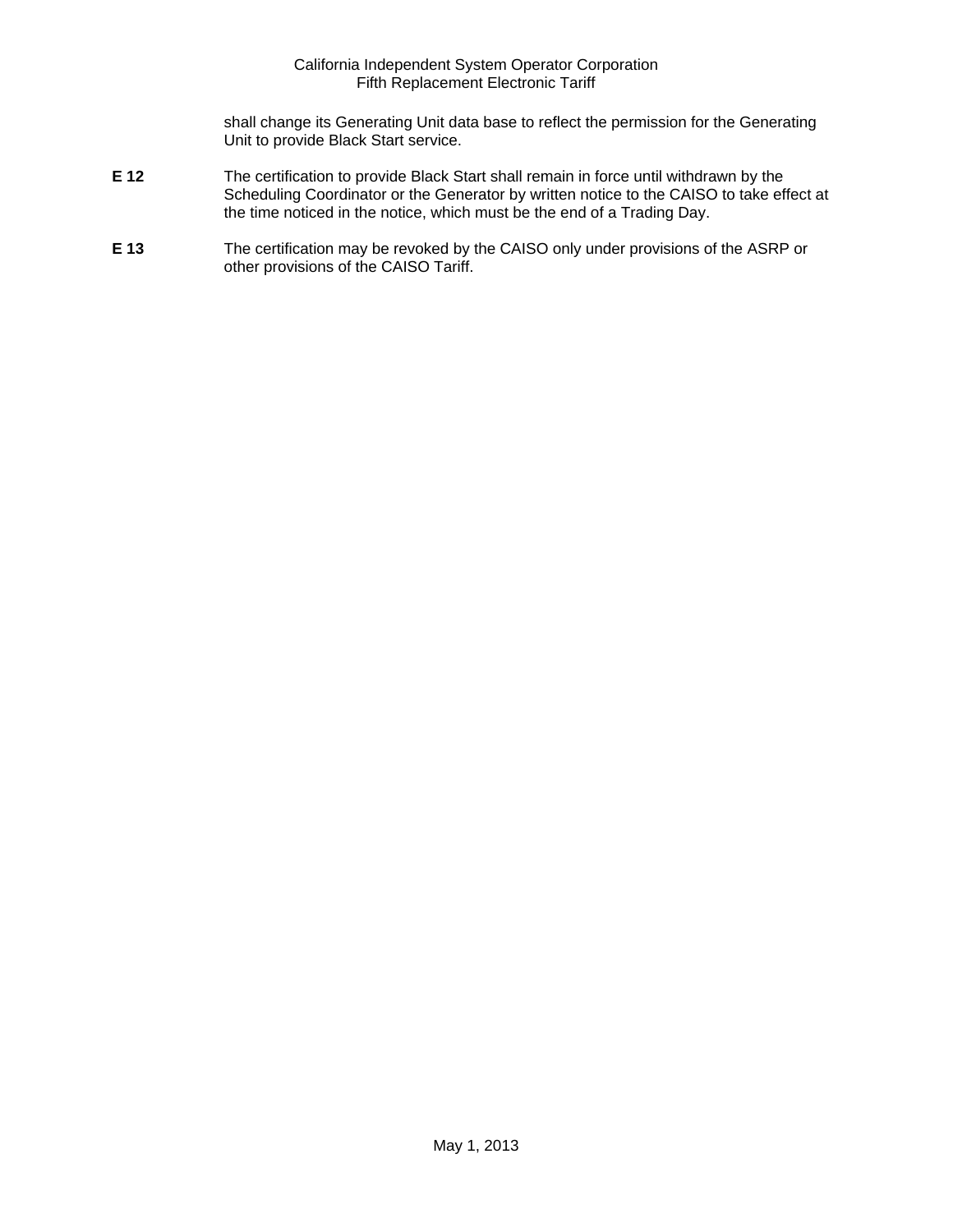# **Appendix L Method To Assess Available Transfer Capability**

#### **L.1 Description of Terms**

The following descriptions augment existing definitions found in Appendix A "Master Definitions Supplement."

**L.1.1 Available Transfer Capability (ATC)** is a measure of the transfer capability in the physical transmission network resulting from system conditions and that remains available for further commercial activity over and above already committed uses.

ATC is defined as the Total Transfer Capability (TTC) less applicable operating Transmission Constraints due to system conditions and Outages (i.e., OTC), less the Transmission Reliability Margin (TRM) (which value is set at zero), less the sum of any unused existing transmission commitments (ETComm) (i.e., transmission rights capacity for ETC or TOR), less the Capacity Benefit Margin (CBM) (which value is set at zero), less the Scheduled Net Energy from Imports/Exports, less Ancillary Service capacity from Imports.

**L.1.2 Total Transfer Capability (TTC)** is defined as the amount of electric power that can be moved or transferred reliably from one area to another area of the interconnected transmission system by way of all transmission lines (or paths) between those areas, under specified system condtions. In collaboration with owners of rated paths and the WECC Operating Transfer Capability Policy Committee (OTCPC), the CAISO utilizes rated path methodology to establish the TTC of CAISO Transmission Interfaces.

**L.1.3 Existing Transmission Commitments (ETComm)** include Existing Contracts and Transmission Ownership Rights (TOR). The CAISO reserves transmission capacity for each ETC and TOR based on TRTC Instructions the responsible Participating Transmission Owner or Non-Participating Transmission Owner submits to the CAISO as to the amount of firm transmission capacity that should be reserved on each Transmission Interface for each hour of the Trading Day in accordance with Sections 16 and 17 of the CAISO Tariff. The types of TRTC Instructions the CAISO receives generally fall into three basic categories:

- The ETC or TOR reservation is a fixed percentage of the TTC on a line, which decreases as the TTC is derated (ex. TTC = 300 MW, ETC fixed percentage =  $2\%$ , ETC = 6 MWs. TTC derated to 200 MWs,  $ETC = 4$  MWs);
- The ETC or TOR reservation is a fixed amount of capacity, which decreases if the line's TTC is derated below the reservation level (ex.  $ETC = 80$  MWs, TTC declines to 60 MW, ETC = TTC or 60 MWs; or
- The ETC or TOR reservation is determined by an algorithm that changes at various levels of TTC for the line (ex. Intertie  $TTC = 3,000$  MWs, when line is operating greater than 2,000 MWs to full capacity  $ETC = 400$  MWs, when capacity is below 2000 MWs  $ETC = TTC/2000* ETC$ ).

Existing Contract capacity reservations remain reserved during the Day-Ahead Market and Hour-Ahead Scheduling Process (HASP). To the extent that the reservations are unused, they are released in realtime operations for use in the Real-Time Market.

Transmissions Ownership Rights capacity reservations remain reserved during the Day-Ahead Market and HASP, as well as through real-time operations. This capacity is under the control of the Non-Participating Transmission Owner and is not released to the CAISO for use in the markets.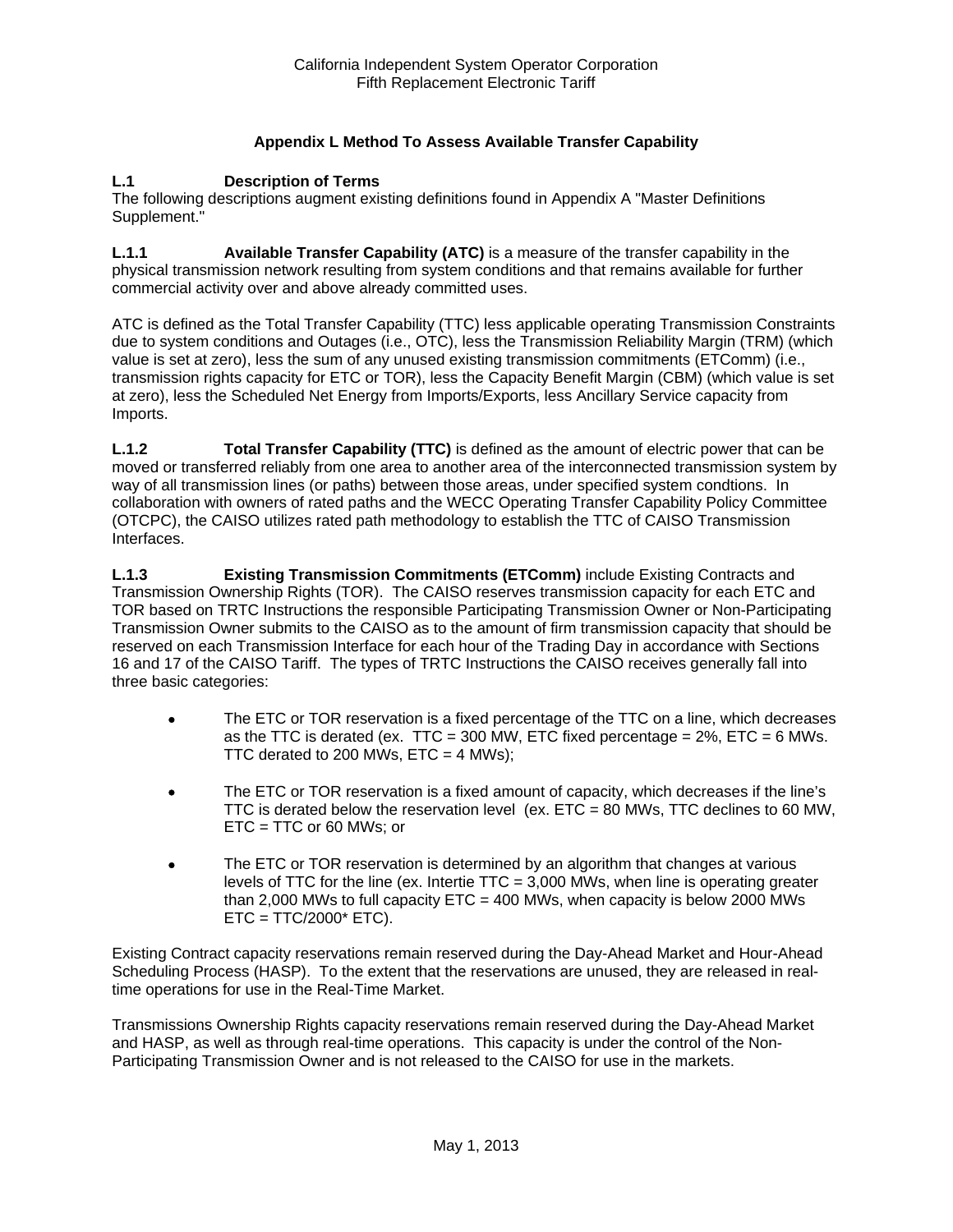**L.1.4 ETC Reservations Calculator (ETCC)**. The ETCC calculates the amount of firm transmission capacity reserved (in MW) for each ETC or TOR on each Transmission Interface for each hour of the Trading Day.

- **CAISO Updates to ETCC Reservations Table.** The CAISO updates the ETC and TOR reservations table (if required) prior to running the Day-Ahead Market and HASP. The amount of transmission capacity reservation for ETC and TOR rights is determined based on the TTC of each Transmission Interface and in accordance with the curtailment procedures stipulated in the existing agreements and provided to the CAISO by the responsible Participating Transmission Owner or Non-Participating Transmission Owner.
- **Market Notification.** ETC and TOR allocation (MW) information is published for all Scheduling Coordinators which have ETC or TOR scheduling responsibility in advance of the Day-Ahead Market and HASP. This information is posted on the Open Access Same-Time Information System (OASIS).
- For further information, see CAISO Operating Procedure M-423, Scheduling of Existing Transmission Contract and Transmission Ownership Rights, which is publicly available on the CAISO Website.

**L.1.5 Transmission Reliability Margin (TRM)** is an amount of transmission transfer capability reserved at a CAISO Intertie point that is necessary to provide reasonable assurance that the interconnected transmission network will be secure. TRM accounts for the inherent uncertainty in system conditions and the need for operating flexibility to ensure reliable system operation as system conditions change.

The CAISO uses TRM at Intertie points to account for the following NERC-approved components of uncertainty:

- Forecast uncertainty in transmission system topology, including forced or unplanned outages or maintenance outages.
- Allowances for parallel path (loop flow) impacts, including unscheduled loop flow.
- Allowances for simultaneous path interactions.

The CAISO establishes hourly TRM values for each of the applicable components of uncertainty prior to the Market Close of the HASP. The CAISO does not use TRM (i.e., TRM values for Intertie points are set at zero) during the beyond day-ahead and pre-schedule (i.e., planning) time frame indentified in R.1.3.3 of NERC Reliability Standard MOD-008-1. A positive TRM value for a given hour is set only if one or more of the conditions set forth below exists for a particular Intertie point. Where none of these conditions exist, the TRM value for a given hour is set at zero.

The methodology the CAISO uses to establish each component of uncertainty is as follows:

The CAISO uses the transmission system topology component of uncertainty to address a potential ATC path limit reduction at an Intertie resulting from an emerging event, such as an approaching wildfire, that is expected to cause a derate of one or more transmission facilities comprising the ATC path. When the CAISO, based on existing circumstances, forecasts that such a derate is expected to occur, the CAISO may establish a TRM value for the affected ATC path in an amount up to, but no greater than, the amount of the expected derate.

The CAISO uses the parallel path component of uncertainty to address the impact of unscheduled flow (USF) over an ATC path that is expected, in the absence of the TRM, to result in curtailment of Intertie Schedules in Real Time as a result of the requirements established in WECC's applicable USF mitigation policies and procedures (WECC USF Policy). When the CAISO forecasts, based on currently observed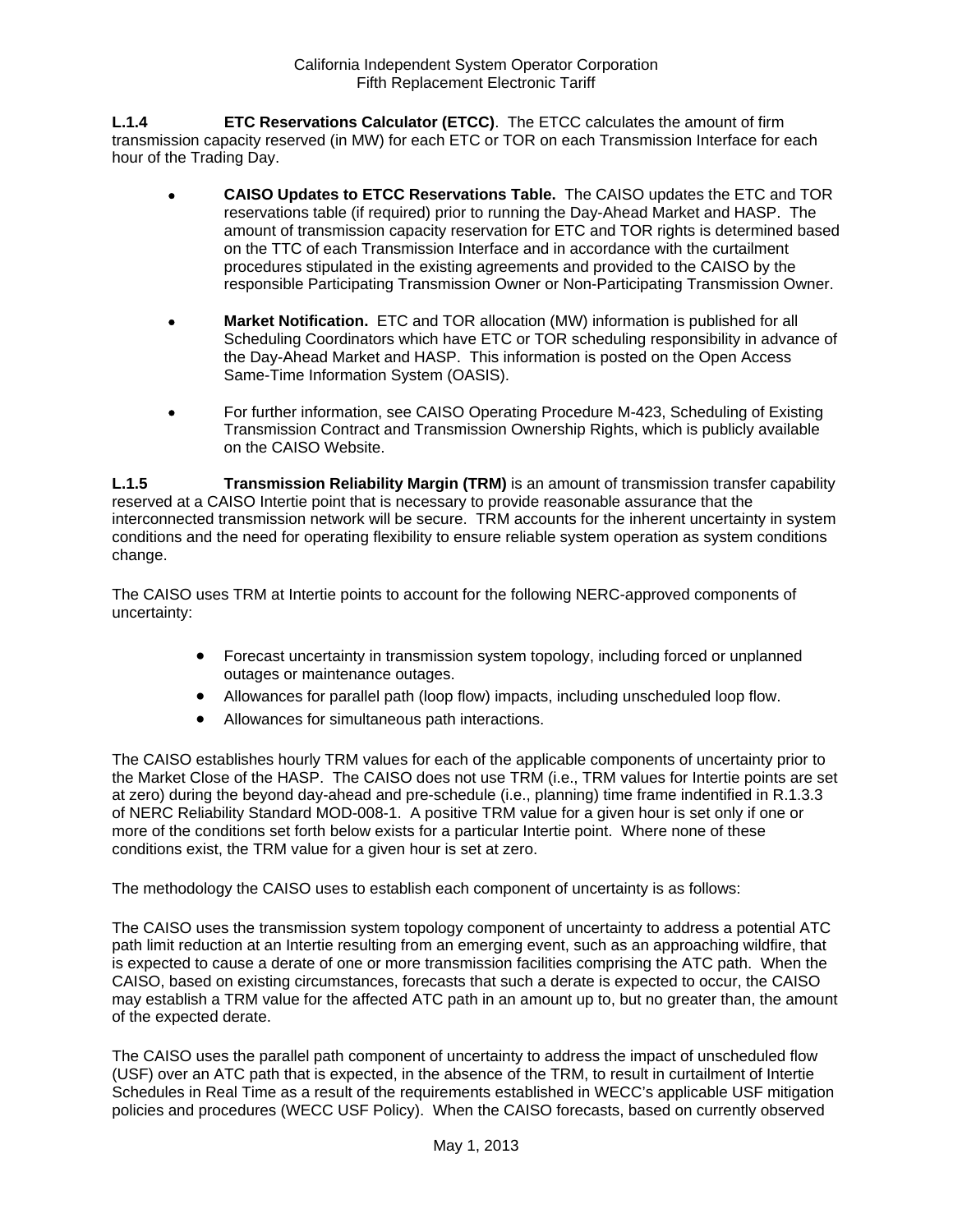USF conditions and projected scheduled flow for an upcoming Operating Hour(s), that in the absence of a TRM, scheduled flow will need to be curtailed in Real Time under the applicable WECC USF Policy, the CAISO may establish a TRM for the ATC path for the applicable hour(s) in an amount up to, but no greater than, the forecasted amount that is expected to be curtailed in Real Time pursuant to the WECC USF Policy.

The CAISO uses the simultaneous path interactions component of uncertainty to address the impact that transmission flows on an ATC path located outside the CAISO's Balancing Authority Area may have on the transmission transfer capability of an ATC path located at an Intertie. In the event of such path interactions, the CAISO uses a TRM value to prevent the risk of a system operating limit violation in Real Time for the CAISO ATC path. The amount of the TRM value may be set at a level up to, but not greater than, the forecasted impact on the CAISO ATC path's capacity imposed by expected flow on the non-CAISO ATC path.

The CAISO uses the following databases or information systems, or their successors, in connection with establishing TRM values: SLIC, Existing Transmission Contract Calculator (ETCC), PI, EMS, and CAS.

**L.1.6 Capacity Benefit Margin (CBM)** is that amount of transmission transfer capability reserved for Load Serving Entities (LSEs) to ensure access to Generation from interconnected systems to meet generation reliability requirements. In the Day-Ahead Market, CBM may be used to provide reliable delivery of Energy to CAISO Balancing Authority Area Loads and to meet CAISO responsibility for resource reliability requirements in Real-Time. The purpose of this DAM implementation is to avoid Real-Time Schedule curtailments and firm Load interruptions that would otherwise be necessary. CBM may be used to reestablish Operating Reserves. CBM is not available for non-firm transmission in the CAISO Balancing Authority Area. CBM may be used only after:

- all non-firm sales have been terminated,
- direct-control Load management has been implemented,
- customer interruptible Demands have been interrupted,
- if the LSE calling for its use is experiencing a Generation deficiency and its transmission service provider is also experiencing transmission Constraints relative to imports of Energy on its transmission system.

The level of CBM for each Transmission Interface is determined by the amount of estimated capacity needed to serve firm Load and provide Operating Reserves based on historical, scheduled, and/or forecast data using the following equation to set the maximum CBM:

CBM = (Demand + Reserves) - Resources

Where:

- Demand = forecasted area Demand
- Reserves = reserve requirements
- Resources = internal area resources plus resources available on other Transmission Interfaces

The CAISO does not use CBMs. The CBM value is set at zero.

## **L.2 ATC Algorithm**

The ATC algorithm is a calculation used to determine the transfer capability remaining in the physical transmission network and available for further commercial activity over and above already committed uses. The CAISO posts the ATC values in megawatts (MW) to OASIS in conjunction with the closing events for the Day-Ahead Market and HASP Real-Time Market process.

The following OASIS ATC algorithms are used to implement the CAISO ATC calculation for the ATC rated path (Transmission Interface):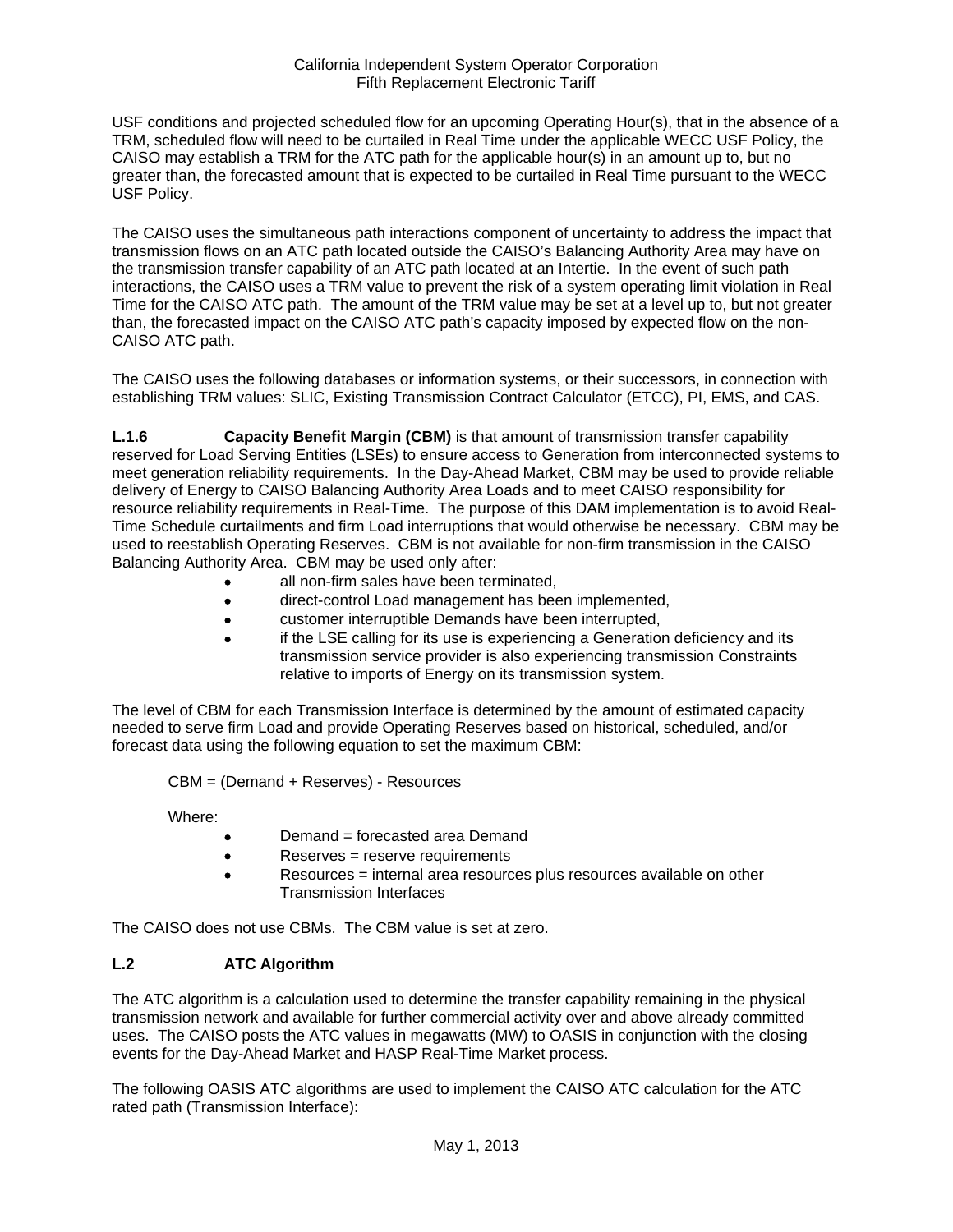ATC Calculation For Imports:

ATC = TTC – CMB – TRM - AS from Imports- Net Energy Flow - Hourly Unused TR Capacity.

ATC Calculation For Exports:

ATC = TTC – CMB – TRM – Net Energy Flow - Hourly Unused TR Capacity.

ATC Calculation For Internal Paths 15 and 26: ATC = TTC – CMB – TRM – Net Energy Flow

The specific data points used in the ATC calculation are each described in the following table.

| <b>ATC</b>                                                               | <b>ATC MW</b>        | Available Transfer Capability, in MW, per<br>Transmission Interface and path direction.                                                                                       |
|--------------------------------------------------------------------------|----------------------|-------------------------------------------------------------------------------------------------------------------------------------------------------------------------------|
| Hourly Unused TR<br>Capacity                                             | USAGE_MW             | The sum of any unscheduled existing transmission<br>commitments (scheduled transmission rights<br>capacity for ETC or TOR), in MW, per path<br>direction.                     |
| <b>Scheduled Net Energy</b><br>from Imports/Exports<br>(Net Energy Flow) | <b>ENE IMPORT MW</b> | Total hourly net Energy flow for a specified<br>Transmission Interface.                                                                                                       |
| AS from Imports                                                          | <b>AS IMPORT MW</b>  | Ancillary Services scheduled, in MW, as imports<br>over a specified Transmission Interface.                                                                                   |
| <b>TTC</b>                                                               | <b>TTC MW</b>        | Hourly Total Transfer Capability of a specified<br>Transmission Interface, per path direction, with<br>consideration given to known Constraints and<br>operating limitations. |
| <b>CBM</b>                                                               | <b>CBM MW</b>        | Hourly Capacity Benefit Margin, in MW, for a<br>specified Transmission Interface, per Path<br>Direction.                                                                      |
| <b>TRM</b>                                                               | TRM MW               | Hourly Transmission Reliability Margin, in MW, for a<br>specified Transmission Interface, per path direction.                                                                 |

Actual ATC mathematical algorithms and other ATC calculational information are located in the CAISO's ATC Implementation Document (ATCID) posted on OASIS.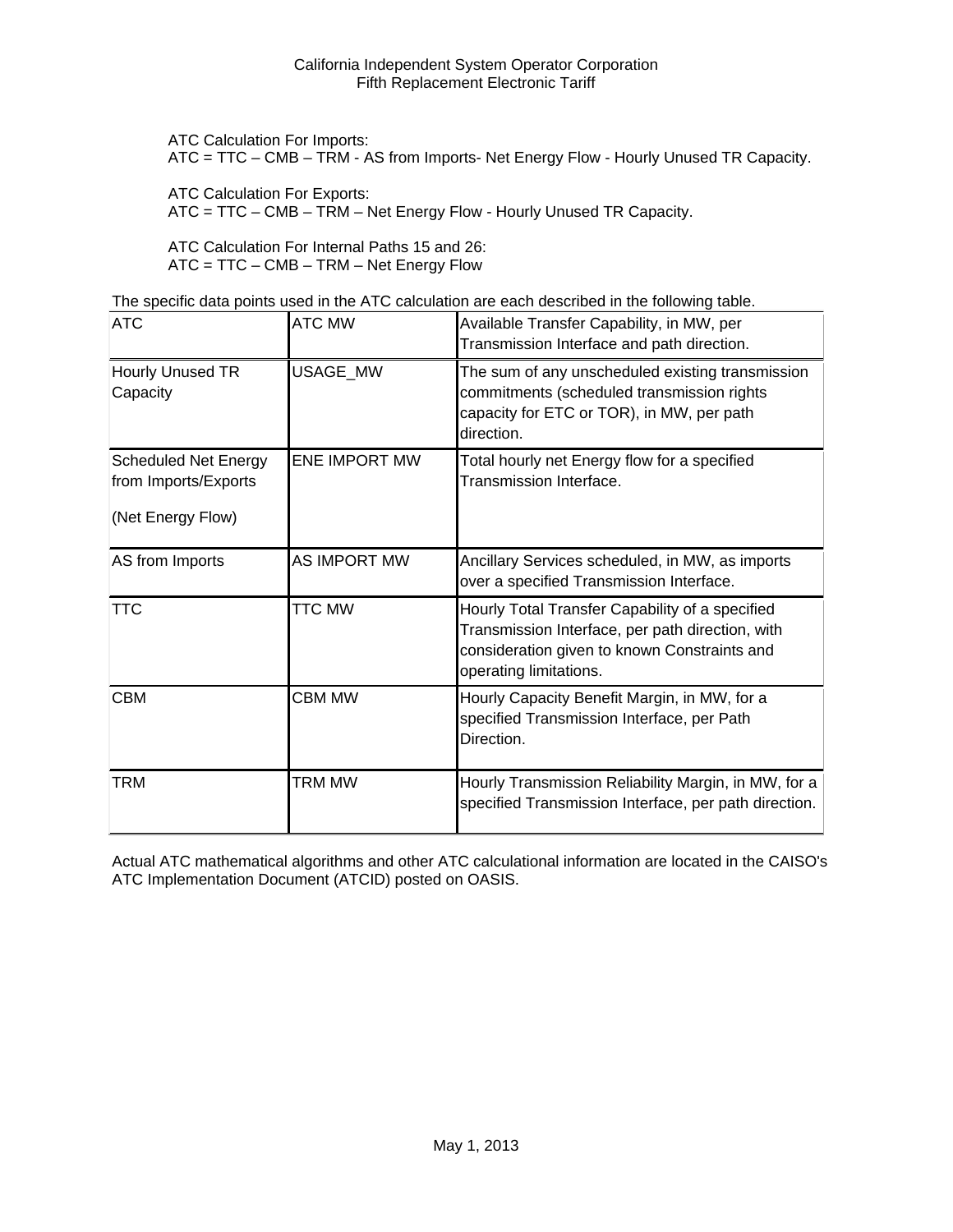# **L.3 ATC Process Flowchart**



**Available Transmission Capability**

**\*ETCC – Existing Transmission Contract Calculator (1) – WECC rated path methodology (2) ‐ See TRMID posted on OASIS**

# **L.4 TTC Determination**

All transfer capabilities are developed to ensure that power flows are within their respective operating limits, both pre-Contingency and post-Contingency. Operating limits are developed based on thermal, voltage and stability concerns according to industry reliability criteria (WECC/NERC) for transmission paths. The process for developing TTC also requires the inclusion or exclusion of operating Constraints based on system conditions being studied.

**L.4.1** Transfer capabilities for studied configurations may be used as a maximum transfer capability for similar conditions without conducting additional studies. Increased transfer capability for similar conditions must be supported by conducting appropriate studies.

**L.4.1.2** At the CAISO, studies for all major inter-area paths' (mostly 500 kV) TTC are governed by the California Operating Studies Subcommittee (OSS) as one of four sub-regional study groups of the WECC OTCPC (i.e., for California sub-region), which provides detailed criteria and methodology. For transmission system elements below 500 kV the methodology for calculating these flow limits is detailed in Section L.4.3 and is applicable to the operating horizon.

**L.4.2** Transfer capability may be limited by the physical and electrical characteristics of the systems including any one or more of the following:

- **Thermal Limits** Thermal limits establish the maximum amount of electric current that a transmission line or electrical facility can conduct over a specified time-period as established by the Transmission Owner.
- **Voltage Limits** System voltages and changes in voltages must be maintained within the range of acceptable minimum and maximum limits to avoid a widespread collapse of system voltage.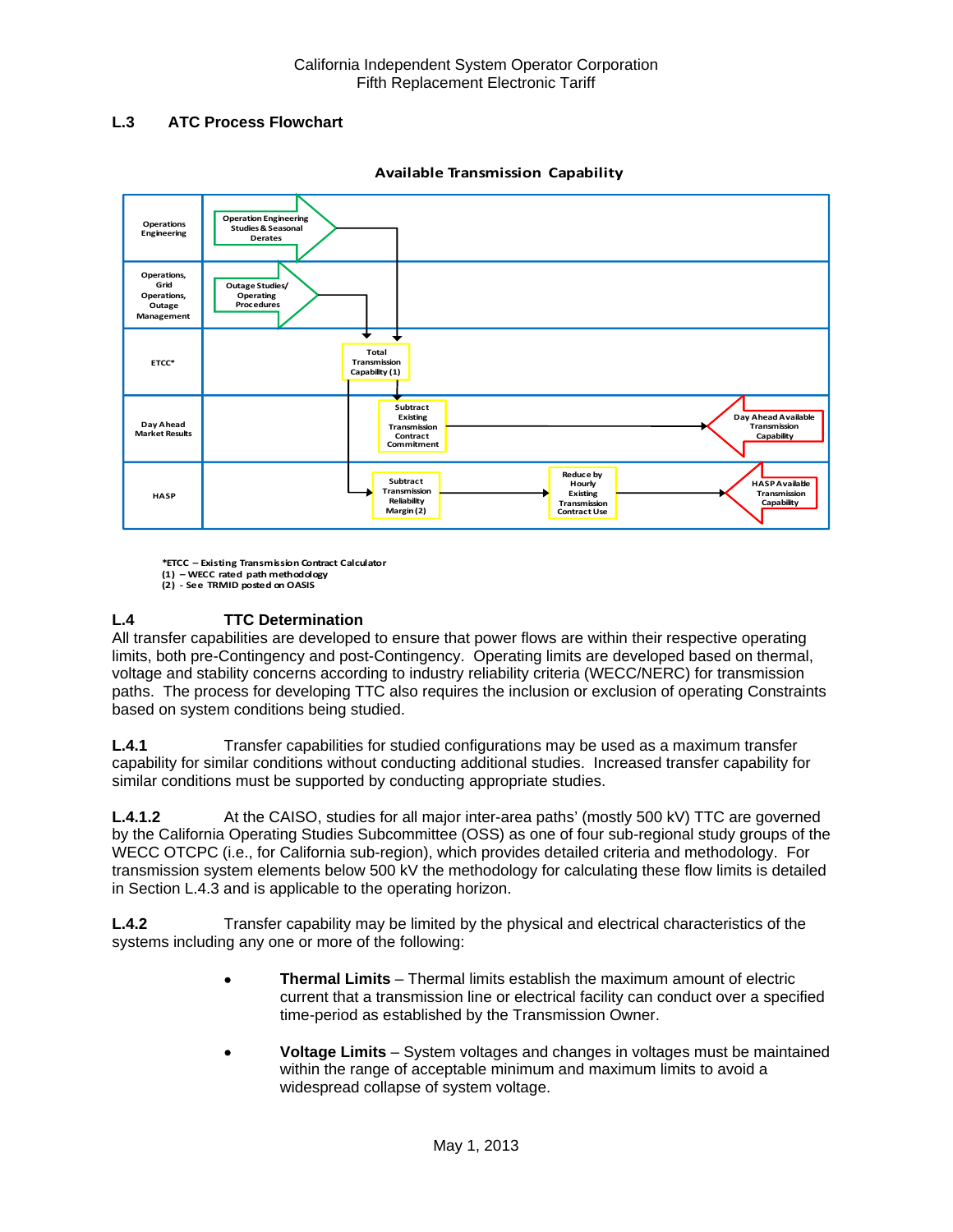**Stability Limits** – The transmission network must be capable of surviving disturbances through the transient and dynamic time-periods (from milliseconds to several minutes, respectively) following the disturbance so as to avoid generator instability or uncontrolled, widespread interruption of electric supply to customers.

**L.4.3 Determination of transfer capability** is based on computer simulations of the operation of the interconnected transmission network under a specific set of assumed operating conditions. Each simulation represents a single "snapshot" of the operation of the interconnected network based on the projections of many factors. As such, they are viewed as reasonable indicators of network performance and may ultimately be used to determine Available Transfer Capability. The study is meant to capture the worst operating scenario based on the RTE experience and good engineering judgment.

**L.4.3.1 System Limits** – The transfer capability of the transmission network may be limited by the physical and electrical characteristics of the systems including thermal, voltage, and stability consideration. Once the critical Contingencies are identified, their impact on the network must be evaluated to determine the most restrictive of those limitations. Therefore, the TTC becomes:

 $TTC =$  lesser of {Thermal Limit, Voltage Limit, Stability Limit} following N-1<sub>worst</sub>

# **L.5 Developing a Power Flow Base-Case**

**L.5.1 Base-cases** will be selected to model reality to the greatest extent possible including attributes like area Generation, area Load, Intertie flows, etc. At other times (e.g., studying longer range horizons), it is prudent to stress a base-case by making one or more attributes (Load, Generation, line flows, path flows, etc.) of that base-case more extreme than would otherwise be expected.

# **L.5.2 Power Flow Base-Cases Separated By Geographic Region**

The standard RTE base-cases are split into geographical regions within the CAISO Controlled Grid.

## **L.5.3 Power Flow Base-Cases Selection Methodology**

The RTE determines the studied geographical area of the procedure. This determines the study basecases from the Bay Area, Fresno Area, North Area, SCE Area, or SDG&E Area.

The transfer capability studies may require studying a series of base-cases including both peak and offpeak operation conditions.

## **L.5.4 Update a Power Flow Base-Case**

After the RTE has obtained one or more base-case studies, the base-case will be updated to represent the current grid conditions during the applicable season. The following will be considered to update the base-cases:

- Recent transmission network changes and updates
- Overlapping scheduled and Forced Outages
- Area Load level
- Major path flows
- Generation level
- Voltage levels
- Operating requirements

## **L.5.4.1 Outage Consideration**

Unless detailed otherwise, the RTE considers modeling Outages of:

- **•** Transmission lines, 500 kV
- Transformers, 500/230 kV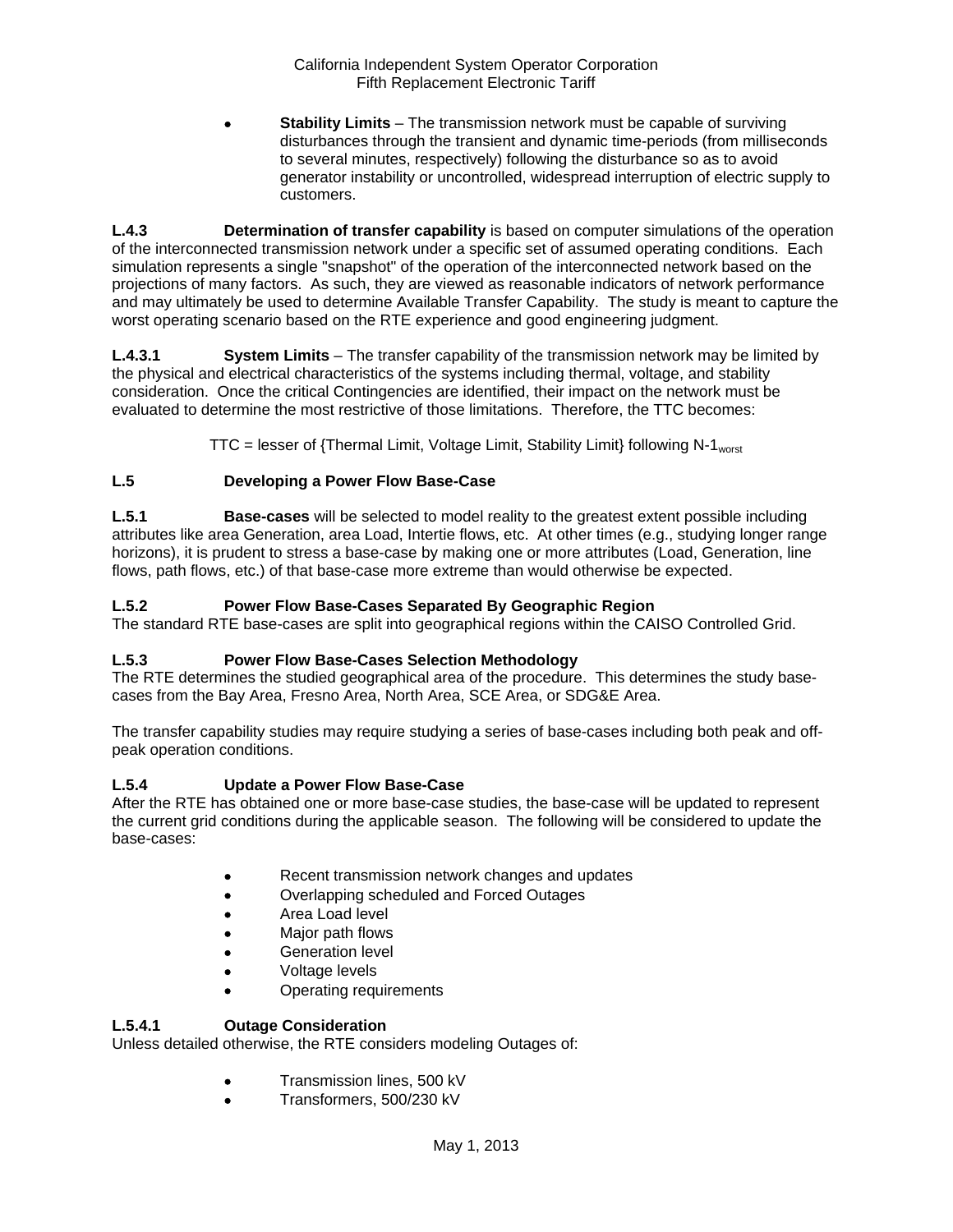- Large Generating Units
- Generating Units within the studied area
- Transmission elements within the studied area

At the judgment of the RTE, only the necessary Outages will be modeled to avoid an unnecessarily burdensome and large number of base-cases.

## **L.5.4.2 Area Load Level**

Base-case Demand levels should be appropriate to the current studied system conditions and customer Demand levels under study and may be representative of peak, off-peak or shoulder, or light Demand conditions. The RTE estimates the area Load levels to be utilized in the peak, partial-peak and/or offpeak base-cases. The RTE will utilize the current CAISO Load forecasting program (e.g., ALFS), ProcessBook (PI) or other competent method to estimate Load level for the studied area. Once the RTE has determined the correct Load levels to be utilized, the RTE may scale the scale the base-case Loads to the area studied, as appropriate.

## **L.5.4.3 Modify Path Flows**

The scheduled electric power transfers considered representative of the base system conditions under analysis and agreed upon by the parties involved will be used for modeling. As needed, the RTE may estimate select path flows depending on the studied area. In the event that it is not possible to estimate path flows, the RTE will make safe assumptions about the path flows. A safe assumption is more extreme or less extreme (as conservative to the situation) than would otherwise be expected. If path flow forecasting is necessary, if possible the RTE will trend path flows on previous similar days.

## **L.5.4.4 Generation Level**

Utility and non-utility Generating Units will be updated to keep the swing Generating Unit at a reasonable level. The actual unit-by-unit Dispatch in the studied area is more vital than in the un-studied areas. The RTE will examine past performance of select Generating Units to estimate the Generation levels, focusing on the Generating Units within the studied area. In the judgment of the RTE, large Generating Units outside the studied area will also be considered.

## **L.5.4.5 Voltage Levels**

Studies will maintain appropriate voltage levels, based on operation procedures for critical buses for the studied base-cases. The RTE will verify that bus voltage for critical busses in within tolerance. If a bus voltage is outside the tolerance band, the RTE will model the use of voltage control devices (e.g., synchronous condensers, shunt capacitors, shunt reactors, series capacitors, generators).

#### **L.6 Contingency Analysis**

The RTE will perform Contingency analysis studies in an effort to determine the limiting conditions, especially for scheduled Outages, including pre- and post-Contingency power flow analysis modeling preand post-Contingency conditions and measuring the respective line flows, and bus voltages.

Other studies like reactive margin and stability may be performed as deemed appropriate.

## **L.6.1 Operating Criteria and Study Standards**

Using standards derived from NERC and WECC Reliability Standards and historical operating experience, the RTE will perform Contingency analysis with the following operating criteria:

#### **Pre-Contingency**

- All pre-Contingency line flows shall be at or below their normal ratings.
- All pre-Contingency bus voltages shall be within a pre-determined operating range.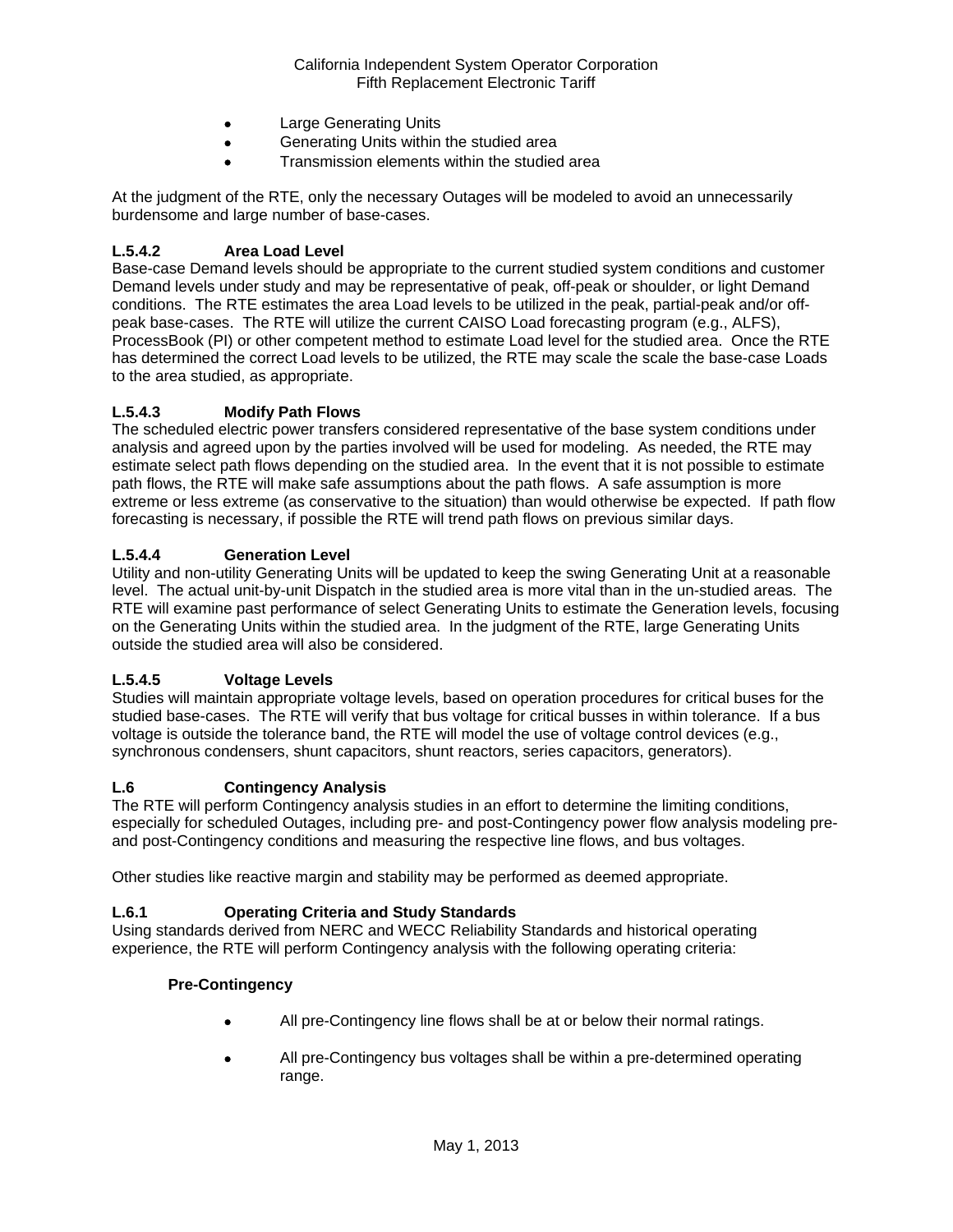## **Post-Contingency**

- All post-Contingency line flows shall be at or below their emergency ratings.
- All post-Contingency bus voltages shall be within a pre-determined operating range.

## **The RTE models the following Contingencies:**

- Generating Unit Outages (including combined cycle Generating Unit Outages which are considered single Contingencies).
- Line Outages
- Line Outages combined with one Generating Unit Outage
- Transformer Outages
- Synchronous condenser Outages
- Shunt capacitor or capacitor bank Outages
- Series capacitor Outages
- Static VAR compensator Outages
- Bus Outages bus Outages can be considered for the following ongoing Outage conditions.
	- o For a circuit breaker bypass-and-clear Outage, bus Contingencies shall be taken on both bus segments that the bypassed circuit breaker connects to.
	- o For a bus segment Outage, the remaining parallel bus segment shall be considered as a single Contingency.
	- o Credible overlapping Contingencies Overlapping Contingencies typically include transmission lines connected to a common tower or close proximity in the same right-of-way.

# **L.6.2 Manual Contingency Analysis**

If manual Contingency analysis is used, the RTE will perform pre-Contingency steady-state power flow analysis and determines if pre-Contingency operating criteria is violated. If pre-Contingency operating criteria cannot be preserved, the RTE records the lines and buses that are not adhering to the criteria. If manual post-Contingency analysis is used the RTE obtains one or more Contingencies in each of the base cases. For each Contingency resulting in a violation or potential violation in the operating criteria above, the RTE records the critical post-Contingency facility loadings and bus voltages.

# **L.6.3 Contingency Analysis Utilizing a Contingency Processor**

For a large area, the RTE may utilize a Contingency processor.

## **L.6.4 Determination of Crucial Limitations**

After performing Contingency analysis studies, the RTE analyzes the recorded information to determine limitations. The limitations are conditions where the pre-Contingency and/or post-Contingency operating criteria cannot be conserved and may include a manageable overload on the facilities, low post